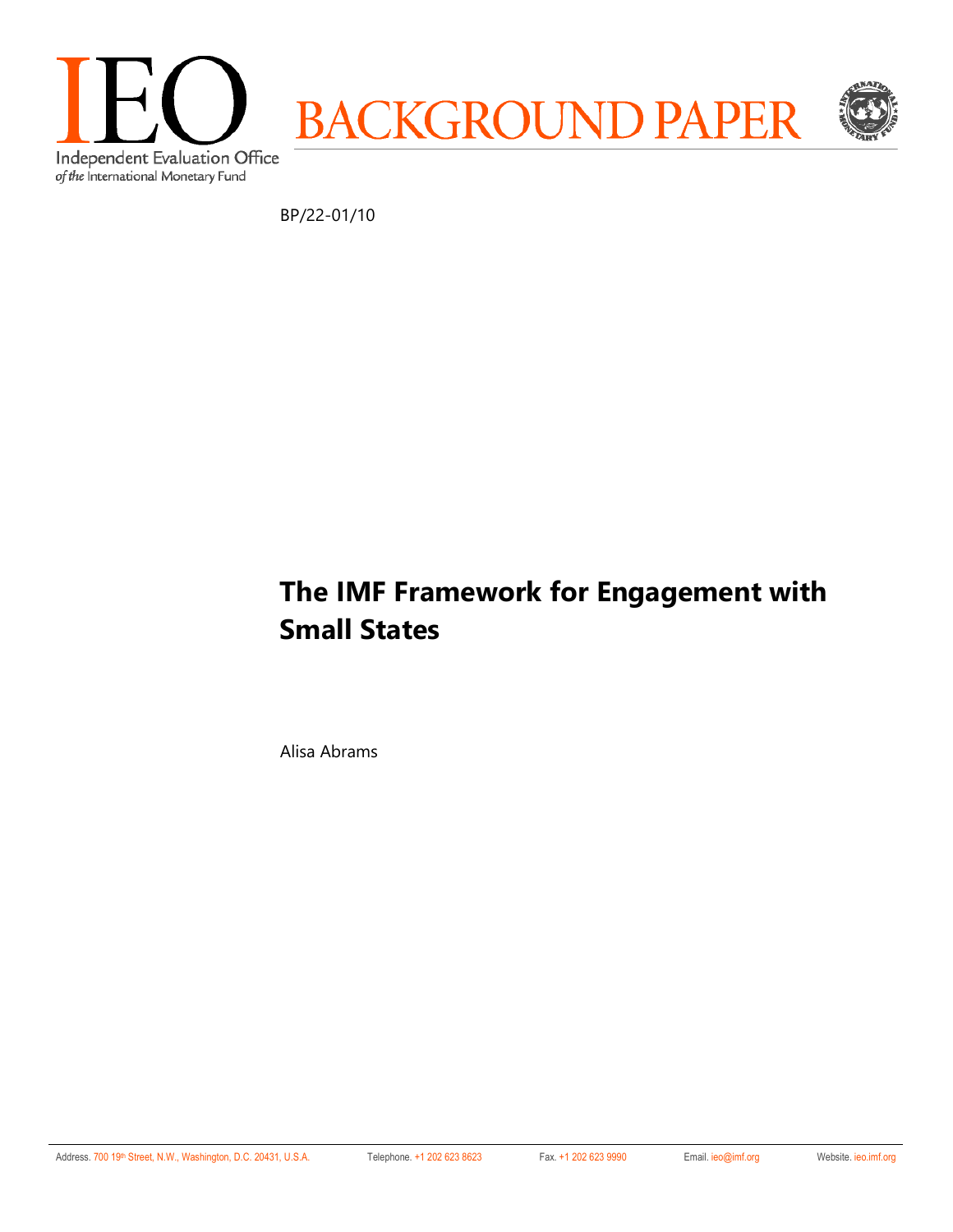#### **IEO Background Paper**

Independent Evaluation Office of the International Monetary Fund

The IMF Framework for Engagement with Small States

Alisa Abrams[\\*](#page-1-0)

March 30, 2022

The views expressed in this Background Paper are those of the author and do not necessarily represent those of the IEO, the IMF or IMF policy. Background Papers report analyses related to the work of the IEO and are published to elicit comments and to further debate.

<span id="page-1-0"></span><sup>\*</sup> Evaluator, Independent Evaluation Office of the IMF.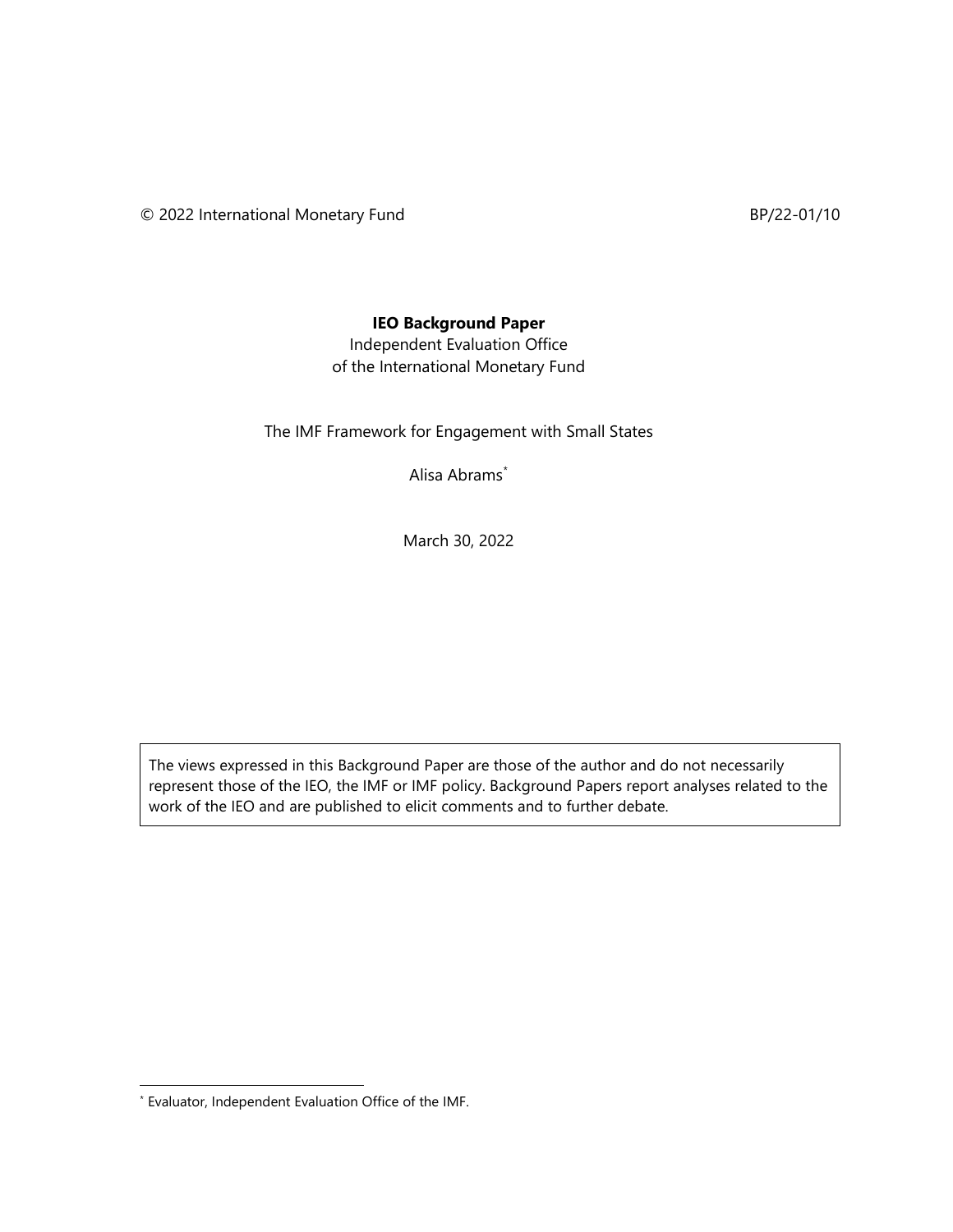|                                                                                                        | Contents                                                                         | Page |
|--------------------------------------------------------------------------------------------------------|----------------------------------------------------------------------------------|------|
|                                                                                                        |                                                                                  |      |
|                                                                                                        |                                                                                  |      |
|                                                                                                        |                                                                                  |      |
|                                                                                                        |                                                                                  |      |
|                                                                                                        |                                                                                  |      |
|                                                                                                        |                                                                                  |      |
|                                                                                                        |                                                                                  |      |
|                                                                                                        |                                                                                  |      |
|                                                                                                        |                                                                                  |      |
|                                                                                                        |                                                                                  |      |
|                                                                                                        |                                                                                  |      |
| B. Fund Policy and Guidance Applicable Across the Membership _________________________________23       |                                                                                  |      |
|                                                                                                        |                                                                                  |      |
|                                                                                                        |                                                                                  |      |
| <b>Boxes</b>                                                                                           |                                                                                  |      |
| 1. IMF Membership ________________________                                                             |                                                                                  |      |
| 2. Eligibility to Use the Fund's Facilities for Concessional Financing _____________________________15 |                                                                                  |      |
| Figures                                                                                                |                                                                                  |      |
|                                                                                                        |                                                                                  |      |
|                                                                                                        |                                                                                  |      |
|                                                                                                        |                                                                                  | 9    |
| 4a. IMF Small State Members, by Period and Type_________________________________                       |                                                                                  | 10   |
| 4b. IMF Small Developing State Members, by Period and Region_________________________________10        |                                                                                  |      |
|                                                                                                        |                                                                                  |      |
| 6. IMF Quota and Voice: Constituencies with Small State Members, 2020 ______________________19         |                                                                                  |      |
| <b>Tables</b>                                                                                          |                                                                                  |      |
|                                                                                                        |                                                                                  |      |
|                                                                                                        |                                                                                  | 23   |
| Appendices                                                                                             |                                                                                  |      |
| I. Small State Membership in Selected Multilateral Organizations, 2020 _____________________________   |                                                                                  | 35   |
| II. IMF Engagement with Selected Member Country Dependencies and                                       |                                                                                  |      |
|                                                                                                        | Non-Member Small States, Prior To and During 2010-2020 _________________________ | 37   |
|                                                                                                        |                                                                                  | 38   |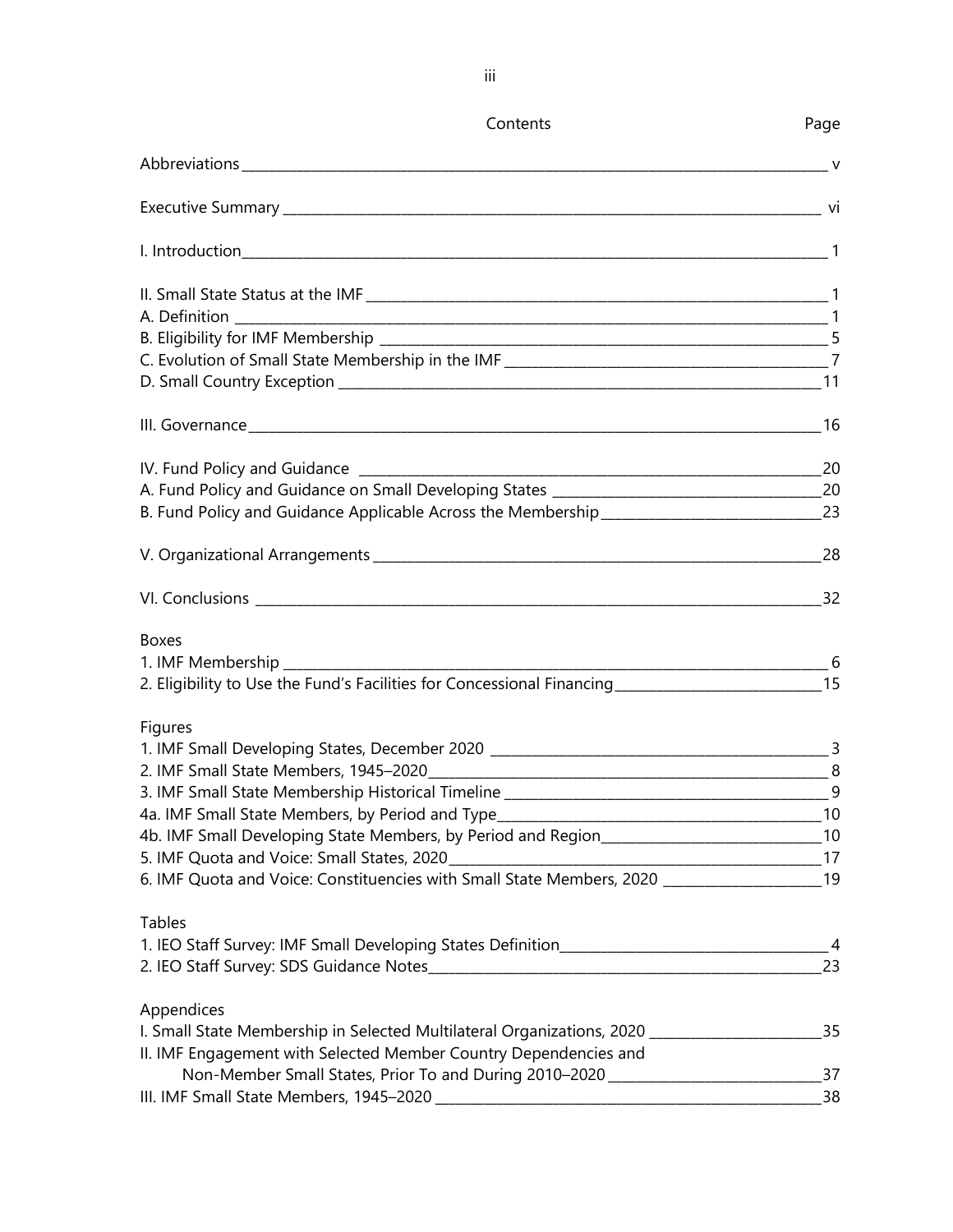| IV. Small State Constituency IMF Quota and Voting Power, End-2020         | 40 |
|---------------------------------------------------------------------------|----|
| V. Fund Policy and Guidance Related to Small Developing States, 2010–2021 |    |
|                                                                           |    |
| References                                                                | 48 |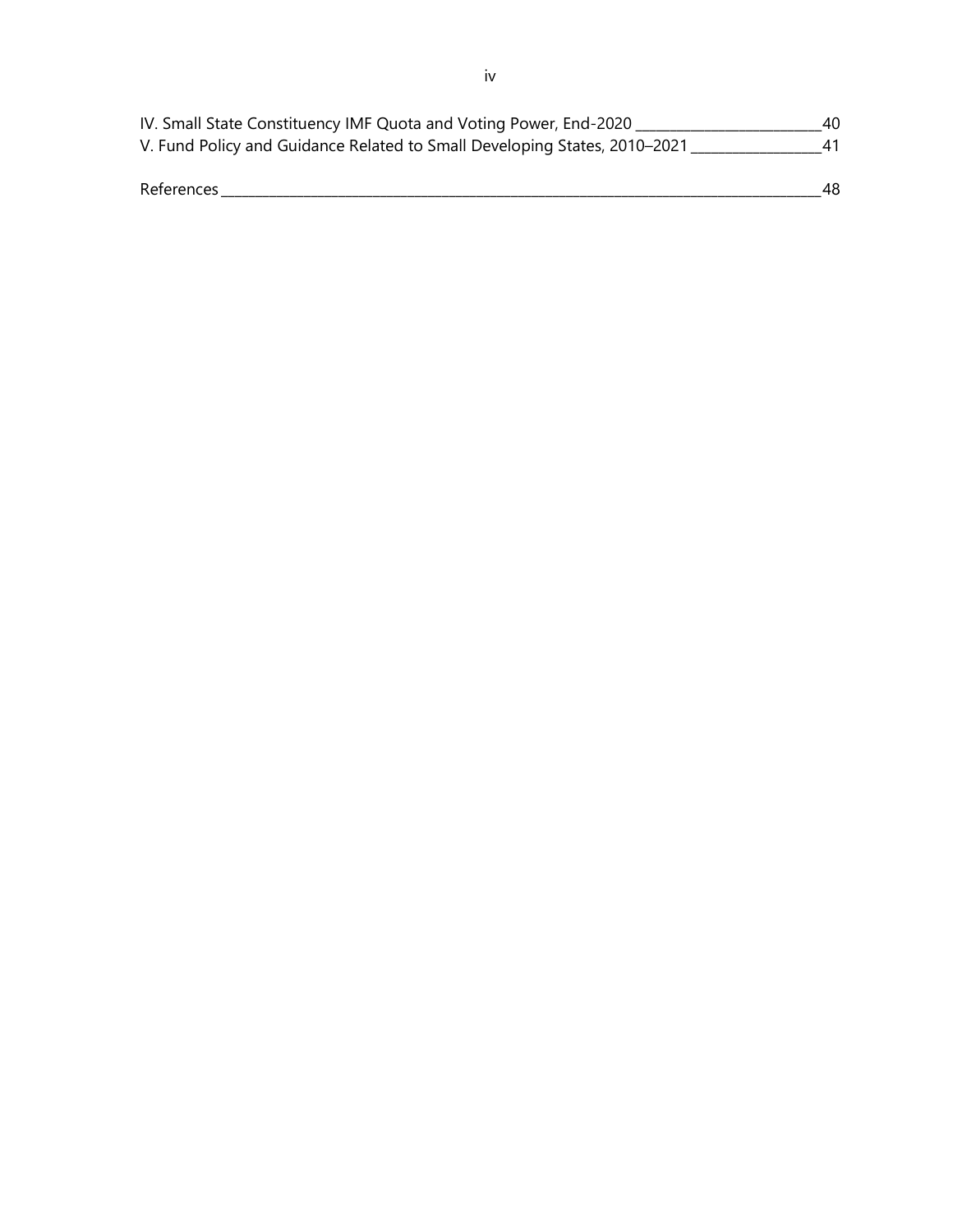#### **ABBREVIATIONS**

- APD Asia and Pacific Department (IMF)
- CBR Correspondent Banking Relationship
- CD capacity development
- DSA Debt Sustainability Assessment
- DSF Debt Sustainability Framework
- ECCU Eastern Caribbean Currency Union
- ECF Extended Credit Facility
- ENDA Emergency Natural Disaster Assistance
- EPCA Emergency Post-Conflict Assistance
- ESAF Enhanced Structural Adjustment Facility
- EUR European Department (IMF)
- FCS fragile and conflict-affected situation
- FSAP Financial Sector Assessment Program
- FSSA Financial Sector Stability Assessment
- FSSR Financial Sector Supervision and Regulation assessment (c. 2000)
- FSSR Financial Sector Stability Review (c. 2018)
- GDP Gross Domestic Product
- GNI Gross National Income
- IDA International Development Association (concessional lending arm of the World Bank)
- LIC low income country
- MAC market access country
- MCD Middle East and Central Asian Department (IMF)
- PRGF Poverty Reduction and Growth Facility
- PRGT Poverty Reduction and Growth Trust
- RCF Rapid Credit Facility
- REO Regional Economic Outlook
- RFI Rapid Financing Instrument
- ROSC Report on the Observance of Standards and Codes
- SAF Structural Adjustment Facility
- SDA Special Disbursement Account
- SDR Special Drawing Right
- SDS small developing state
- SPR Strategy, Policy, and Review Department (IMF)
- SSF Small States Forum (World Bank)
- WEO World Economic Outlook
- WHD Western Hemisphere Department (IMF)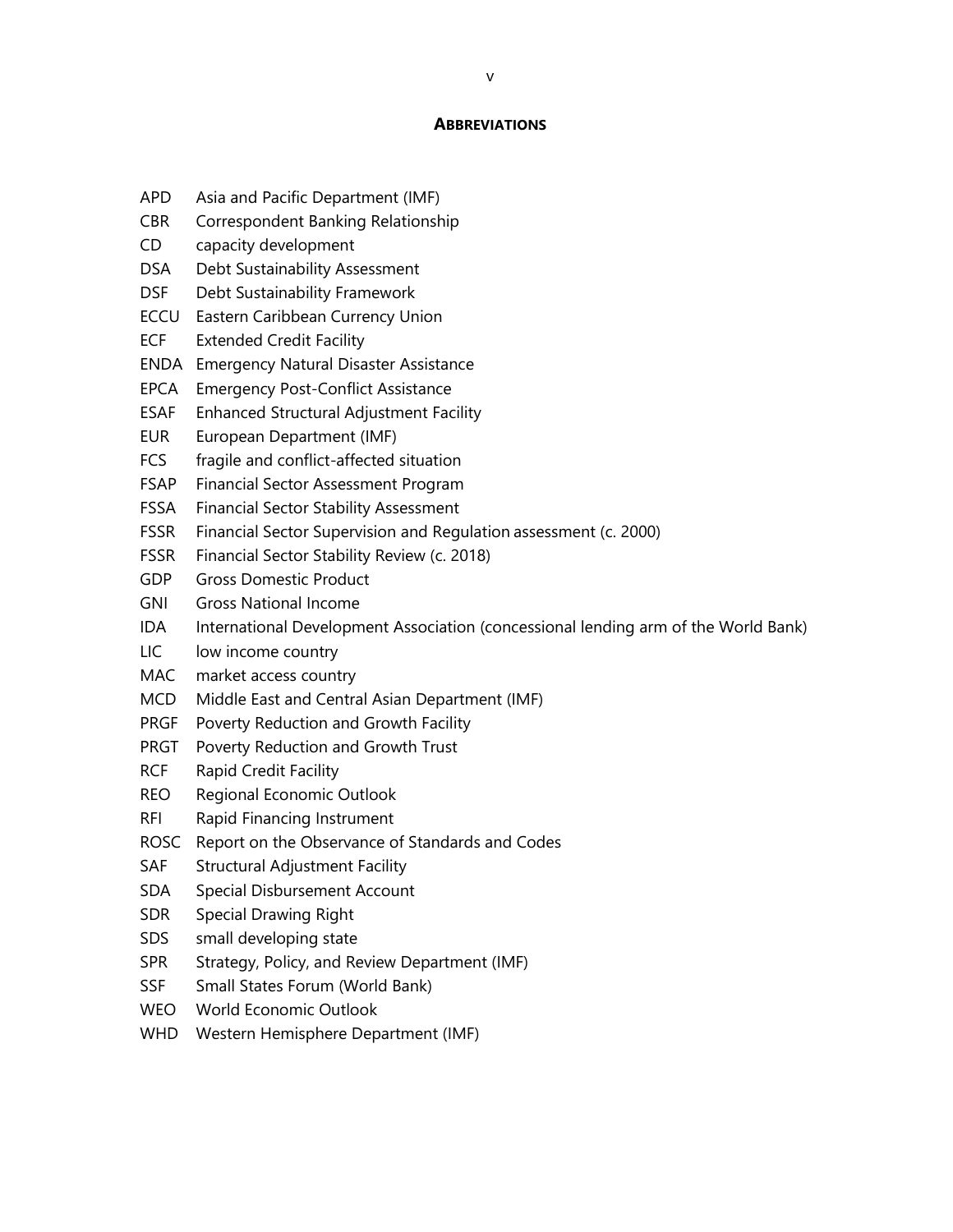#### **EXECUTIVE SUMMARY**

This paper examines how the IMF's framework for engagement with small states has evolved over time. It focuses on the period 2010–2020 to support the IEO Evaluation on IMF Engagement with Small Developing States (SDS). The paper aims to shed light on four questions that have a bearing on the enabling environment: 1) What was the status of IMF small state members during the evaluation period? 2) How did IMF governance arrangements affect small state participation and decision-making in the Fund during the evaluation period? 3) How did IMF policies and guidance to staff apply to engagement with small state members during the evaluation period? 4) What were the IMF institutional arrangements for engagement with small state members during the evaluation period? This paper does not assess the effectiveness of the IMF's engagement with small states.

There were notable advances in the IMF framework for engaging with SDS during the evaluation period. In 2010, the Executive Board approved a formal definition of small states based on population and a small country exception to enable the IMF to provide concessional financing to eligible SDS while adhering to the principle of uniformity of treatment. The Board of Governors also agreed in 2010 to protect the quota shares of the poorest members, including those meeting the small country exception. Drawing on two formal Board reviews in 2013 and 2016 and associated discussions, subsequent staff guidance notes were developed for engaging with small states and SDS on IMF surveillance, program design and lending, and capacity development. In addition, changes in access to emergency facilities and special vehicles in response to natural disasters and other catastrophes enhanced the Fund's ability to provide rapid financing for vulnerable member countries, including SDS in particular. To date, there is no Board-approved strategy for engagement with small states or SDS, although this is not necessarily different than the treatment for other country groupings.

#### **Small State Status**

The status of small states at the IMF, and particularly the SDS grouping, shifted incrementally during the evaluation period, although at times these shifts were not internally consistent and they lagged changes in other institutions. It took concerted effort on the part of Executive Directors, primarily in the context of a new Executive Directors' Small State Working Group, to push for changes to the formal status and treatment of small states at the IMF at the beginning of the evaluation period and the years following. The small state definition was revised two years after adoption to be consistent with the World Bank, even while the Fund maintains its own SDS list which is different from the membership of the World Bank Small States Forum, which is comprised of a broader grouping. It also took three years following adoption of the small state definition before microstates were formally distinguished. Questions remain about the appropriateness and operational value of the IMF small state definition. Some former and current staff, Offices of Executive Directors, and authority interviewees believed that while population should remain as one criterion, to be more relevant and useful, the IMF small state definition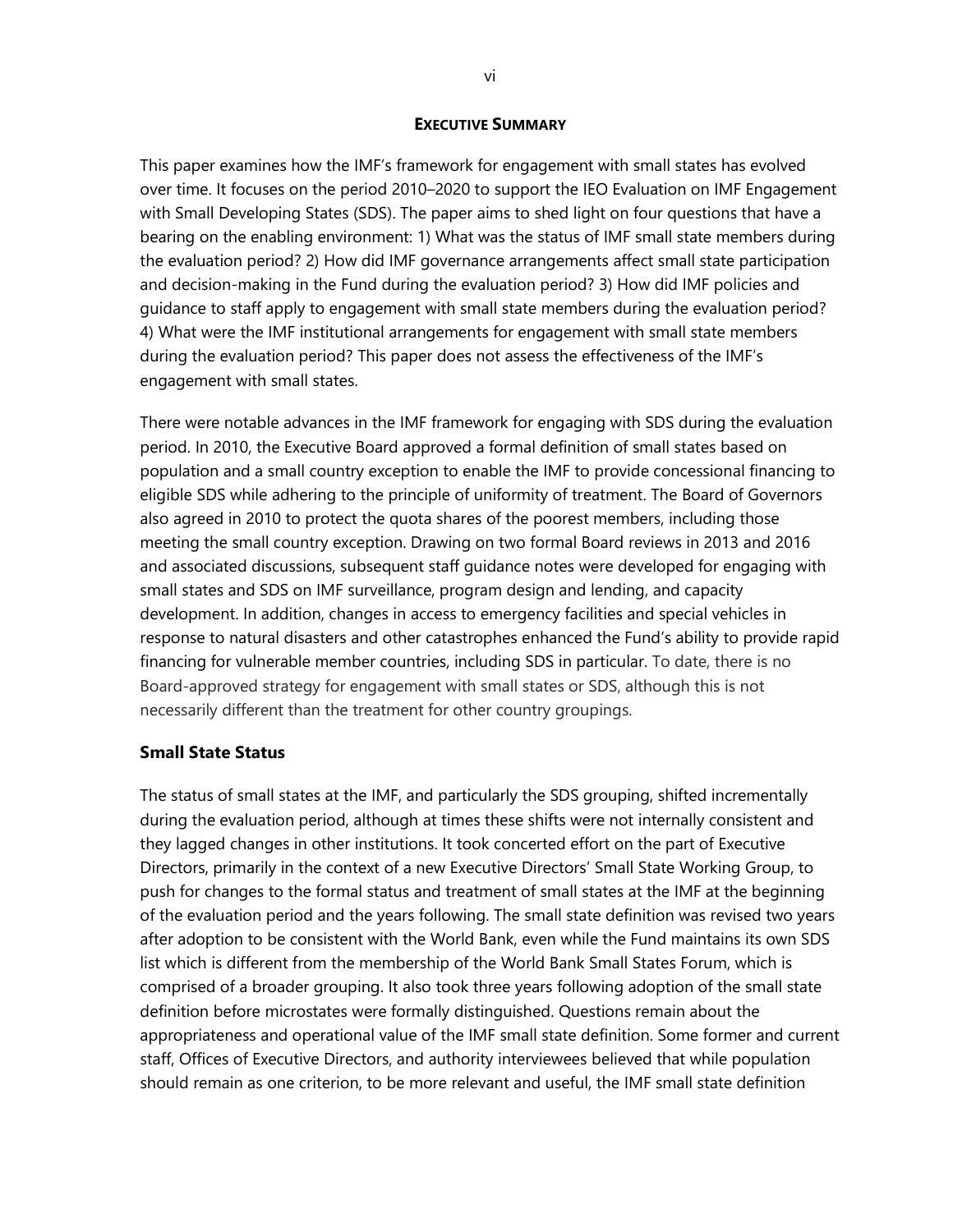should also weight vulnerability to shocks (including economic, financial, and climate/natural disasters).

#### **Governance**

While the IMF's quota-based framework conveyed negligible voting power to individual small states, the IMF's Executive Board constituency-based system provided considerable voice to small states as a group during the evaluation period. The Executive Directors' Small States Working Group provided an effective coordinating mechanism to bring attention to small state issues, while Executive Directors with small states in their constituencies championed small state concerns at Executive Board meetings.

Low quotas limited the ability of most small states to make use of IMF financing in meaningful amounts. While access levels for the RCF and RFI were increased twice during the evaluation period, in the view of some stakeholders interviewed for this evaluation, the low level of quota hindered the ability of the Fund to respond adequately to provide financing to meet the needs of SDS members, particularly those facing multiple and concurrent shocks, including in a few cases during the emergency phase of the IMF's COVID-19 response. Some IMF staff, Offices of Executive Directors, and authority interviewees suggested that the quota formula should include a metric or weighting for vulnerability.

#### **IMF Policies and Guidance**

The 2013 review of the IMF's engagement with small states and the 2016 review of Small States' Resilience to Natural Disasters and Climate Change and the Role of the Fund were followed by the issuance of an operational guidance note for staff. Stakeholder interviewees found the GROWTh framework laid out in the guidance note to be a useful starting point but noted that there is scope for further tailoring to increase relevance. Other than the small country exception to enable access to PRGT resources for some small state members, the remainder of IMF policies applied across the membership and the range of underlying reference to or analysis of small states and SDS was variable.

While bilateral surveillance for SDS followed the same framework as for other members, the periodicity and attention to SDS at the staff and Board level differed as compared to other members during the evaluation period. Staff made relatively greater use of the allowance for a 24-month cycle for SDS members than for other IMF members, and while the use of lapse of time procedures for Article IV surveillance with SDS members was in line with non-SDS members, the use in the case of particular SDS members was quite high. The IMF's region-wide approach to bilateral surveillance for SDS members during the evaluation period was also broadly similar to the rest of the membership.

Interviews and surveys of staff for this study revealed limited utility of the SDS guidance note beyond providing a checklist, although this is not uncommon as compared to other IMF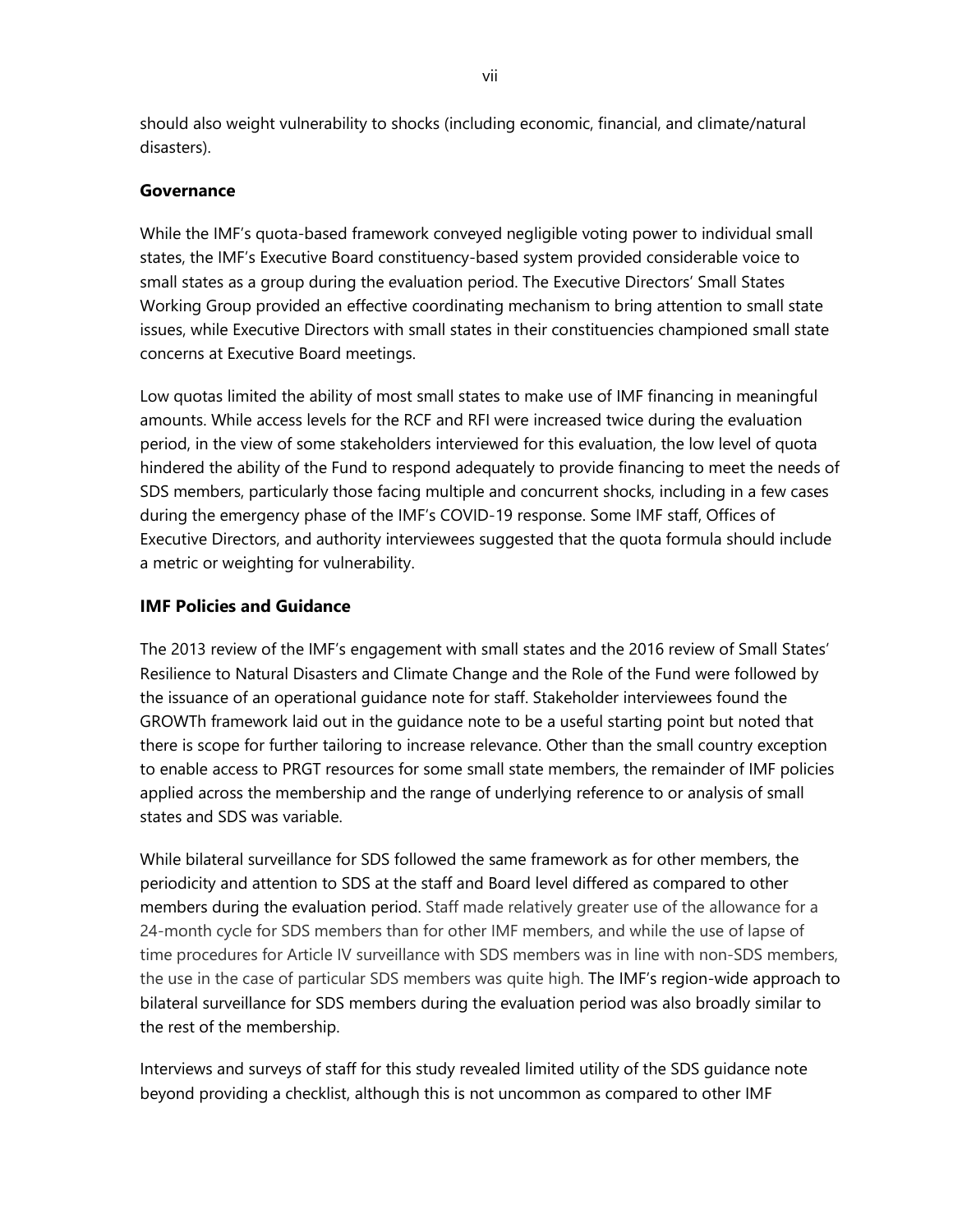guidance notes. Practices across departments varied with regards to whether there was front office review, and there was no systematic review of implementation of the guidance to staff on SDS matters during the evaluation period. Stakeholders also reported that the linkages between the GROWTh framework and associated guidance across Fund lines of engagement (i.e., surveillance, lending, and capacity development) were limited. These findings point to the need to strengthen the guidance; give further attention to incorporating aspects relevant to SDS across surveillance, lending, and capacity development guidance notes; and increase familiarity of the guidance note among staff. Guidance to staff on the coordination with development partners was found to be highly granular and could usefully be replicated in other IMF guidance applicable across the membership.

# **Organizational Arrangements**

The Fund's organizational arrangements in part enabled tailored engagement with SDS during the evaluation period. As was the case prior to evaluation period, the IMF approach to engagement was undertaken primarily through area departments and to a lesser extent through select functional departments. There is no systematic classification for SDS used for analytical purposes at the Fund, and usage and types of IMF analytical classification of SDS members differed by department. Knowledge sharing began to increase with the creation of an interdepartmental working group on small states at the beginning of evaluation period, which in practice covered only SDS; although its role seems to have diminished towards the end of the period, it was more active following the onset of the COVID-19 pandemic. At the management level, IMF work on small states was delegated to a Deputy Managing Director, while IMF policies, guidance, and high-level inter-institutional agreements were handled by the Strategy, Policy, and Review Department.

IMF external communications did not often explain the Fund's work with the SDS grouping during the evaluation period. Unlike other partners, for example, there was no associated factsheet, list of IMF SDS, or outline of the IMF's approach for engagement provided on the external website. Notwithstanding guidance to staff regarding the importance of outreach in its work with small states, out of 85 IMF Resident Representative offices around the world noted on the IMF external website as of the end of the evaluation period, only one was located in a SDS member country and one of five IMF regional offices was located in a SDS member country.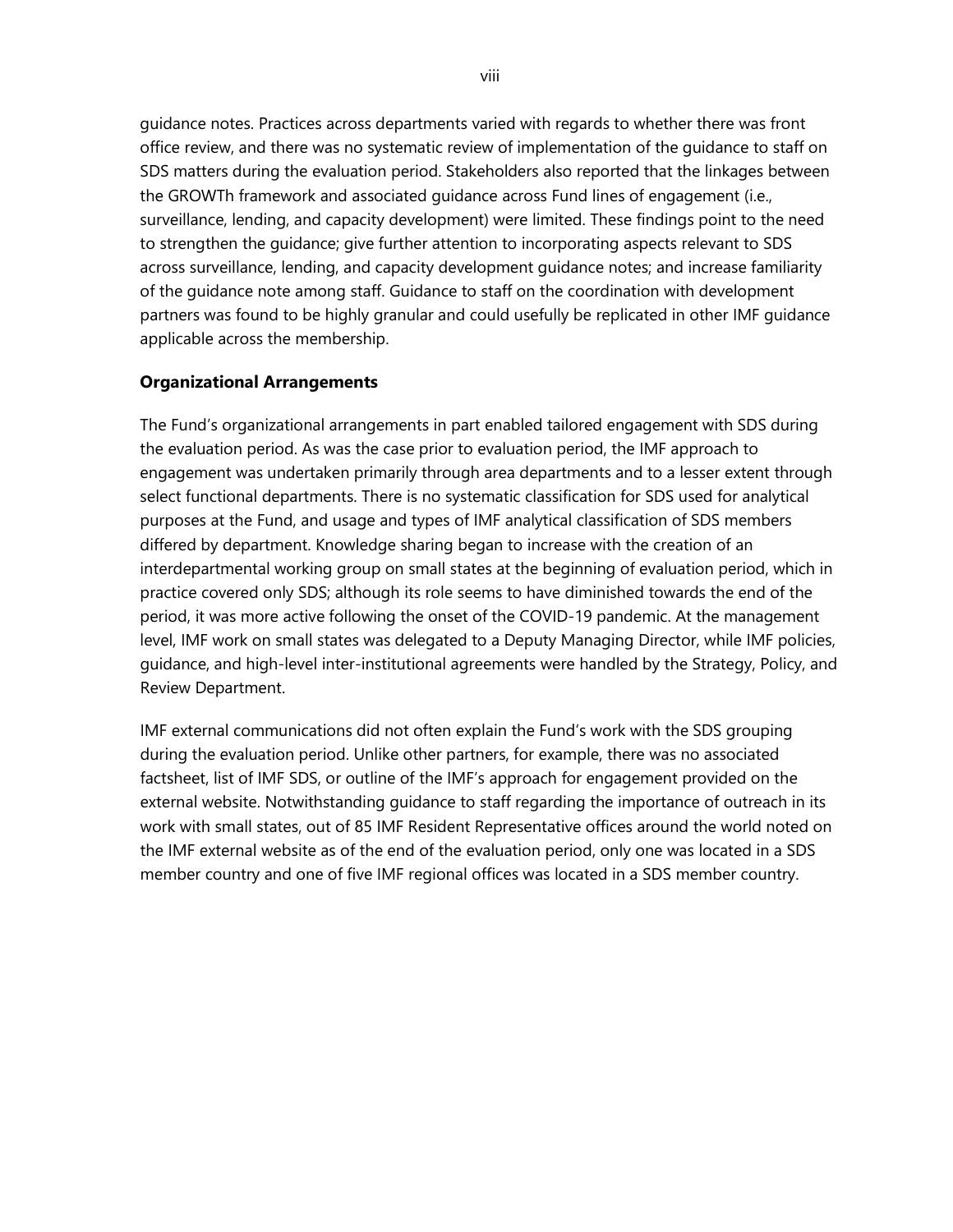# **I. INTRODUCTION**

1. This paper examines how the IMF's framework for engagement with small states has evolved over time. It focuses on the period 2010–2020 to support the IEO Evaluation on IMF Engagement with Small Developing States (SDS). This paper aims to shed light on four questions that have a bearing on the enabling environment: (i) What was the status of IMF small state members during the evaluation period? (ii) How did IMF governance arrangements affect small state participation and decision-making in the Fund during the evaluation period? (iii) How did IMF policies and guidance to staff apply to engagement with small state members during the evaluation period? (iv) What were the IMF institutional arrangements for engagement with small state members during the evaluation period? This paper does not assess the effectiveness of the IMF's engagement with small states.

2. Following the introduction, Section II presents historical background and examines a number of aspects related to the status of IMF small state members. Section III analyzes the IMF governance framework and its implications for small state members, including the role of the Executive Board. Section IV discusses the IMF policy and guidance framework in place for engaging with small states. Section V outlines the Fund's organizational structure at the management and staff level for engaging with small developing state members. Section VI draws conclusions.

3. The paper draws on analysis of historical IMF documents; qualitative and quantitative desk analysis; evidence gathered from interviews of IMF staff, Offices of Executive Directors, and small developing state member country authorities conducted by IEO in support of the IEO Evaluation on IMF Engagement with Small Developing States; and surveys of IMF staff and SDS member countries authorities. It also draws on previous IEO evaluations where relevant, in particular as relates to countries in fragile and conflict-affected situations, low-income country issues, and IMF governance.

#### **II. SMALL STATE STATUS AT THE IMF**

4. This section provides information on the evolution of the status of small states at the IMF. It answers the following questions: how does the IMF define small states; what are the requirements for eligibility for membership in the IMF; how has small state membership at the IMF evolved; how does the principle of uniformity of treatment apply to small states; and what is the small country exception and how did it emerge?

# **A. Definition**

5. The IMF currently defines small countries (i.e., small states) as countries with a population of less than 1.5 million; this threshold was increased from 1 million in 2012. The IMF also currently defines a subset of very small states with populations below 200,000 as microstates. Small states include advanced and emerging market economies/middle income countries as well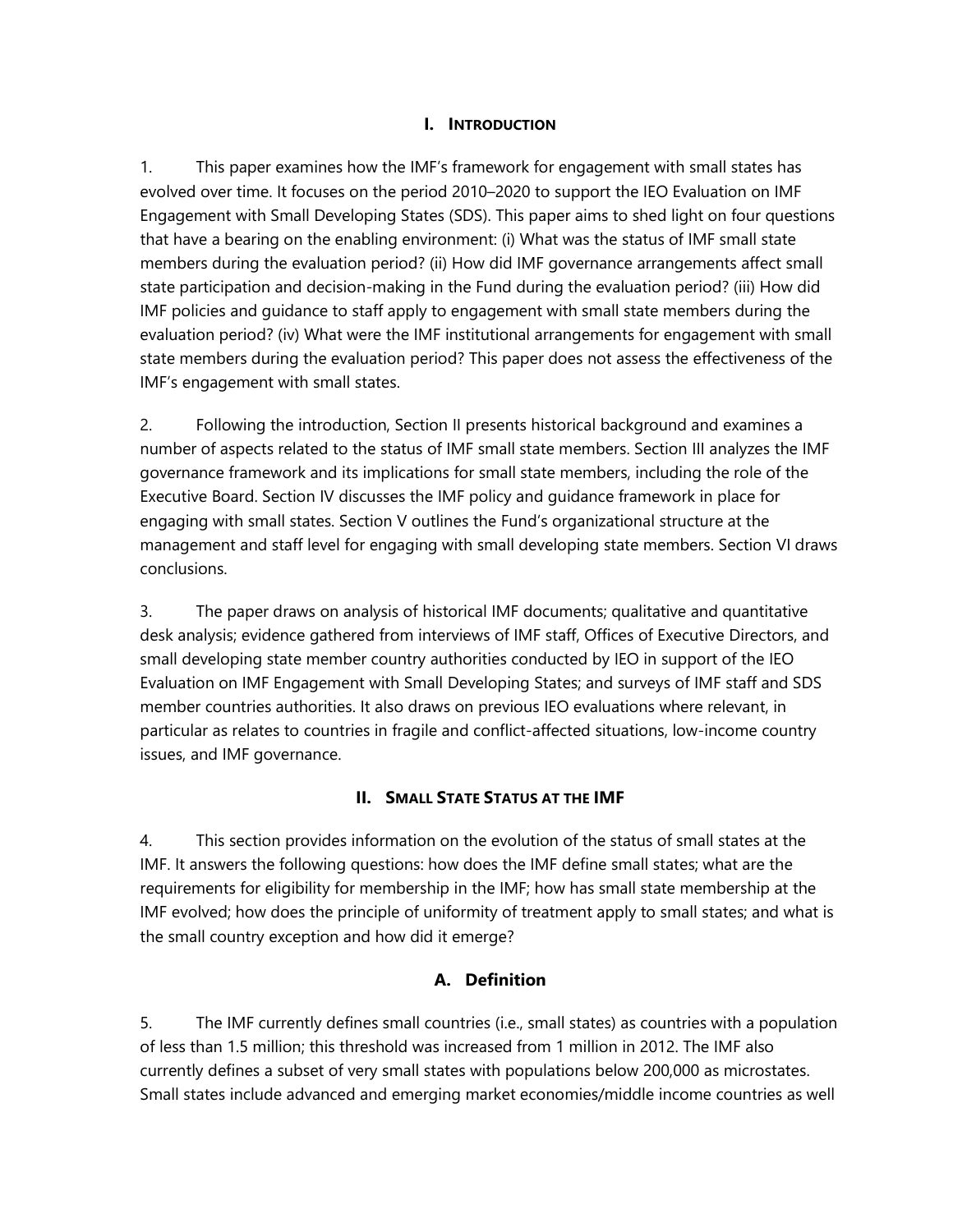as creditor and borrower nations. Some IMF small state members are currently in or have emerged from fragile or conflict-affected situations.

6. While small states are heterogeneous, today all IMF small state member countries fall above the per capita gross national income (GNI) threshold of low income economies determined by the International Development Association (IDA).<sup>[1](#page-9-0)</sup> Although small states may have unique features, it has been recognized for many decades in the literature that they share a number of similar characteristics, including lack of economies of scale; a high degree of trade openness; volatility; vulnerability; and relatively strong social cohesion.<sup>[2](#page-9-1)</sup>

7. The IMF has traditionally defined small states based on a population threshold, although over the decades it has used differing nomenclature when referring to these countries. For example, in the 1970s, the IMF as well as other organizations at times used the term "microstates" when referring to what are now termed small states, while "mini-states" was at times used when referring to what are termed today as either small states or microstates, and "very small states" was used when referring to what are termed today as microstates. The IMF has also referred to a subset of small states as tropical island states and small island economies.

8. During the evaluation period, the IMF defined a group of 34 small developing states (see Fig. 1). The IMF SDS list does not include countries with a population greater than 1.5 million even if they have the same characteristics as other small states—which makes the list distinct from the membership of the World Bank Small States Forum (SSF).<sup>[3](#page-9-2), [4](#page-9-3)</sup> The IMF SDS list is based on the population criterion and excludes advanced economies and fuel exporters; by contrast the World Bank SSF list is not bound by the population criterion and also includes advanced economies and fuel exporters. The IMF SDS list also differs from other multilateral organizations. [5](#page-9-4)

<span id="page-9-0"></span><sup>1</sup> This threshold is used to determine eligibility for lending through IDA, the concessional arm of the World Bank Group. The FY21 IDA threshold was US \$1,185. Djibouti and Solomon Islands each alternated below and above the threshold during the evaluation period. Comoros surpassed the threshold between the 2017 and 2019 biennial Review of Eligibility to Use the Fund's Facilities for Concessional Financing.

<span id="page-9-1"></span> $2$  For a select review of the literature on small state economies, see Bruguglio (2022).

<span id="page-9-2"></span><sup>&</sup>lt;sup>3</sup> The SSF is a platform for high-level dialogue on how the World Bank Group can help to address small states' special development needs. It is comprised of 50 members, inclusive of those countries on the IMF SDS list. The SSF is comprised of 42 countries meeting the small states population definition and eight additional members sharing similar characteristics but which may have a higher population and including some which are fuel exporters. See Appendix I for a list of SSF members.

<span id="page-9-3"></span><sup>&</sup>lt;sup>4</sup> The IMF participated in some SSF meetings during the evaluation period.

<span id="page-9-4"></span><sup>&</sup>lt;sup>5</sup> See Appendix I for a comparison of current small state membership in selected multilateral organizations. It bears noting that it is not only the IMF's list that distinctively differs from other organizations. They too have differing lists and nomenclatures as compared to each other. There is no multilateral harmonized list of small states. In IEO interviews with IMF staff and member country authorities for this evaluation, some stakeholders were not clear on whether or why the IMF definition does not apply to certain countries with a population over the threshold but with similar characteristics as other small states as is otherwise the case in most organizations.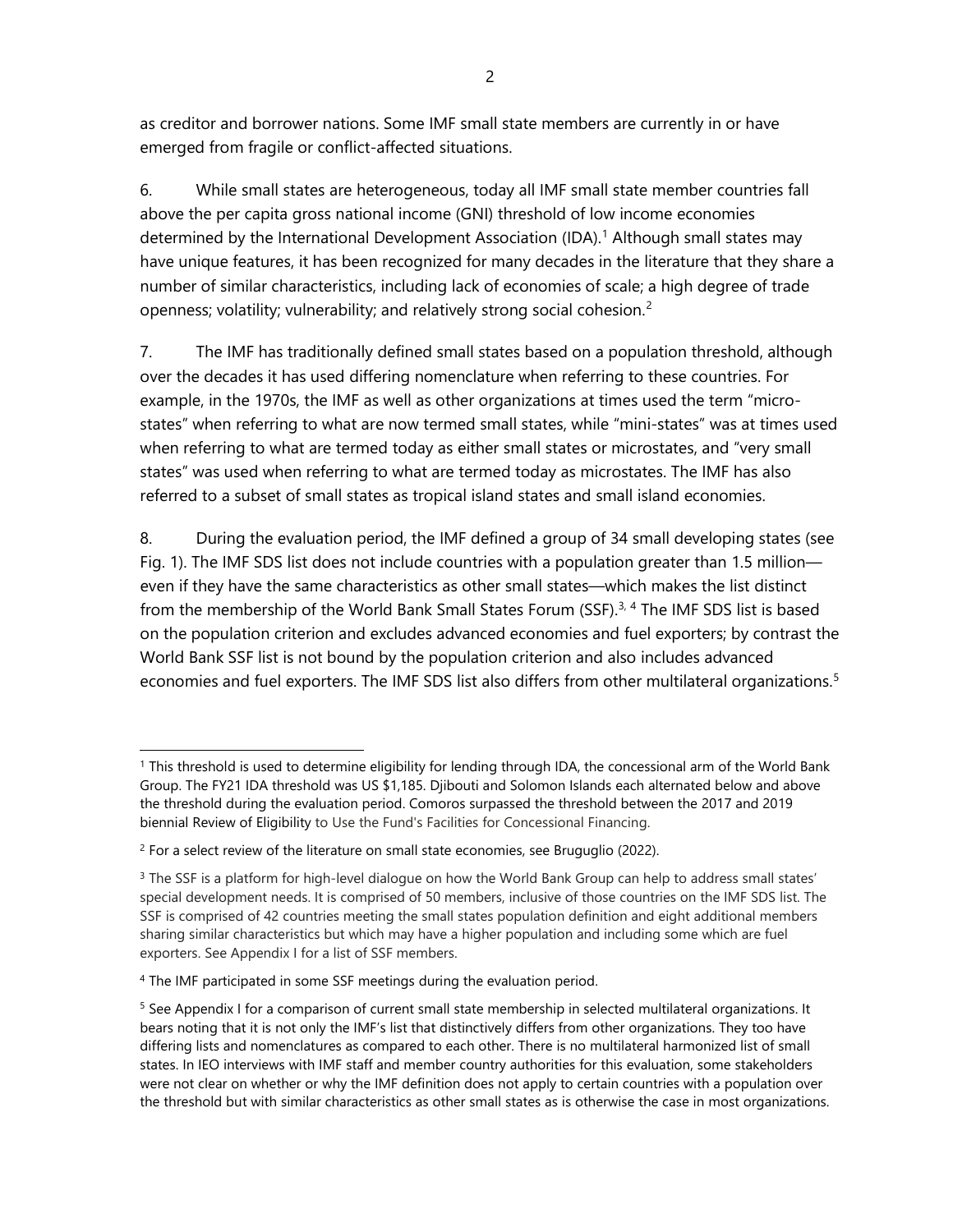

9. An IEO survey for this study revealed that on average only 44 percent of staff respondents believed the SDS definition was "appropriate and useful" (see Table 1). Among respondents with IMF SDS experience, only 6 percent who had worked on SDS during the evaluation period believed that the definition was "appropriate and useful" while the remainder who held this view were staff who did not work on SDS during the evaluation period. On average, 36 percent of IMF staff respondents did not know whether the definition was "appropriate" or "useful". This result was higher on average among A11-A13 staff with SDS experience (45 percent) for whom the result was the same as staff without SDS experience; it was particularly acute for A11 staff with SDS experience (67 percent).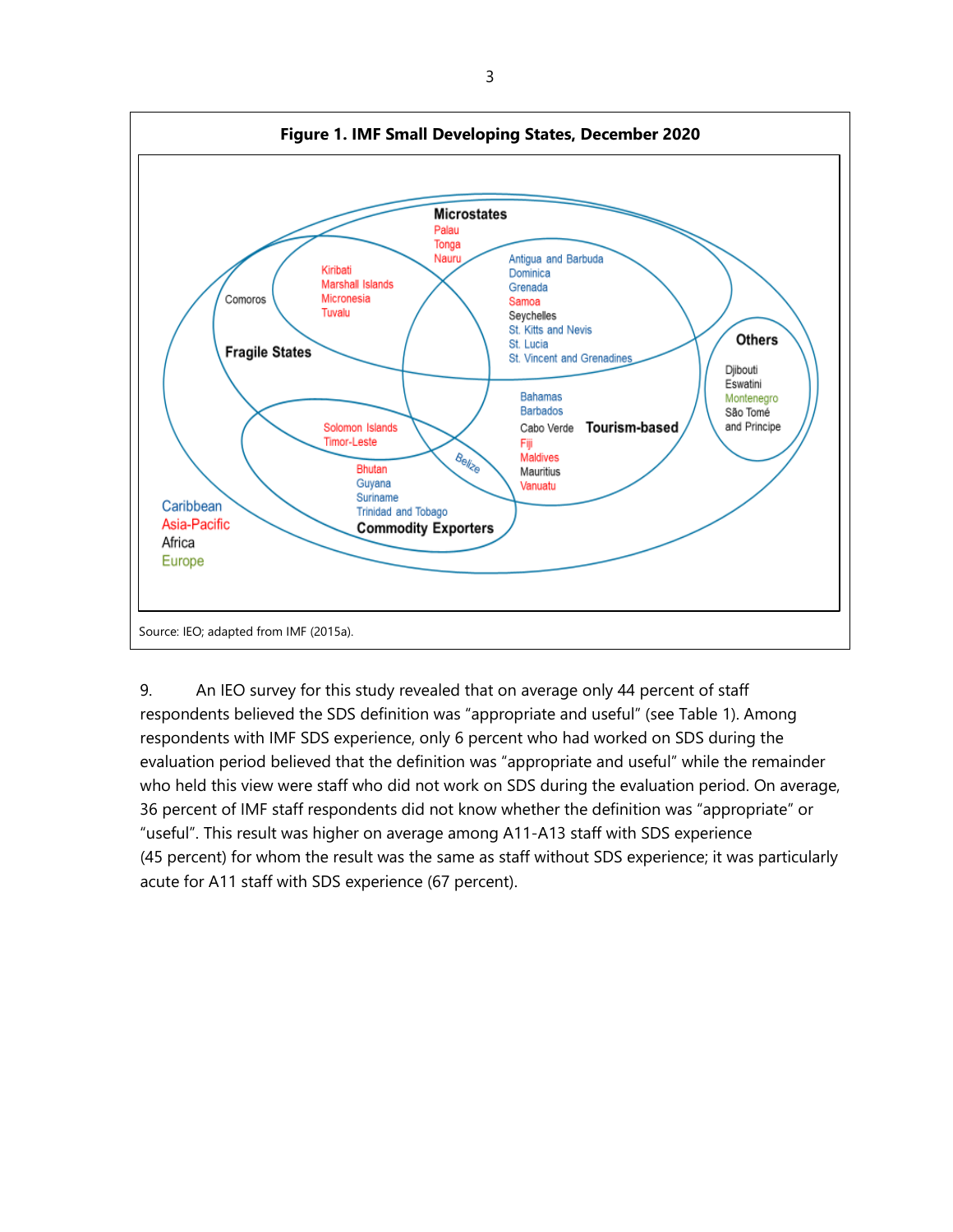| Table 1. IEO Staff Survey: IMF Small Developing States Definition                 |                                 |                           |                       |                                    |                  |  |  |  |  |  |
|-----------------------------------------------------------------------------------|---------------------------------|---------------------------|-----------------------|------------------------------------|------------------|--|--|--|--|--|
| a. In your opinion, the SDS classification [i.e., definition] used by the IMF is: |                                 |                           |                       |                                    |                  |  |  |  |  |  |
| <b>Response choice</b><br>(share, in percent)                                     | <b>SDS</b><br><b>Experience</b> | (of which,<br>prior only) | (of which,<br>during) | <b>No SDS</b><br><b>Experience</b> | Total<br>Average |  |  |  |  |  |
| Appropriate and useful                                                            | 49                              | 43                        | 6                     | 39                                 | 44               |  |  |  |  |  |
| Appropriate but not useful                                                        | 14                              | 13                        |                       | 8                                  | 11               |  |  |  |  |  |
| Neither appropriate nor useful                                                    | 5                               | 3                         | $\mathcal{P}$         | 5                                  | 5                |  |  |  |  |  |
| Useful but not appropriate                                                        | 5                               | 5                         | O                     | 3                                  | 4                |  |  |  |  |  |
| Don't know                                                                        | 27                              | 24                        | 3                     | 45                                 | 36               |  |  |  |  |  |
| Total                                                                             | 100                             |                           |                       | 100                                | 100              |  |  |  |  |  |
| b. In your opinion, the SDS classification [i.e., definition] used by the IMF is: |                                 |                           |                       |                                    |                  |  |  |  |  |  |
| <b>Response choice</b><br>(share, in percent)<br>(SDS Experience)                 | A11-A13                         |                           | A14-A15               |                                    | <b>B1-B4</b>     |  |  |  |  |  |
| Appropriate and useful                                                            | 35                              |                           | 55                    |                                    | 53               |  |  |  |  |  |
| Appropriate but not useful                                                        | 11                              |                           | 13                    |                                    | 24               |  |  |  |  |  |
| Neither appropriate nor useful                                                    | 4                               |                           | 6                     |                                    | 2                |  |  |  |  |  |
| Useful but not appropriate                                                        | 5                               |                           | 5                     |                                    | 3                |  |  |  |  |  |

Source: Author calculations; raw data from IEO Staff Survey on IEO Evaluation on IMF Engagement with Small Developing States (SDS), March 2021.

Don't know  $\begin{array}{ccccccc} 45 & 21 & 18 \end{array}$ Total 100 100 100

Notes: "SDS Experience"=187 respondents who worked on SDS between January 2010–December 2020. "Prior only" refers to those staff whose SDS experience was before January 2010; "'during" refers to those staff with SDS experience between January 2010–December 2020. "No SDS Experience"=149 respondents.

# **Analytical Classification**

10. The IMF does not have a consistent classification for small states or SDS used for statistical and analytical purposes.<sup>[6](#page-11-0)</sup> During a 1985 review of analytical classifications, some Directors expressed support for creating a small-quota low-income countries classification, although no associated change was made at the time. [7](#page-11-1) Additional *WEO* analytical subgroupings have since been designated, but to date there is no dedicated classification for small states or

<span id="page-11-0"></span><sup>6</sup> IMF country classifications have historically been used for statistical and analytical purposes. Prevailing classifications have been laid out in the IMF's publication *International Financial Statistics (IFS)* and in large part are aligned with the *World Economic Outlook (WEO)*, but they do not necessarily correspond to particular aspects of the Fund's operations*.*

<span id="page-11-1"></span><sup>7</sup> The accompanying staff paper proposed a *WEO* memo item subgrouping for 43 small low income countries in order to pay special attention to the issue of indebtedness. During the Board discussion, a Director also asked whether there should not be a classification for small island economies. As was noted by another Director, "[t]he guiding principle for purely analytical work should be to have a basic, simple, permanent classification but to adopt and to abandon additional specific classifications in response to particular analytical needs…. Clearly, nothing would prevent those or other distinctions from being reintroduced in future as the need arose" (EBM/85/10).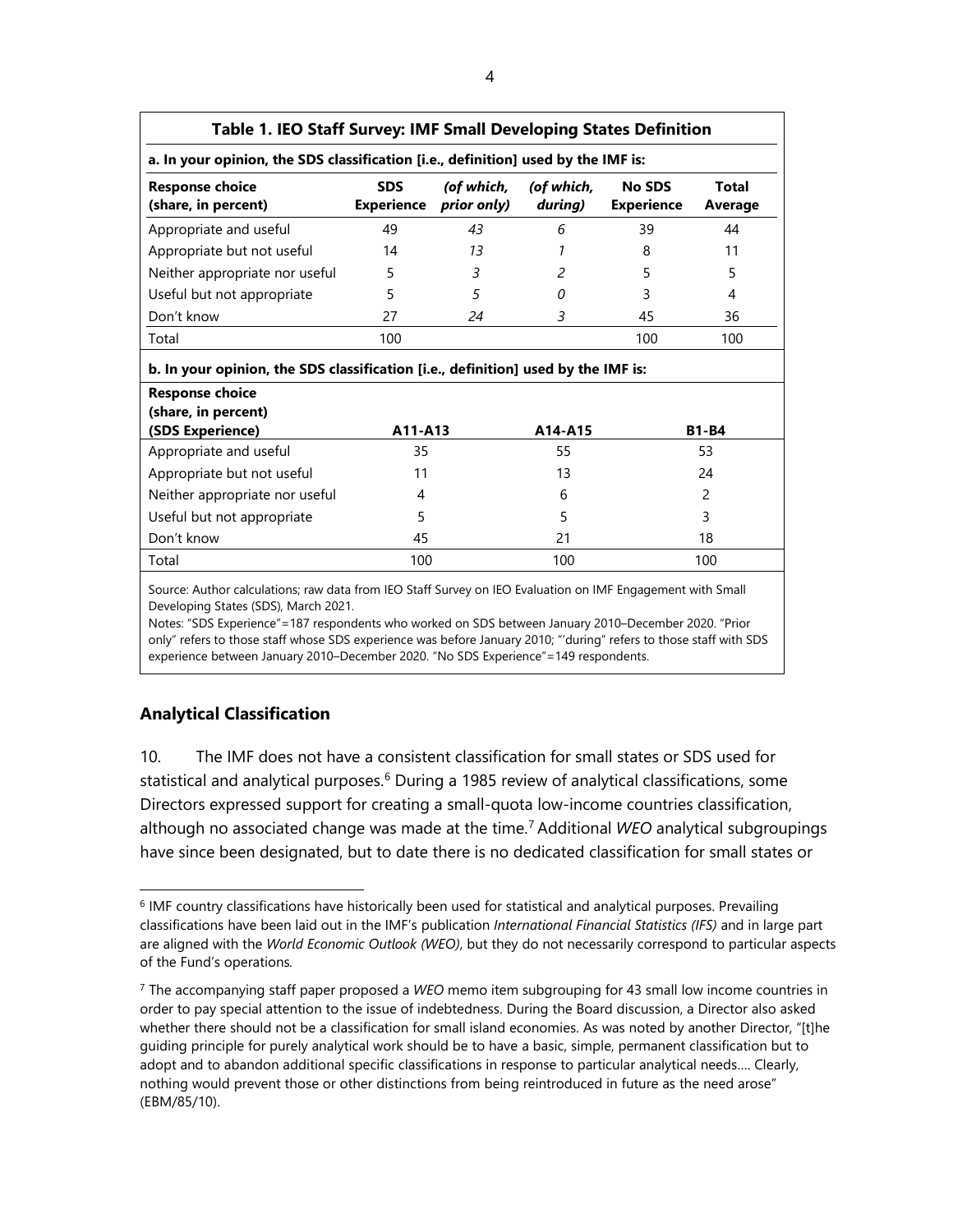SDS. An analytical grouping of small states featured in the Asia and Pacific *Regional Economic Outlook (REO)* over the evaluation period.<sup>[8](#page-12-0)</sup> Ad hoc SDS analytical groupings also featured in some operational staff papers during the evaluation period, such as in IMF (2015a) as depicted in Figure 1 above, although the subgrouping nomenclature was not entirely consistent with that of the *WEO*. [9](#page-12-1)

# **B. Eligibility for IMF Membership**

11. All countries are eligible for membership in the IMF as provided in the Articles of Agreement ("the Articles"), irrespective of size (see Box 1). Indeed, in discussions leading to the founding of the IMF it was anticipated that, given the universal nature of the organization, there would be small state members. It was this recognition that led to the creation of basic votes distributed equally among IMF members in addition to votes proportioned to quota share.<sup>[10](#page-12-2)</sup>

12. Per the Articles, the decision to admit a country to the membership is a reserved power of the Board of Governors that cannot be delegated to the Executive Board. In practice, the Executive Board makes a recommendation to the Board of Governors as to whether to approve a country's request based upon review of an application to be considered by the Executive Board Committee on Membership. To assist, staff provide analysis on a number of matters in the context of the Committee on Membership deliberations, such as near- and medium-term risks and, where applicable, possible technical assistance needs; whether the country can fulfill its

<span id="page-12-0"></span><sup>8</sup> Starting in 2013 through the remainder of the evaluation period, the Asia and Pacific *REO* incorporated an analytical grouping for Pacific Island Countries and Other Small States in the annexes, which included comparable economic indicator data for each SDS in the region and Papua and New Guinea. Between 2010 and 2012, the Asia and Pacific *REO* included selective analysis for this grouping in the body of the report but did not include comparable economic indicator data in the annexes. There was no distinctive small state analytical grouping in the Western Hemisphere *REO* during the evaluation period. For the most part, analytical groupings were assigned based on geography, meaning that countries that were small states were listed among the Caribbean, Central America and South America subregions. Analytical subgroupings were assigned for tourism-dependent countries and commodity exporters in the region, including small states, non-small states, selected dependencies, and members of the ECCU. The countries included in these groupings differed over the evaluation period, and in the latter part of the evaluation period these two analytical groupings noted here were grouped together as a memorandum line item in an annex on main economic indicators while in select earlier years starting in 2014 comparable economic indicator data was provided for each country.

<span id="page-12-1"></span><sup>9</sup> For example, IMF (2015a) classifies a subgrouping as commodity exporters while the *WEO* and other IMF outputs classify a similar subgrouping as fuel exporters.

<span id="page-12-2"></span><sup>&</sup>lt;sup>10</sup> According to the interpretation of the IMF Legal Department as approved by then General Counsel, Joseph Gold, "[b]efore Bretton Woods it was an accepted idea that the 'small' countries in the organization would outnumber the 'large' ones. Weighted voting power was the answer…. In order to deal with the problem that small states might have no sense of participation in the Fund, the concept was adopted of basic votes in addition to votes proportioned to quota. The solution is recalled to make the point that membership for a substantial number of small states was foreseen, although the number that have emerged and may emerge could not have been forecast" (IMF, 1977a).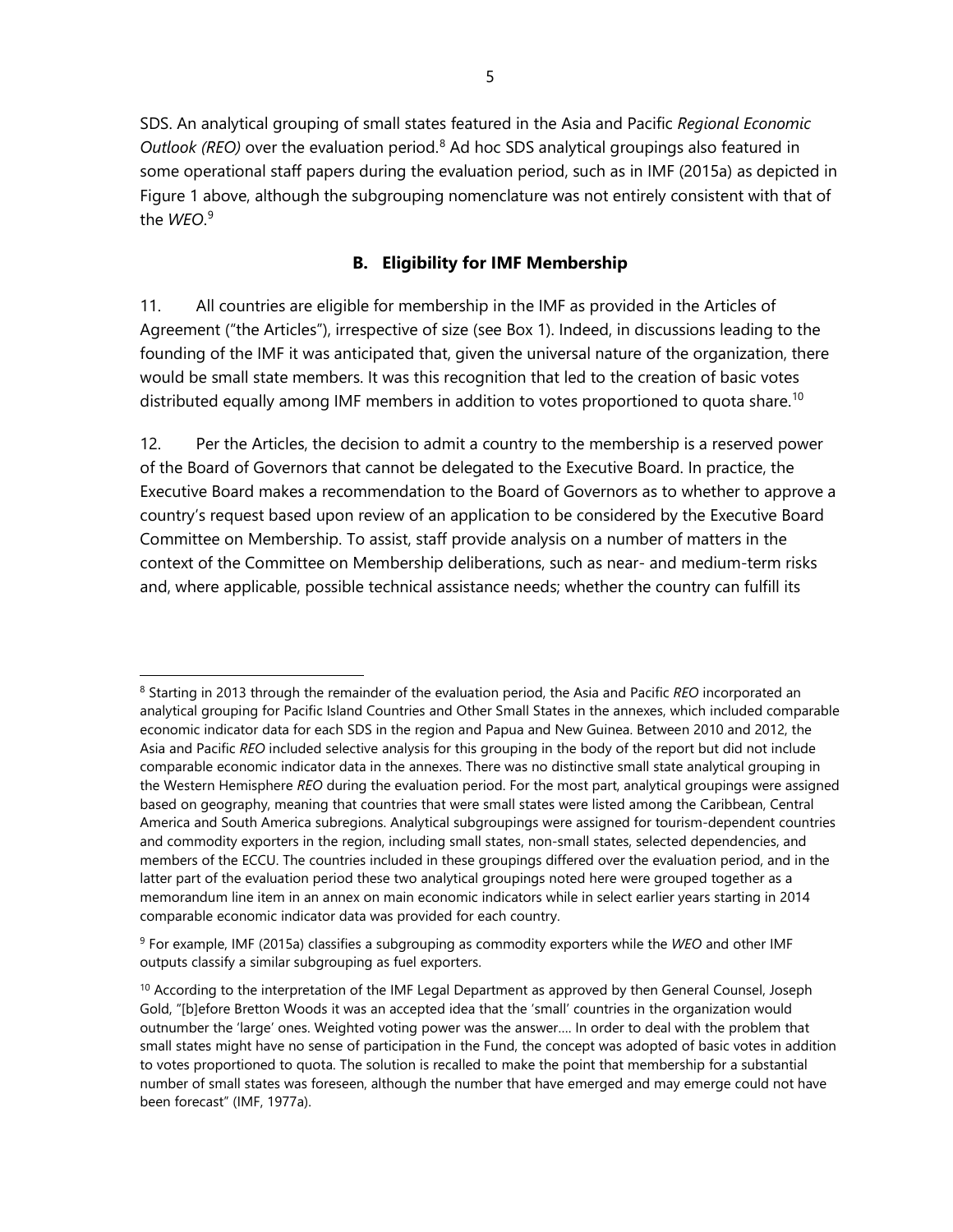obligations to the Fund;<sup>[11](#page-13-0)</sup> and preliminary calculations for a suggested quota range.<sup>[12](#page-13-1)</sup> Select opinions regarding small states membership have also been offered over the years by the Legal Department in the context of a handful of Executive Board Informal Sessions dedicated to small states issues such as those discussed in this paper.

#### **Box 1. IMF Membership**

In 1977, then General Counsel Joseph Gold summarized the criteria for IMF Membership as outlined in the Articles of Agreement and provided further interpretation as to how they were to be applied.

"1. The criteria for membership in the Fund to be applied to each applicant are that: (i) the applicant is a country; (ii) the country is in formal control of its external [i.e., foreign] relations: (iii) the country is willing to perform the obligations imposed by the Articles: and (iv) the country is able to perform the obligations imposed by the Articles.

"2. Special criteria do not exist for applicants that are classified as small, however 'small' may be defined.

"3. The criterion of ability to perform the obligations imposed by the Articles has been applied liberally. The criterion cannot be interpreted to mean that a member will be able to observe the optimal obligations immediately on entering the Fund.

"4. If an applicant meets the criteria, membership shall be open to it.

"5. The Fund's authority to prescribe the time frame of and terms for membership cannot be exercised so as to postpone indefinitely membership for an applicant that meets the criteria.

"6. The Fund cannot create a special class of members by prescribing terms that would establish permanent rights and duties for the class that would distinguish it from all other members."

\_\_\_\_\_\_\_\_\_\_\_\_\_\_\_\_\_\_\_\_\_\_\_\_ Source: IMF (1977a).

13. Non-sovereign or subordinate entities cannot be members of the IMF, although they may receive some forms of IMF engagement and support, subject to certain conditions. This has been possible in part by virtue of the Articles which provide that when signing the Agreement with the IMF, "all governments accept it both on their own behalf and in respect of all their colonies, overseas territories, all territories under their protection, suzerainty, or authority and all territories in respect of which they exercise a mandate" (IMF, 2020a; Art. XXXI, Sec. 2 (q)).<sup>[13](#page-13-2)</sup> The IMF has historically included consultation discussions with a number of such dependencies as

<span id="page-13-0"></span> $11$  As a matter of legal principle, the IMF makes its own findings regarding whether applicants meet each of the criterion and this decision is solely for the purposes of the IMF. While it may seek and obtain guidance, in all likelihood this would be done only as pertains to the first two criteria given the Fund's expertise relative to the two latter criteria. Recognition of a country by others or by organizations such as the UN is not a legal condition of IMF membership. Notably, however, membership in the IMF is a prerequisite for membership in the World Bank.

<span id="page-13-1"></span><sup>&</sup>lt;sup>12</sup> Section III of this paper discusses quota in further detail.

<span id="page-13-2"></span> $13$  Additionally, Art. IV, Sec. 5(a) provides that "[a]ction by a member with respect to its currency under this Article shall be deemed to apply to the separate currencies of all territories in respect of which the member has accepted this Agreement under Art. XXXI, Sec. 2(g) unless the member declares that its action relates either to the metropolitan currency alone, or only to one or more specified separate currencies, or to the metropolitan currency and one or more specified separate currencies" (IMF, 2020a).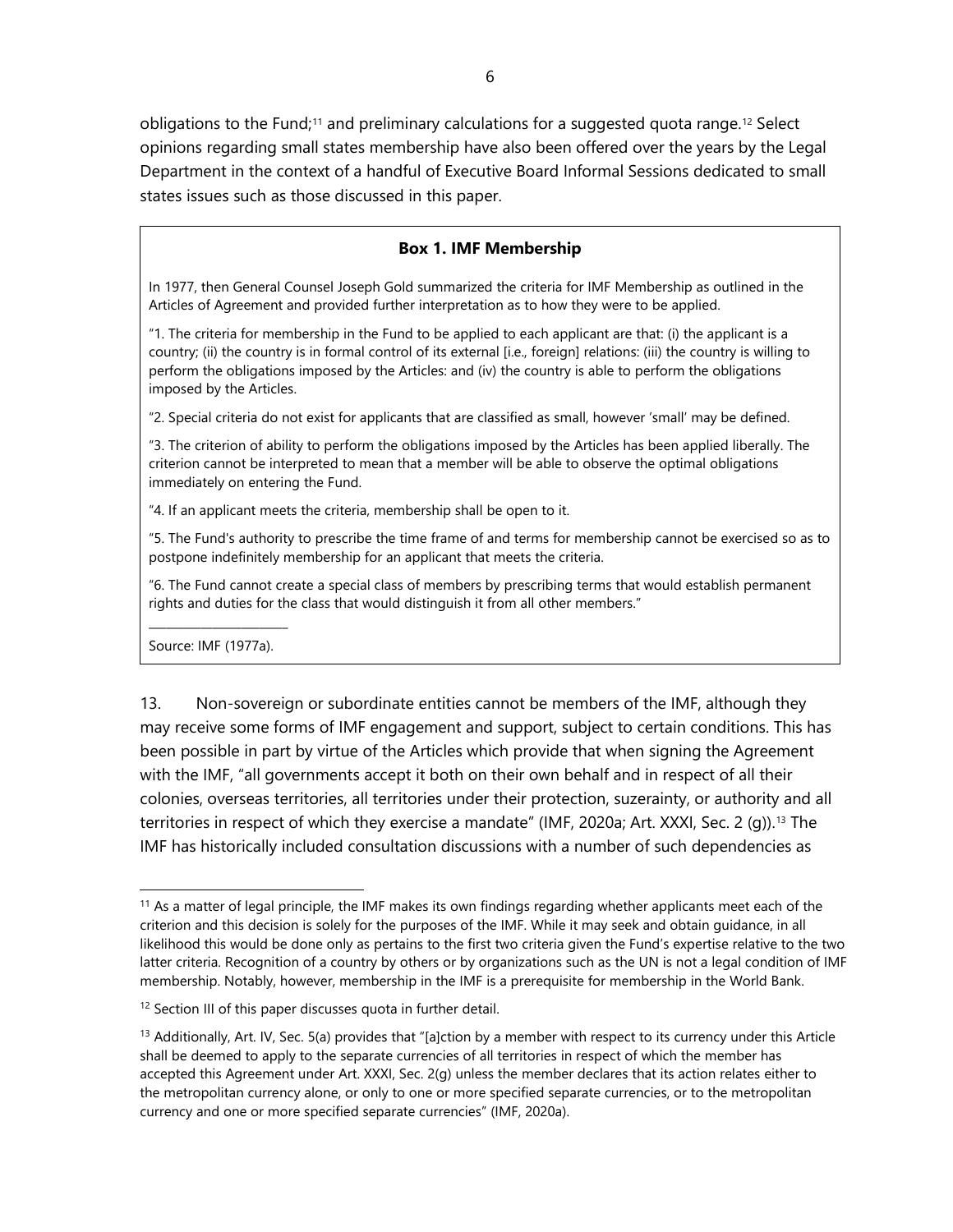part of the Article IV consultation with the responsible Fund member. It has also provided capacity development to a number of dependencies.<sup>[14](#page-14-0)</sup> In the case of some dependencies, the IMF merely has included respective data and analysis in its research; many but not all of these dependencies or territories are offshore financial centers.

14. A country need not have a central bank to be a member of the IMF. This consideration was recognized at the founding of the IMF, wherein the Articles provided that a member country and the IMF are required to deal with each other only through the treasury, central bank, stabilization fund, or other similar fiscal agency (IMF, 2020a; Art. V, Sec. 1). [15](#page-14-1) This provision has enabled a number of countries without a central bank to become IMF members. Some of these countries, including a number of IMF small state members, belong to a currency union and therefore cannot independently control their country's monetary policy.

15. At 190 members, the IMF has a nearly universal membership relative to the number of countries in the world today. In the event a current dependency or territory were to become a sovereign state, it could seek to join the IMF subject to the same eligibility criteria as laid out for all prospective members. Notably, a number of countries that today are members of the IMF are former dependencies which received macroeconomic policy advice or technical assistance prior to joining.

# **C. Evolution of Small State Membership in the IMF**

16. Using today's definition, that is, below 1.5 million in population, 65 IMF member countries (34 percent of the current membership) were small states upon joining (Figure 2); 22 of these are no longer small states and 43 are current small states. [16](#page-14-2) At the time they joined the IMF, these 65 countries spanned across all income levels; today all small states are advanced or emerging market/middle income countries. The online *interactive* view and Appendix III list these 65 countries, respective dates of membership and, where applicable, their change in small state status over the years.

<span id="page-14-0"></span><sup>&</sup>lt;sup>14</sup> See Appendix II for a list of select non-member small states and dependencies, including those with which the IMF was engaged during the evaluation period.

<span id="page-14-1"></span><sup>&</sup>lt;sup>15</sup> All IMF members are required to nominate a depository for the IMF's holdings of its currency. For a member that has a central bank, it must nominate its central bank. If it does not have a central bank, it must nominate another entity acceptable to the IMF's Executive Board. In practice, several small states have nominated commercial banks to act as depositories.

<span id="page-14-2"></span><sup>&</sup>lt;sup>16</sup> The 43 IMF small state members include seven advanced economies; the 34 SDS; and two fuel exporters, Brunei Darussalam and Equatorial Guinea. Six current IMF small state members were formerly microstates (The Bahamas, Belize, Iceland, Maldives, São Tomé and Príncipe, and Vanuatu). Qatar was initially a microstate upon joining the Fund and has since surpassed the population threshold for small states. An interactive view includes the map in Figure 2, along with respective dropdown boxes noting dates of membership for each of the 65 countries, the number of years the country was or has been a small state and/or microstate after becoming a member of the IMF. For a full list, see Appendix III. Note: the interactive hyperlink is not supported by Internet Explorer. If the default browser is not supported, copy and paste hyperlink into an alternate browser.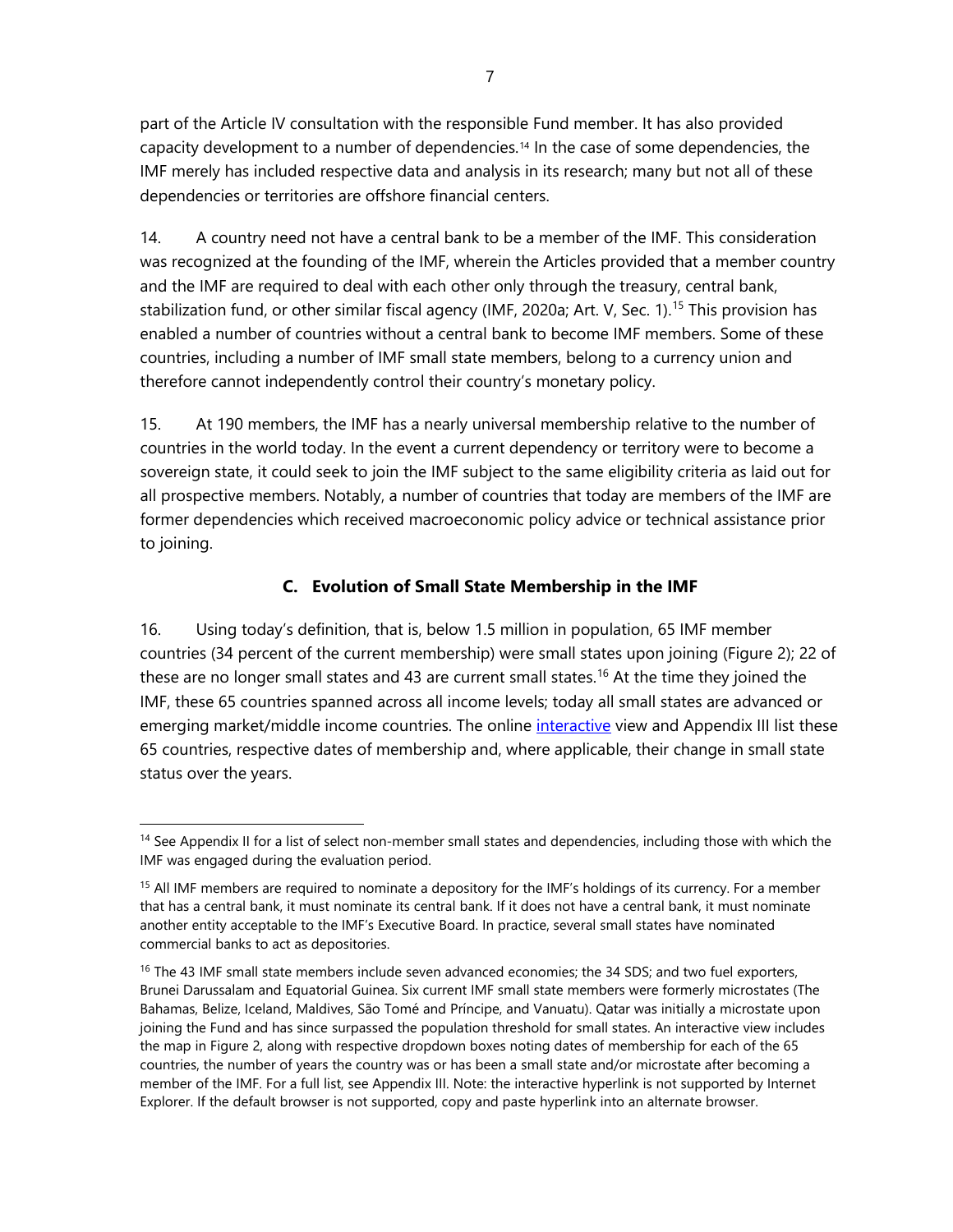

17. The number of IMF small state members has fluctuated over the years (Figure 3). The highest number of small states among the membership was in 2002–2003.<sup>[17,](#page-15-0) [18](#page-15-1)</sup> The 22 former small states were IMF small state (microstate) members on average for 12 years (13 years). Countries in the current SDS cohort have been IMF small state (microstate) members on average for 38 years (33 years). Remaining SSF member countries where the population is still below 1.5 million have been IMF small state (microstate) members on average for 45 years (28 years).<sup>[19](#page-15-2)</sup>

18. The share of small state members relative to the total membership has also fluctuated over the years yet is roughly the same today as when the IMF was founded (Figure 3). Using the current population criterion of 1.5 million, in 1946, 7 of the original 40 members of the IMF or 17.5 percent were small states. This share dropped as the IMF's membership began to grow and reached its lowest point in 1961 prior to the emergence of new small states which began joining in the early 1960s. By 1977, the small states share of the membership had grown to 20 percent; it

<span id="page-15-0"></span><sup>17</sup> Author calculations per IMF (2020b) (as of December 2020).

<span id="page-15-1"></span><sup>&</sup>lt;sup>18</sup> Historical increases have been due primarily to additions to the membership and decreases primarily to population growth in existing states.

<span id="page-15-2"></span> $19$  The time spent as a small state has been primarily due to any number of the special characteristics of small states noted earlier in the paper. Author calculations based upon historical global population tables.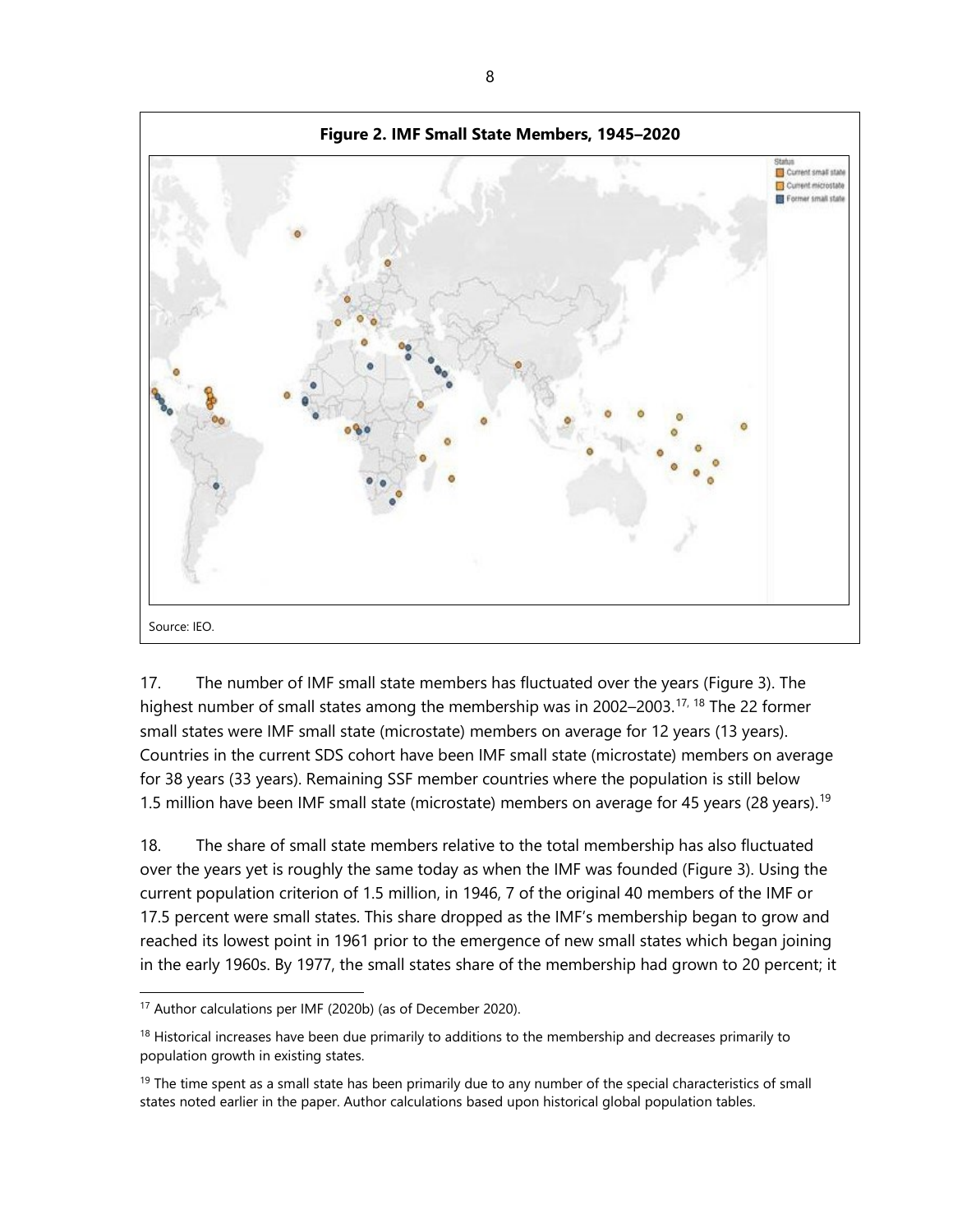continued to rise to 25 percent by 1985; and it has declined slightly since then. Between 1986 and 2009, small states comprised on average 23 percent of the membership. When omitting advanced economies, SDS countries accounted for 18 percent of the membership at the end of the evaluation period.



19. All 34 countries currently comprising the SDS list were small states when they joined the IMF.<sup>20</sup> These members each joined after 1962 and all but one joined prior to 2010 (i.e., the beginning of the evaluation period) (Figure 4, upper panel). The SDS pattern is contrasted with that of the broader membership which experienced sizable increases following the emergence of new states in the early 1960s and transition countries in the 1990s. Current microstate members followed the same pattern as SDS overall, although they did not begin to join until the late 1970s. The SDS region pattern is also relatively distinct (Figure 4, lower panel).

20. Significant shifts in the status and treatment of IMF small states coincided with the periods when a higher share of these members joined as compared to other members. Figure 4 (upper panel) shows some of the key periods in the history of the IMF, including the run-up to and the collapse of the par value system, the shift in IMF policy to enable exchange rate flexibility, and the years following the adoption of the Second Amendment to the Articles and the establishment of the Structural Adjustment Facility (SAF). As shown, the bulk of current SDS members joined the IMF between 1971 and 1985. As will be discussed below, it was during these years along with the 2010–2020 evaluation period that most developments occurred relative to the IMF's framework for engagement with SDS members.

<span id="page-16-0"></span> $^{20}$  Fifteen of these countries are currently microstates. The population of São Tomé and Príncipe surpassed 200,000 in 2016, at which time it was no longer defined as a microstate by the IMF.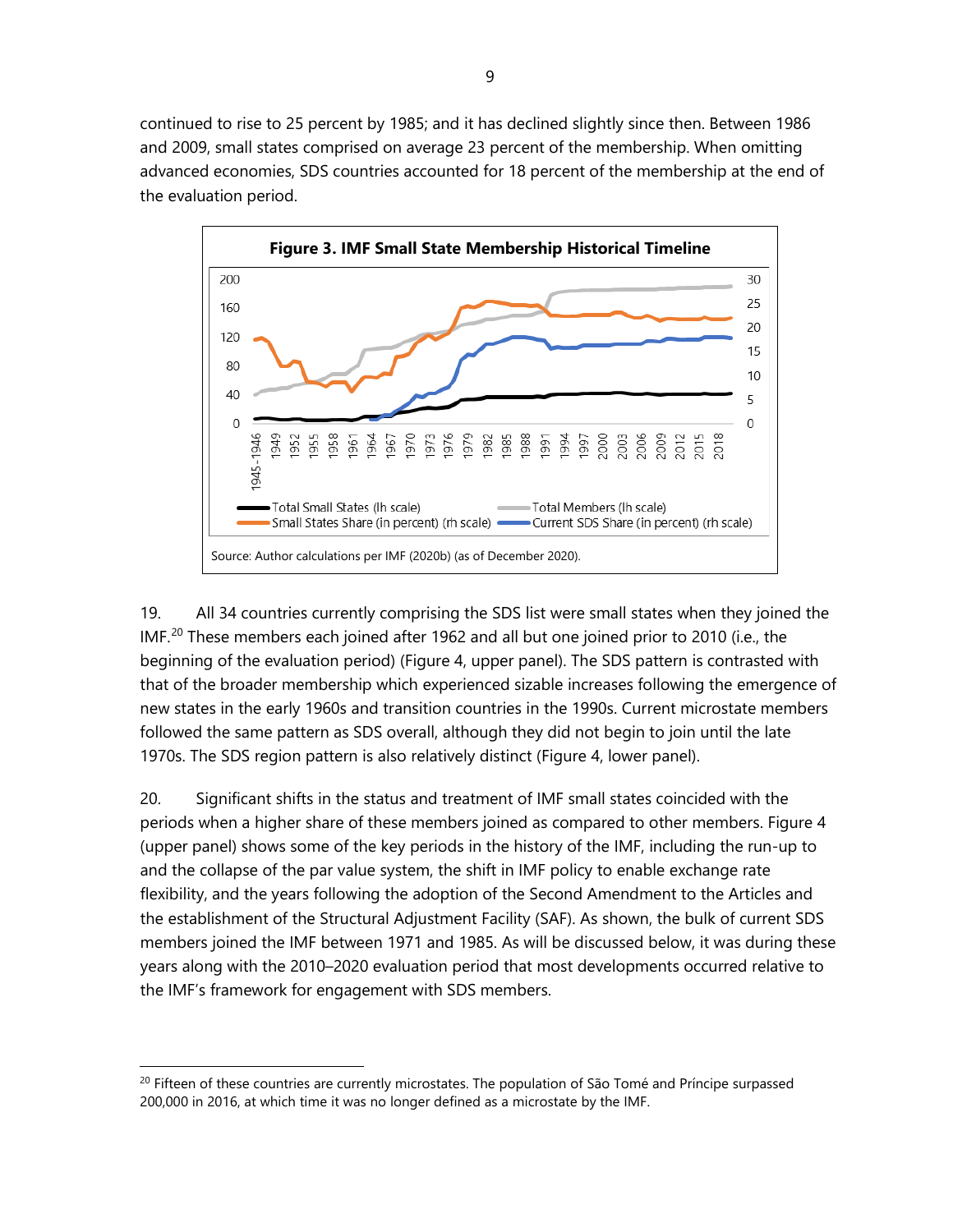

Source: Author calculations per IMF (2020b) (as of December 2020).<br>Notes: SDS=small developing state (IMF; per classification in IMF, 2013a; revised 2016); SS=small states (inclusive of SDS); XR=Exchange Rate; SAF=Structural Adjustment Facility; ESAF=Enhanced Structural Adjustment Facility; GFC=Global Financial Crisis. As of December 31, 2020, there were 190 members of the IMF. Totals shown here are 194, including four original members whose membership status subsequently changed. Microstates are also concurrent small states. SDS are also concurrent SS. EUR/MCD=European Department/Middle East and Central Asia Department.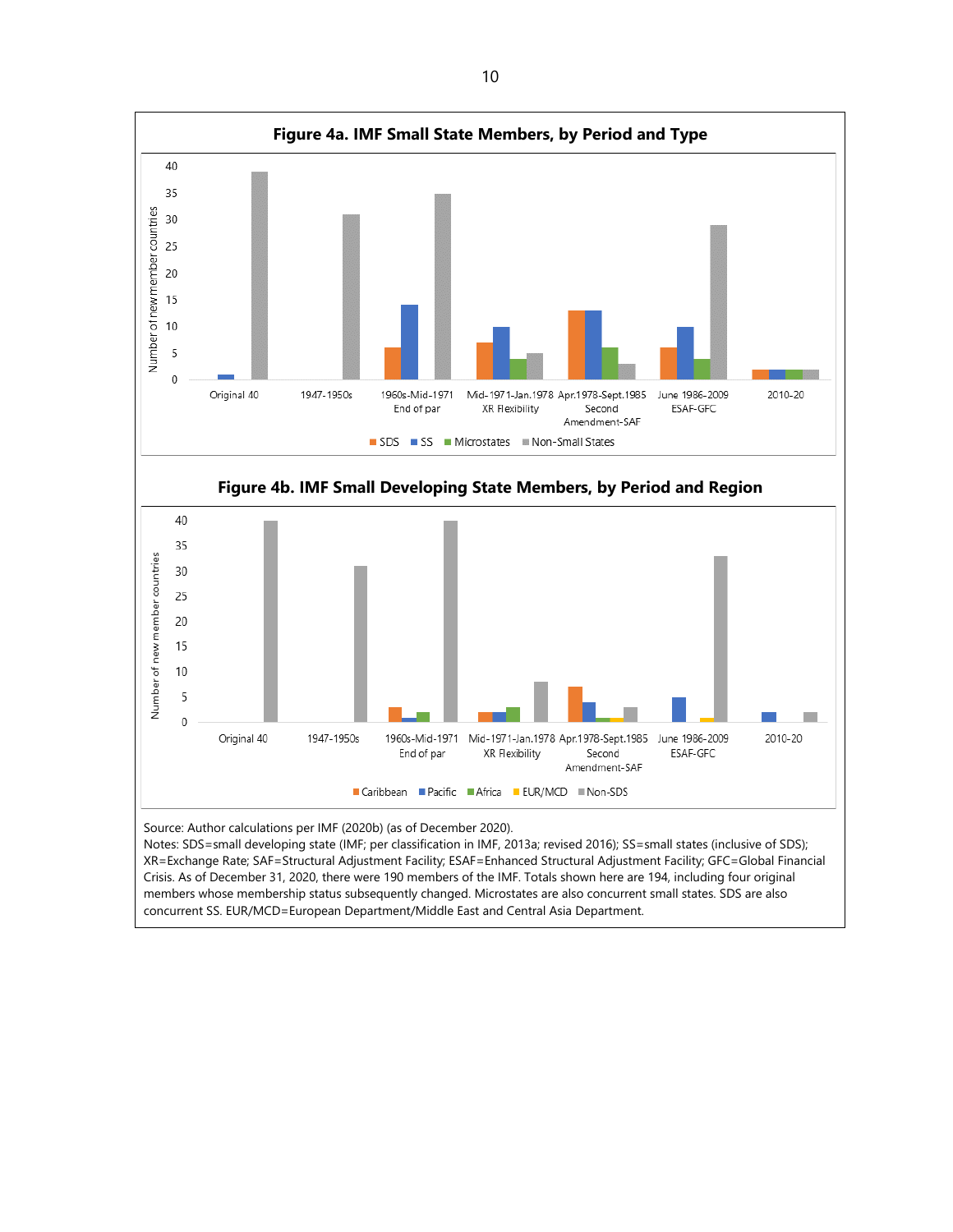# **D. Small Country Exception**

21. This subsection briefly contours key developments in the status and treatment of small states since the founding of the IMF and discusses the emergence of the IMF small country exception, a provision by which certain SDS are eligible for IMF concessional financing.

#### **Uniformity of Treatment**

22. When the IMF was founded in 1944, the Articles established that the rights and obligations established thereunder were to apply to all members.<sup>[21](#page-18-0), [22](#page-18-1)</sup> The principle of uniformity of treatment is integral to understanding why many Fund policies and guidance to staff apply across the membership and why the Fund did not adopt or enable a special class or category for certain countries such as small states. As noted above in Box 1, the Fund cannot create a special class of members by prescribing terms that would establish permanent rights and duties for the class that would distinguish it from all other members. In this sense, the lack of a special class of membership can be viewed as helping to ensure that small state members are treated similarly as other members.

23. Precipitated by discussions during the 1970 General Election of Executive Directors, the Board soon thereafter examined whether there should be a special category of membership for small states, but this approach was rejected.<sup>[23](#page-18-2)</sup> By this time, similar discussions had also taken place at the United Nations (UN) to establish the category of "associate member" for a handful of specialized agencies.<sup>[24](#page-18-3)</sup> However, given the framework of the Articles and the embedded principle

<span id="page-18-0"></span> $21$  This is known in part as the principle of uniformity, which is based on two elements. The principle of formal equality established the rights and obligations of members in relation to the financial functions (i.e., operations and transactions related to the General Account and the Special Drawing Account, and later the General Resources Account and the Special Disbursement Account), and regulatory functions (i.e., dealings with the conduct of members in monetary policies). The principle of uniformity provided that the policies adopted by the Fund in the exercise of its financial and regulatory functions must not discriminate among members. These two principles are sometimes referred to singularly as the principle of uniformity, the underlying motivation for which was to "prevent[ ] discrimination in favor of, or against, particular members, without regard to their economic strength or weakness or any other characteristic" (see Gold, 1975).

<span id="page-18-1"></span> $22$  There were a few exceptions at the start, but they did not relate to the financial or regulatory functions of the Fund. One such exception was the provision that Executive Directors for the five largest shareholders be appointed. This provision was repealed in January 2016 when the 2010 IMF Quota and Governance Reform provisions (Board of Governors Resolution No. 66-2) entered into force. All Executive Directors are now elected.

<span id="page-18-2"></span> $^{23}$  This suggestion was posed by a Director in the context of a broader discussion on the optimal size and structure of the Board in light of the increases in membership during the 1960s, presumably with the intent to curtail small states. While a staff memorandum on the consequences of potential membership of numerous small states as related to the size and structure of the Board was prepared (IMF, 1971), the Board discussion centered on increases to the size of the Board and additional help for Offices of Executive Directors.

<span id="page-18-3"></span><sup>&</sup>lt;sup>24</sup> Associate members of select UN agencies are self-governing or non-independent states "without the right to vote or hold office and without the obligation to pay financial assessments" (IMF, 1971).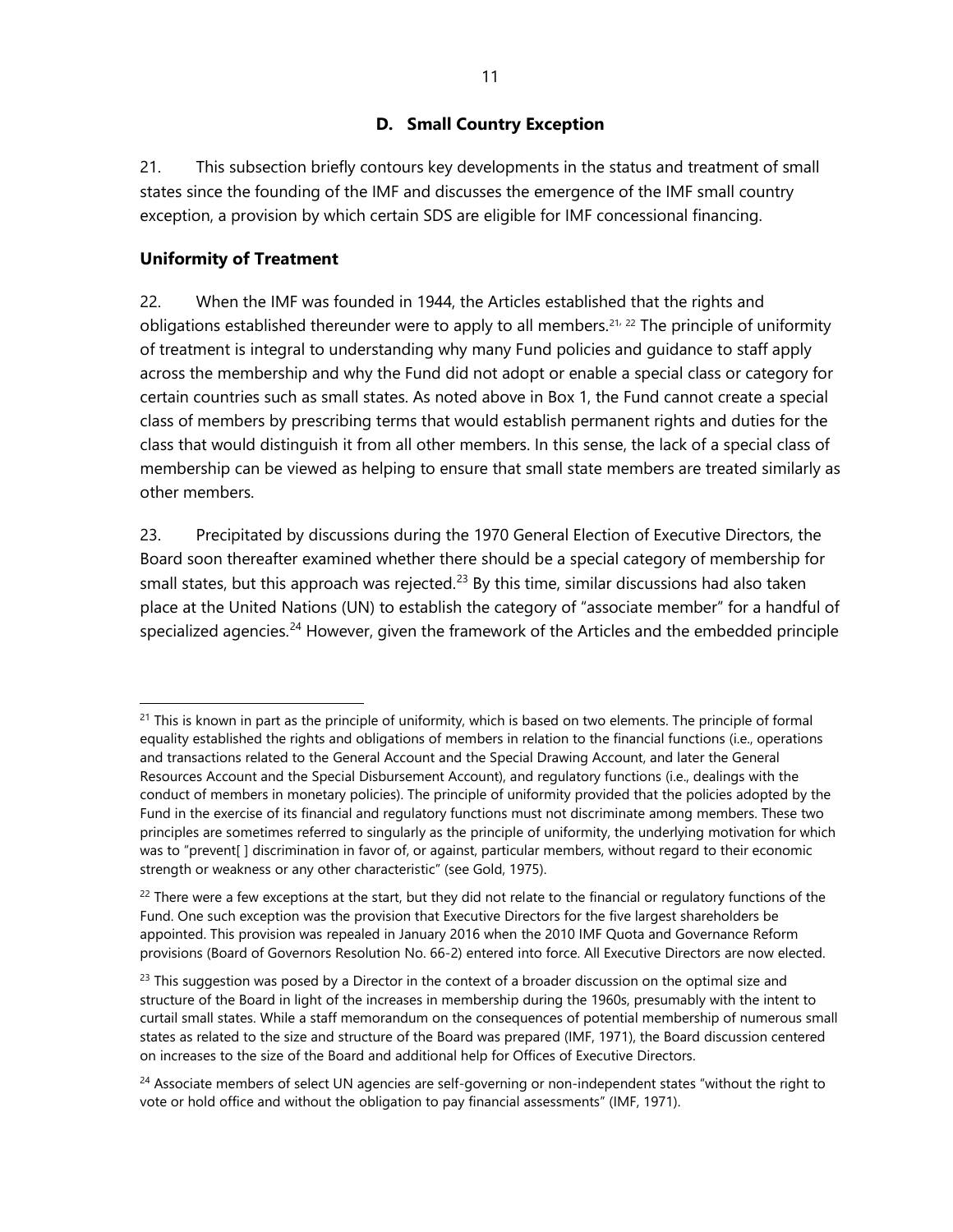of universality, this approach was not possible or desired by the Fund. In 1976, this approach was again considered and rejected.<sup>[25](#page-19-0)</sup>

24. In 1984, the Board held an Informal Seminar to discuss the status and treatment of small tropical island countries, although no associated IMF category was created at the time. The Informal Seminar followed a series of interventions, beginning in 1982 with Executive Board consideration of a staff paper on the problems of small-quota countries.<sup>[26](#page-19-1)</sup> An accompanying staff paper again acknowledged the special characteristics and challenges of these and other small states and asked whether, as a result, there was justification for devising or emphasizing certain Fund program or other operational measures for such countries. It also recommended points to consider in bilateral surveillance and programs as well as suggested a research agenda for staff working on these countries (IMF, 1983). A number of Directors supported the associated proposals; however, other Directors were not inclined to provide special treatment to this group of member countries but rather to give special attention to their particular problems, including through possible future studies. The Managing Director noted he would carefully reflect on Directors' suggestions regarding possible future studies on small tropical island countries before asking staff to embark on such research (IMF, 1984).

# **Small Island Economies Exception**

25. In approving the creation of the SAF in early 1986 to assist low income countries,<sup>[27](#page-19-2)</sup> the Executive Board agreed that five small island economies above the IDA operational threshold

<span id="page-19-0"></span> $25$  During a 1976 discussion of a small state membership application, the Director noted his concern with the proliferation of microstates (i.e., meaning small states but particularly microstates) seeking to join the Fund and again asked whether there was any provision in the Articles for associate membership or group membership. Subsequently, he led repeated attempts through 1978, supported by less than a handful of Directors, to curtail the admission of new small or microstate members. In 1977, he stated that while he was prepared to support the small state application being discussed on that occasion, "the Fund, the management and staff should refrain from too active and ardent encouragement of Fund membership for small states" (IMF, 1977b).

<span id="page-19-1"></span> $26$  At its September 1983 meeting, the Interim Committee agreed that the Fund, in implementing its policy on access, should be particularly mindful of the difficult circumstances of the small-quota, low-income countries. At its February 1983 meeting, the Interim Committee asked the Executive Board to review these issues prior to the Eighth General Review of Quotas and at the time the Board considered the position of countries with very small quotas in the Fund. Nonetheless, issues remained and by the end of the year, a subsequent staff paper specifically on Small Tropical Island Countries was prepared and scheduled for informal discussion.

<span id="page-19-2"></span> $27$  By 1985, the Board also began discussing the need for a new facility that would be financed through the Special Disbursement Account (SDA) to provide balance of payments assistance on concessional terms, on a uniform basis, to members in need. This would become known as the Structural Adjustment Facility (SAF).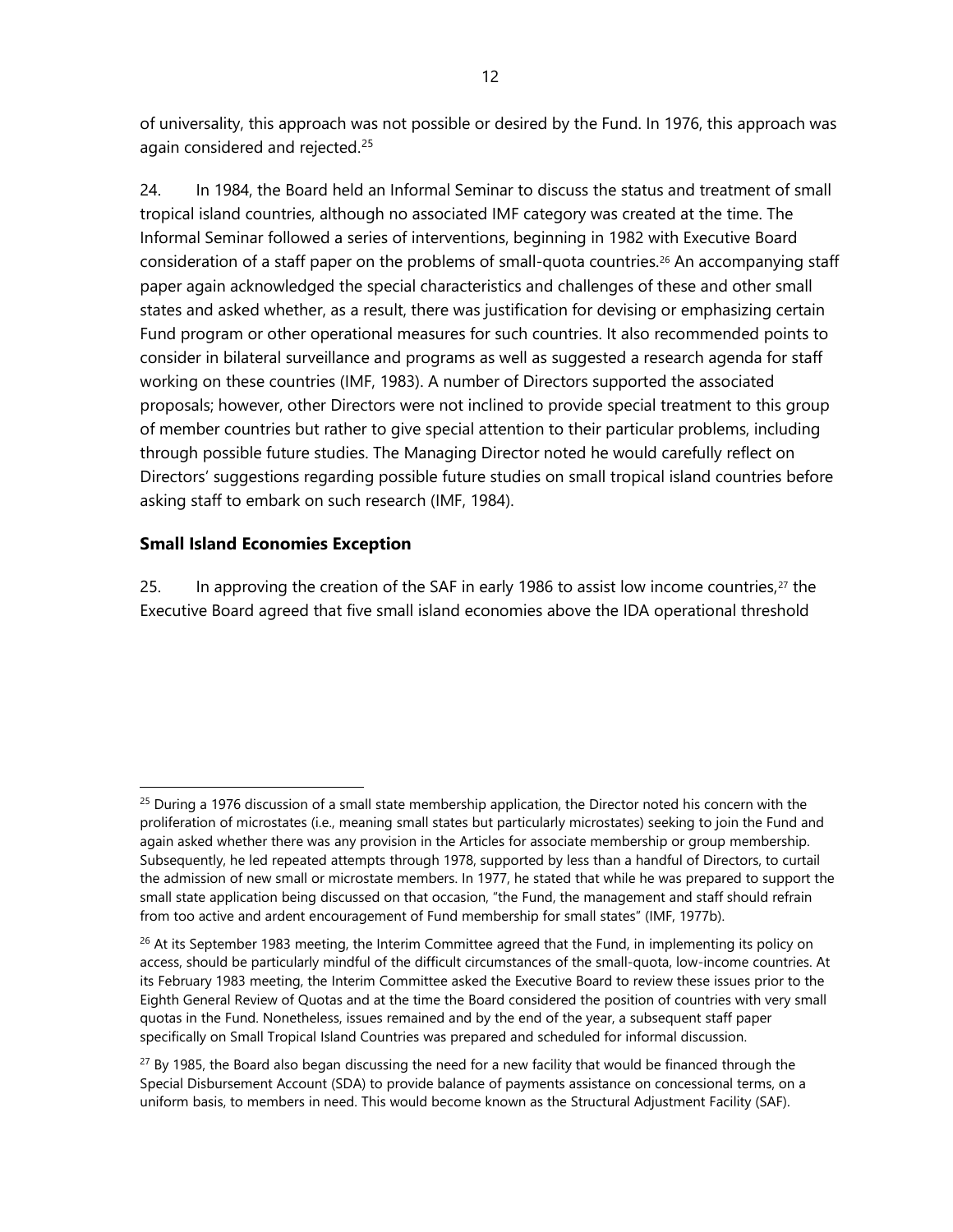could be eligible for SDA resources by way of a small island exception. [28](#page-20-0) This step was taken recognizing that a number of small island economies which had recently surpassed the IDA eligibility threshold and would have graduated would nonetheless be in need of concessional resources due to a lack of credit worthiness. Directors also recognized that other small island economies could in the future find themselves at this same boundary.<sup>[29](#page-20-1)</sup> In approving the creation of the Enhanced Structural Adjustment Facility (ESAF) in 1987, the Board affirmed that all countries eligible for the SAF were eligible for the ESAF.[30](#page-20-2) However, there was no change on whether to create a special category of IMF small state members.

26. The approach used in adopting the small island economies exception was viewed as consistent with historical precedent. As noted years prior by then IMF General Counsel Joseph Gold, "[e]xperience so far can be summarized by saying that when developing members have sought preferential treatment, and when developed members have been willing to concur in it, both have regarded the treatment as an exception to, but not an abrogation of, the principle of uniformity" (Gold, 1975).

27. No changes were made to the small island economies exception following a 1998 Report of the Commonwealth Secretariat/World Bank Joint Task Force on Small States prepared for the Joint IMF-World Bank Development Committee (Commonwealth/World Bank, 2000). The report set out a contextual framework for considering particular development challenges faced by small

<span id="page-20-0"></span><sup>&</sup>lt;sup>28</sup> The five countries were Dominica, Grenada, St. Christopher and Nevis, St. Lucia, and St. Vincent. Two staff papers on the new facility circulated to the Board in 1985 (April, December) did not discuss eligibility for small island economies. On December 17, 1985, the World Bank Executive Board agreed that the five countries would be temporarily eligible for IDA resources (until the next IDA replenishment), while they indicated the likely eligibility of Tonga pending World Bank review. During IMF Board discussions in early 1986, following the request of two Directors, a number of Directors expressed support for granting eligibility for SDA resources to the six countries as well as on a case-by-case basis to other small island economies in similar circumstances. A revised staff paper (EBS/86/53) noted that in as much as Directors had confirmed that IDA-eligible countries would be eligible for SDA resources, the five countries were included in the implied list, and the Appendix listed the five countries. EBS/86/53 also noted that World Bank management had been given discretion to add to the IDA eligibility list other small island countries that were found to be in similar circumstances. The Board Decision approving the SAF included the revised list in an Annex (Decision No. 8240-(86/56) SAF, March 26, 1986). The initial SAF eligibility list also already included 10 small coastal and island states with per capita GNI under the IDA operational threshold at the time, meaning that as revised it enabled eligibility for 16 small states.

<span id="page-20-1"></span> $29$  During Board discussions on the SAF, some Directors also reiterated two cautions: 1) the upper income limit set in the initial staff paper was arbitrary and would have *a priori* precluded certain small island economies which, in their view, presented a risk of violating the principle of uniformity of treatment; and 2) relying solely on income to determine eligibility was problematic because of the tendency to understate the incomes of economies with a small external sector and overstate economies with sizable expatriate incomes.

<span id="page-20-2"></span><sup>30</sup> Decision No. 8759-(87/176) ESAF, December 18, 1987.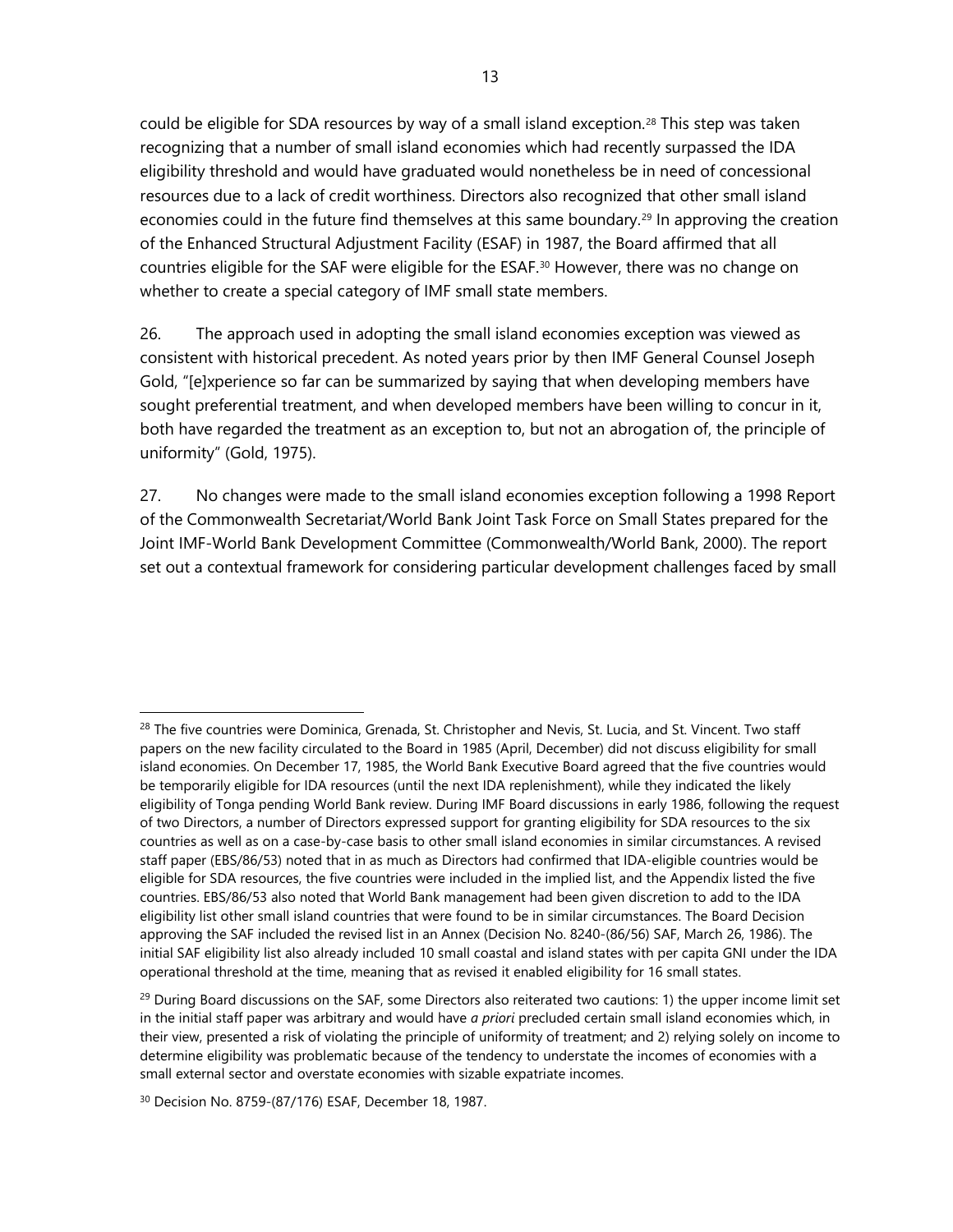states, but it did not recommend the creation of a dedicated small states category.<sup>[31](#page-21-0)</sup> Rather, the report concluded that countries should be regarded as lying along a size continuum, with a number of larger states sharing some or all of the same characteristics identified for small states. The report also took note of the Fund's emphasis among the multilateral responses that its framework was based on providing policy advice and lending and technical assistance to member countries—whether large or small—tailored to each country's specific circumstances and needs, including "special factors related to size" (Commonwealth/World Bank, 2000).[32](#page-21-1), [33](#page-21-2) The report was provided to the Board for information in 2000 but not discussed at the time.

#### **Small Country Exception**

28. On the heels of the Global Financial Crisis, in 2009 the IMF established the Poverty Reduction and Growth Trust (PRGT) as a successor to the Poverty Reduction and Growth Fund (PRGF), and before it the SAF and ESAF. Among the new facilities to be supported by the PRGT, the IMF replaced the PRGF instrument with the Extended Credit Facility (ECF) and the Emergency Natural Disaster Assistance facility (ENDA) and the Emergency Post-Conflict Assistance facility (EPCA) with the Rapid Credit Facility (RCF).<sup>[34](#page-21-3), [35](#page-21-4)</sup>

<span id="page-21-2"></span><sup>33</sup> A significant outcome of the meeting was the creation of the SSF.

<span id="page-21-0"></span><sup>&</sup>lt;sup>31</sup> The request to establish the Task Force emerged from the discussions of the 1997 Edinburgh Commonwealth Heads of Government Meeting which encouraged multilateral agencies to review their treatment of small states in recognition of these countries' vulnerability. Following the 1998 Development Committee Meeting, the ministerial Communiqué took note of the report recommendation that the circumstances of small states should be taken into account in the policies and programs of the multilateral trade, finance, and development organizations. The Development Committee supported IMF proposals for its future work program on the issues of small states as set out in the report and agreed that these steps could make a valuable contribution in helping small states face their development challenges. However, the IMF framework included in the report merely described the status quo; it did not offer a new plan. Unlike the case of other multilateral respondents, it also offered no definition of small states and no small state strategy or special approach.

<span id="page-21-1"></span> $32$  The IMF response also noted that "[s]mall states that have low per capita income are eligible for the Fund's concessional loan facility, the Poverty Reduction and Growth Facility (PRGF) (and ESAF prior). Eligibility for the use of PRGF resources has tended to follow closely the World Bank's decisions on IDA eligibility" (Commonwealth/ World Bank, 2000). The response made no mention, however, of the IMF small island exception or any distinctions regarding applicability to IMF financing at the time or prior.

<span id="page-21-3"></span><sup>&</sup>lt;sup>34</sup> The RCF provides low-access, rapid concessional financial assistance with limited conditionality to LICs facing an urgent balance of payments need; it places emphasis on the country's poverty reduction and growth objectives (IMF, 2021b). At the time, two windows were created, a regular window and an exogenous shocks window.

<span id="page-21-4"></span><sup>&</sup>lt;sup>35</sup> Prior to 2009, ENDA (1965) and EPCA (1992) were available to all members; however, following the 2009 reform of facilities, non-PRGT-eligible members in need of emergency financing had to rely on the Stand-By Arrangement (see Reichmann and de Resende, 2014). Subsequently, in 2011, the IMF created the Rapid Financing Instrument (RFI) to make resources previously available under ENDA/EPCA to be available to all members through the General Resources Account. The RFI provides rapid and low-access financial assistance to member countries facing an urgent balance of payments need without the need to have a full-fledged program in place. It may be used for a broad range of urgent needs (IMF, 2021c).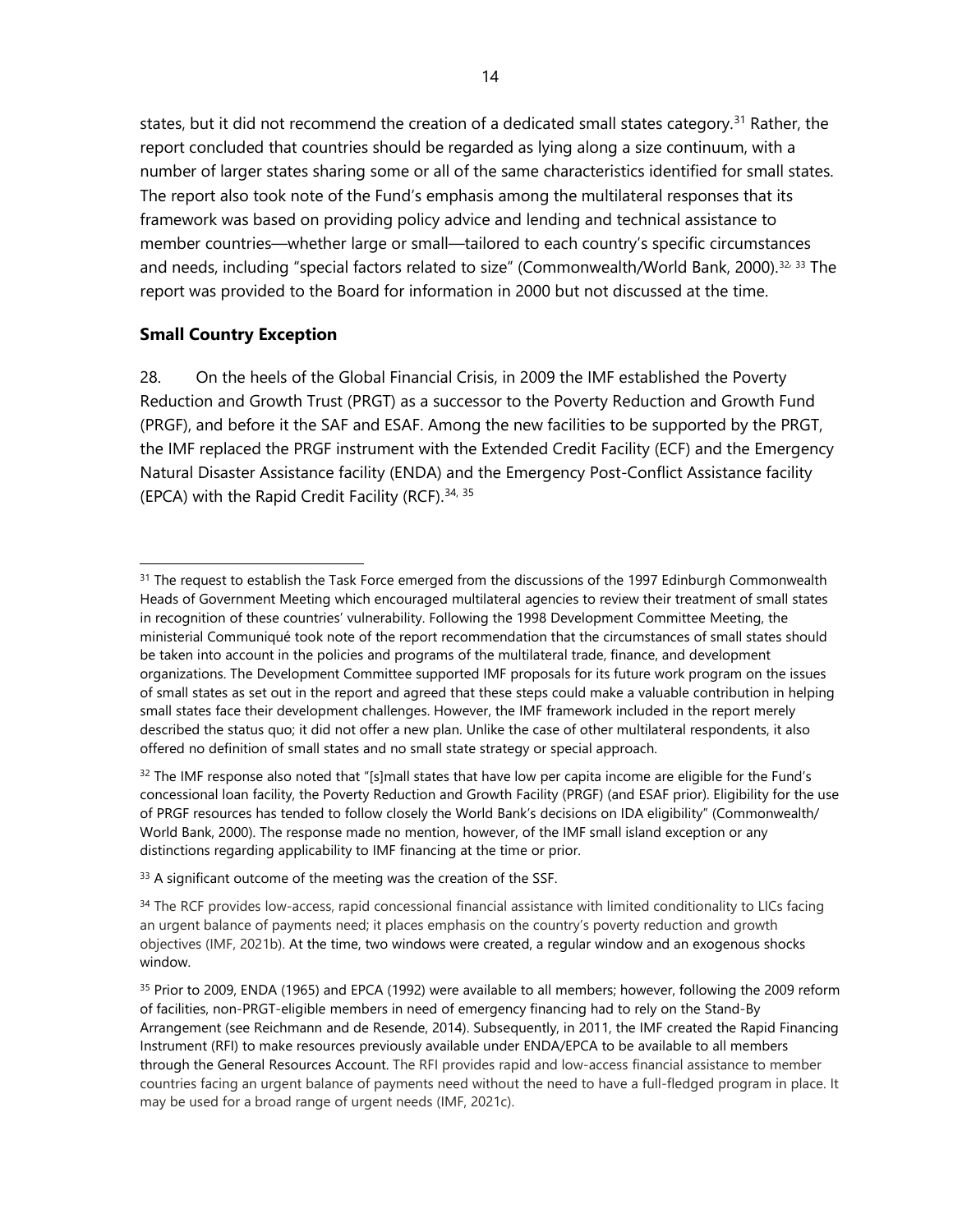#### **Box 2. Eligibility to Use the Fund's Facilities for Concessional Financing**

Small countries meeting the population definition are eligible for IMF concessional financing from the PRGT by way of exceptional treatment based on the criteria below.

"Small countries that are not currently PRGT-eligible would be considered for entry to the PRGT eligibility list if: (i) the sovereign does not have capacity to access international financial markets on a durable and substantial basis; and (ii) per capita GNI is less than twice the IDA operational threshold for small states [or less than five times the IDA operational threshold for microstates].

"Small countries would graduate from PRGT eligibility on the basis of three criteria:

1) Income: Their annual per capita GNI: (i) has been above the IDA operational threshold for at least the last five years; (ii) has not been on a declining trend in the same period; and (iii) is currently at least three times the IDA threshold [if a small country or at least five times the IDA operational cutoff if the member is a microstate]; or

2) Market access: The sovereign has the capacity to access international financial markets on a durable and substantial basis, and the member's annual per capita GNI is above 80 percent of the IDA operational cutoff (based on the latest available qualifying data) and has not been on a declining trend during the last five years for which qualifying data is available, comparing the first and last relevant data available; and

3) Absence of serious short-term vulnerabilities: Small countries that meet either of the above two criteria would graduate if they do not face serious short-term vulnerabilities. With respect to the risk of a sharp decline of income, a small country would generally not be expected to graduate if there is a serious risk of a decline in income to less than three times the operational IDA cutoff [or less than six times the IDA operational cutoff if the member is a microstate]."

\_\_\_\_\_\_\_\_\_\_\_\_\_\_\_\_\_\_\_\_\_\_\_\_

GNI=Gross National Income; IDA=International Development Association; PRGT=Poverty Reduction and Growth Trust.

29. In 2010, the Executive Board approved the criteria for eligibility for the newly established PRGT, including a small country exception for all members below a population of 1 million (Box 2).<sup>[36](#page-22-0)</sup> The eligibility criteria expanded the existing small island exception to all members in the small country category based on a standardized population definition. In approving the small country exception, the Board aimed "to ensure uniformity of treatment for all members with similar vulnerabilities." The accompanying Board paper prepared by staff noted that "[s]mall countries—including but not limited to small islands—are more vulnerable to shocks than large countries given their less diversified economies and exceptionally high degree of openness…. They also have smaller economies of scale, particularly in providing public services. To take into account the higher vulnerabilities facing small countries, the proposed entry and graduation criteria included higher income thresholds" (IMF, 2009). At the time, a number of Directors

Source: IMF Handbook of LIC Facilities (2014; 2017).

Notes: The Eligibility to Use the Fund's Facilities for Concessional Financing list is subject to periodic review by the Executive Board.

The FY21 IDA operational threshold (also known as the "operational cutoff") was \$1,185. The inaugural IMF Handbook of LIC Facilities (2012) did not include entry and graduation thresholds for microstates, consistent with Decision No. 14521-(10/3), adopted in 2010. Text in square brackets reflects additions to the guidance to staff as of 2014, consistent with Decision No. 15350-(13/32), adopted in 2013.

<span id="page-22-0"></span><sup>36</sup> Decision No. 14521-(10/3), January 11, 2010.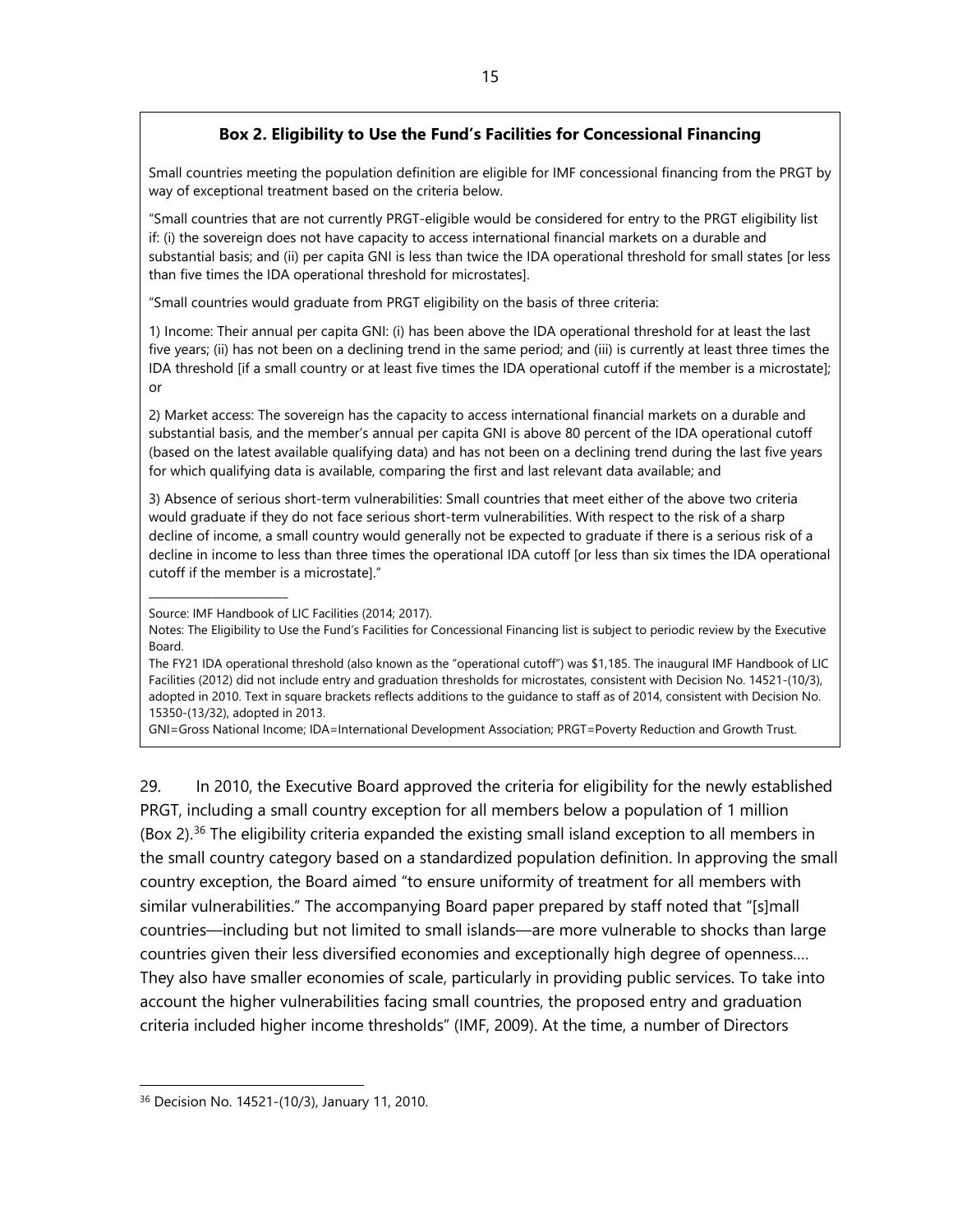considered that the population threshold, which was lower than that used by IDA, was "relatively restrictive" (IMF, 2010a).<sup>[37](#page-23-0)</sup>

30. In response to concerns expressed by Directors, in 2012 staff proposed and the Executive Board approved an increase in the population threshold used to define small states to 1.5 million.<sup>[38](#page-23-1)</sup> In the accompanying Board paper on the review of eligibility for IMF concessional financing, staff noted the increase was to align with the definition adopted by the World Bank and "to extend PRGT eligibility to countries that share the key vulnerabilities of small states (limited diversification, openness, insularity, and susceptibility to natural disasters)" (IMF, 2012). Directors called for the next biennial review to be advanced to the following year; and many Directors also called for the next review to assess further options to enhance the flexibility of the PRGT-eligibility framework to cover very small countries (i.e., microstates), for which no specific distinctions had been made (IMF, 2012b).

31. In 2013, the Executive Board revised the small country exception to distinguish microstates, defined as those members under a population threshold of 200,000, thereby enabling specific criteria for entry and graduation from PRGT eligibility.<sup>[39](#page-23-2)</sup> Successive Board decisions on the Eligibility to Use the Fund's Facilities for Concessional Financing have included instructions regarding SDS members and the small country exception has been retained to date.

32. Since 2013, the IMF small states definition has been applied systematically for the purposes of the small country exception, which has enabled the IMF to provide concessional financing to eligible SDS consistent with the principle of uniformity of treatment. To date, there is no Board-approved strategy for engagement with either small states or SDS, although this is not necessarily different than the treatment for other country groupings.

# **III. GOVERNANCE**

33. This section analyzes the position of small states within the quota-based framework of the IMF and explains how IMF governance arrangements (i.e., quota and voice) provided for small state participation and decision-making in the Fund during the evaluation period. IMF quotas serve a number of purposes: they determine the maximum amount of financial resources each member contributes to the IMF, the maximum amount of financing a member can obtain

<span id="page-23-0"></span> $37$  Staff later noted that the population threshold was kept at 1 million "based on analytical grounds supported by the empirical literature," (IMF, 2012a); however, IMF (2009) did not explicate or cite any of these sources and organizations other than the World Bank (for example, the Commonwealth Secretariat) had been using the 1.5 million cut off years prior.

<span id="page-23-1"></span><sup>38</sup> Decision No. 15105-(12/17), February 17, 2012.

<span id="page-23-2"></span><sup>39</sup> Decision No. 15350-(13/32), April 8, 2013.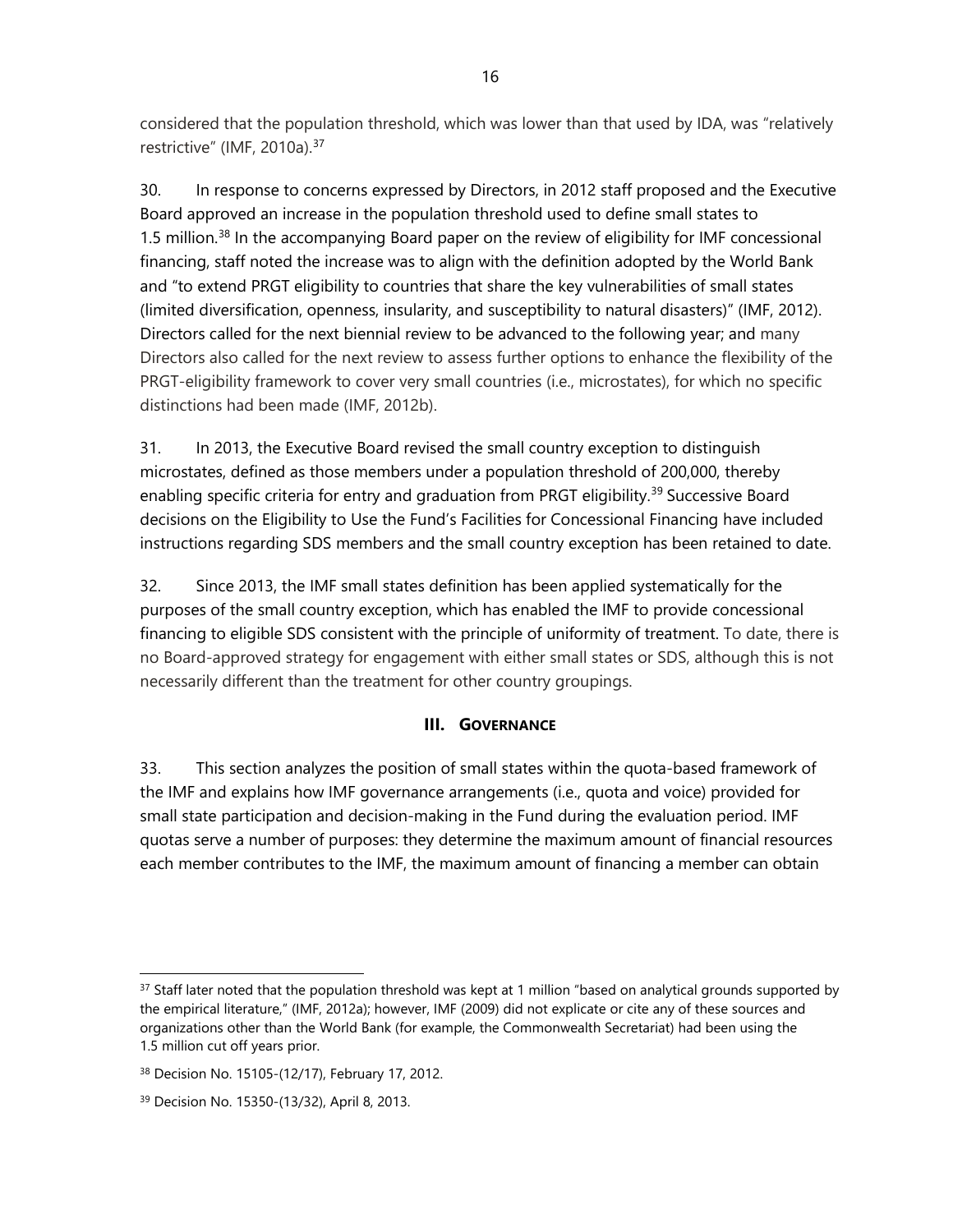from the IMF under normal access, and member shares in the event of a Special Drawing Right (SDR) allocation (IMF, 2021d). Quotas are also a key determinant of voting power.<sup>[40](#page-24-0)</sup>

# **Quota and Voice**

34. SDS members currently comprise 18 percent of the membership and collectively account for 0.4 percent of the total share of IMF quota and 1.35 percent of IMF voting power (Figure 5, left panel). When including other small state members, the membership share is 28 percent; quota share is 1.2 percent; and voting power is 2.6 percent. Nonetheless, these levels effectively convey very little weight.



Sources: Author calculations; "IMF Members' Quotas and Voting Power, and IMF Board of Governors," December 2020; "IMF Executive Directors and Voting Power," December 2020.

Notes: SDS=small developing state (per IMF, 2013a; revised 2016); SS=small states (inclusive of IMF SDS). See Appendix IV for table results.

<span id="page-24-0"></span><sup>&</sup>lt;sup>40</sup> Upon joining the IMF, each member country is assigned a specific quota which broadly reflects its relative economic share in the global economy. The calculation is based on a formula (last revised in 2008) which includes GDP, openness (of the economy), variability, and level of reserves. The IMF Board of Governors regularly conduct a general review of quotas to assess adequacy relative to members' balance of payments financing needs and the IMF's ability to meet those needs, at which time quotas may be adjusted. Members may also request ad hoc adjustments outside of a general review (IMF, 2021d). The [votes of each member](http://www.imf.org/external/np/sec/memdir/eds.aspx#1) equal the sum of its basic votes (equally distributed among all members) and quota-based votes. As mentioned in Section II of this paper, the concept of basic votes was introduced to ensure the adequate participation of small states in the IMF.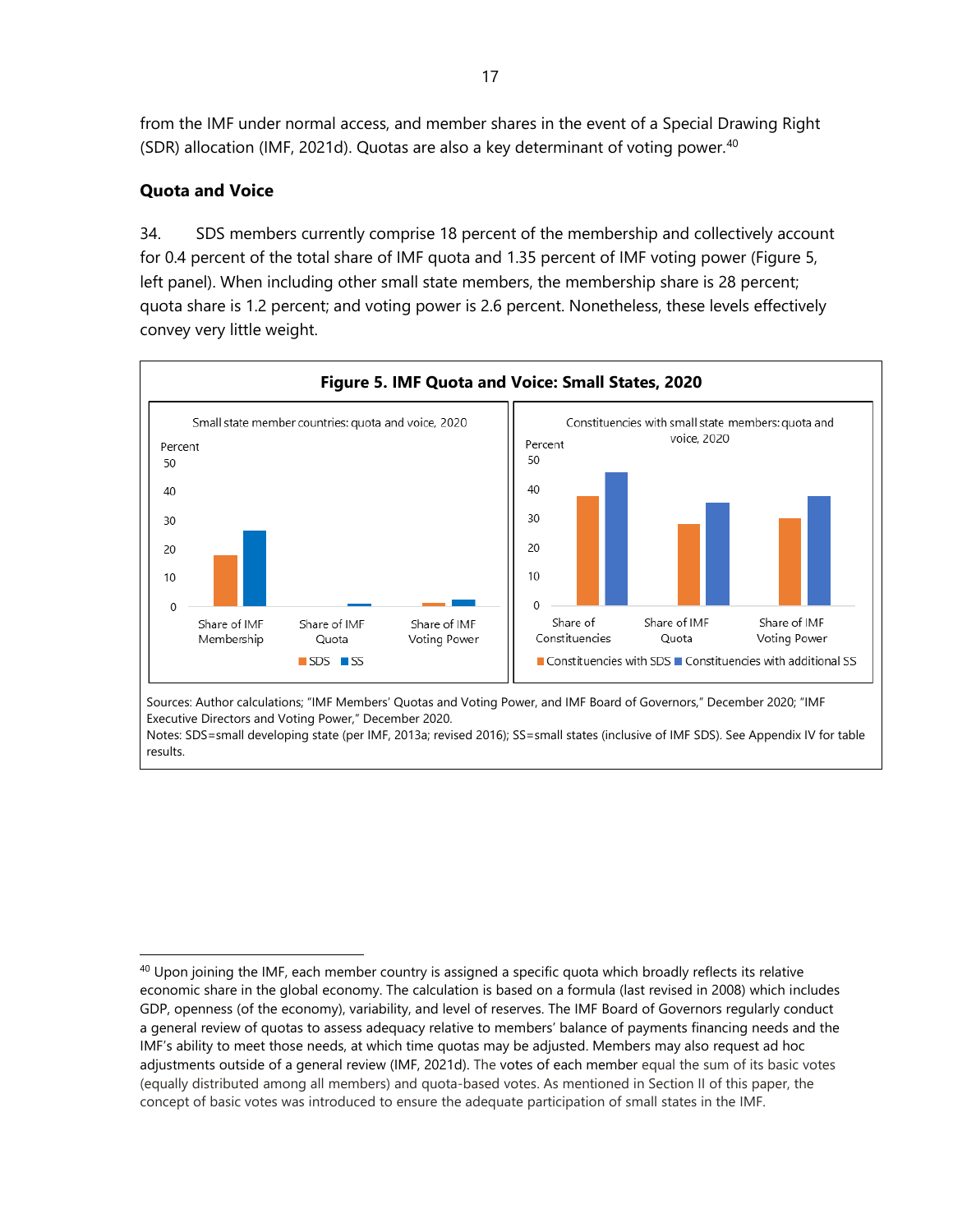35. However, the constituency-based governance framework of the IMF provides the SDS group with greater scope for influencing decision-making as compared to the cumulative voting power of respective countries alone.<sup>[41](#page-25-0), [42](#page-25-1), [43](#page-25-2)</sup> As shown in Figure 5 (right panel), currently 38 percent of Executive Board constituencies (nine of 24) comprise at least one, and in some cases, numerous, SDS members. When including small state members, this share is 46 percent (11 of 24). Similarly, constituencies with SDS members currently account for 28 percent of IMF quota and 30 percent of voting power; these shares are 36 percent and 38 percent, respectively, across constituencies with small state members.<sup>[44](#page-25-3)</sup>

36. Within certain constituencies, the number and relative voting power of SDS members as a group are high, although their individual quotas are low (Figure 6, left panel). Among the nine SDS constituencies, the respective share of SDS membership currently ranges from 4 percent to 74 percent. Among the 11 small state constituencies, the respective share of small state membership ranges from 13 percent to 83 percent (Figure 6, right panel). In eight of the nine SDS constituencies, SDS members have a higher share of voting power within the constituency than do all SDS members among the IMF membership. Among constituencies with other small state members, relative quota share and voting power is in some cases much higher than constituencies with only SDS members (Figure 6, right panel).

<span id="page-25-2"></span> $43$  As with any other grouping of member countries, small states may not necessarily have a unitary view on various issues. However, in the event they were to coalesce around a particular issue or decision and influence the position of their constituencies, this could indeed affect the outcome. See IEO (2018) for a similar discussion relative to emerging market economies as well as the emerging market and developing economies grouping.

<span id="page-25-0"></span><sup>&</sup>lt;sup>41</sup> Executive Board composition is based on the principle of voluntary constituency formation. See Appendix IV for end-2020 composition of small state constituencies as well as small state quota and voting power.

<span id="page-25-1"></span> $42$  Per the governance framework of the IMF, Executive Directors represent their constituency en bloc. No split voting is allowed. Directors' decisions are determined by consensus, rather than a vote, based on the sense of a formal meeting. According to established Executive Board procedures, finding a consensus has at least two dimensions: one relating to voting power and the other relating simply to the number of Directors (irrespective of their voting power) taking positions. If the number of Directors sufficient to have reached the necessary majority if a vote were taken support the question, it will carry (IMF, 2021a).

<span id="page-25-3"></span><sup>44</sup> Three additional Executive Board constituencies (China, France, and the U.K.) are responsible for non-member dependencies under 1.5 million in population for which the IMF conducted surveillance or delivered CD during the evaluation period.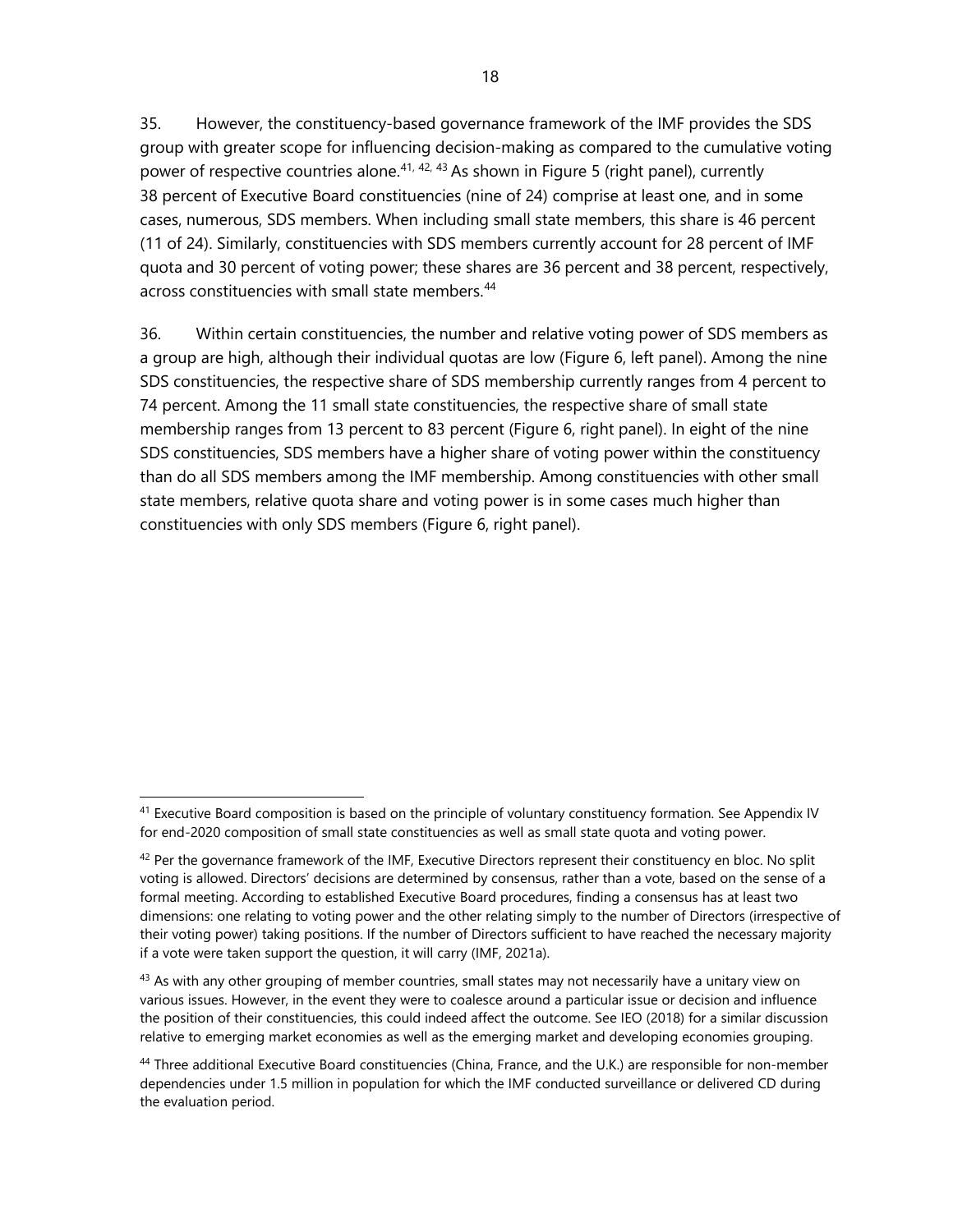

Notes: SDS=small developing state (per IMF, 2013a; revised 2016); SS=small states (inclusive of IMF SDS list). See Appendix IV for table results.

37. In discussing the 2010 Quota and Governance Reform package, the Executive Board agreed to protect the quota (and thereby voting power) in the Fund of the poorest members, including those falling under the small country exception, thereby making this subset of small states eligible for PRGT resources. This provision was ultimately included in the Executive Board report and revised resolution transmitted to and subsequently approved by the IMF Board of Governors.<sup>[45](#page-26-0)</sup> In February 2020, the Board of Governors acknowledged that the Fifteenth General Review of Quotas could not be completed because agreement on an increase in quotas could not be reached. A new deadline of December 15, 2023 was set for completion of the Sixteenth General Review of Quotas, including inter alia revisiting the adequacy of quotas and determining a new quota formula. At the time, Governors expected that any quota adjustments would likely increase the quota shares of emerging market and developing countries as a whole, "while protecting the voice and representation of the poorest members" including those covered by the IMF small country exception (Resolution No. 75-1, "Fifteenth and Sixteenth General Review of Quotas").

<span id="page-26-0"></span><sup>&</sup>lt;sup>45</sup> The 14<sup>th</sup> General Review of Quotas was completed in December 2010. Although not initially included by staff, in the revised draft of Resolution No. 66-2 and accompanying report from Executive Directors to the Board of Governors, language was added to propose that steps be taken to protect the voice and representation of these members. This followed associated run-up Board discussions, where some Directors expressed dissatisfaction with the treatment of small state members, as illustrated in the following comment: "We also note with regret that the process by which this reform effort has proceeded has not been sufficiently inclusive, since the vast majority of the membership has been excluded at the decisive stage. The fact that the voice of smaller members has effectively been curtailed in the process is reflected in the proposed outcome of the quota realignment in excess of the targets agreed by the IMFC [International Monetary and Financial Committee]. It is our sincere hope that an Executive Board that is becoming more attuned to large members will continue to value and recognize the contribution of smaller countries within the constituency-based system. This diversity and proven system of representation is the foundation of the Fund's legitimacy and effectiveness as a global institution" (IMF, 2010b).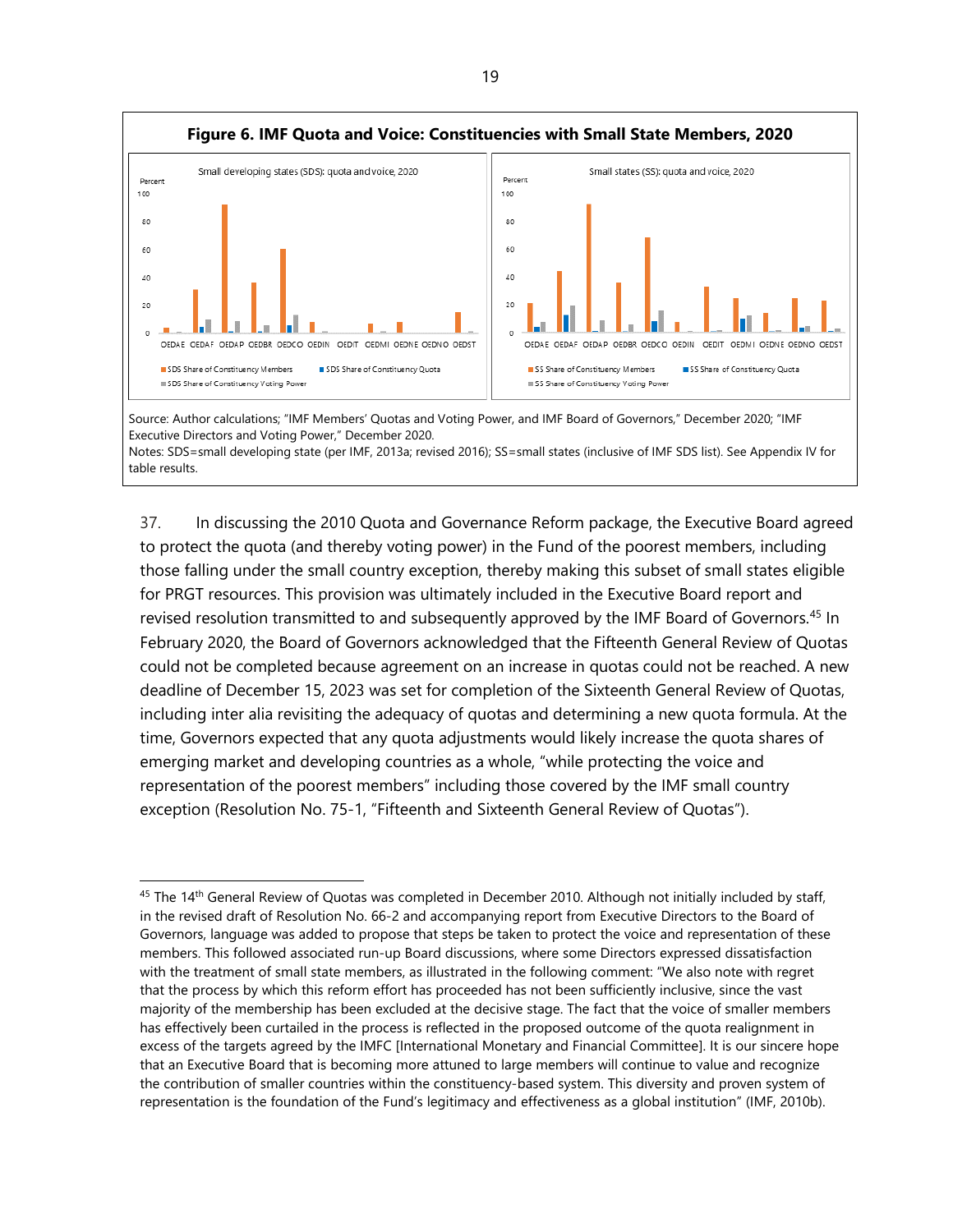#### **Executive Board Engagement**

38. In 2011, IMF Governors representing a number of small states asked the Executive Board to find ways to increase the attention devoted to these members by the Fund. This led to the formation by seven Executive Directors of an Informal Working Group (EDs' Small States Working Group) to foster cooperation on issues of common interest regarding the organization's engagement with these countries. This working group has since met routinely under a rotating chair to consider issues relevant to SDS. Both IMF staff and Offices of Executive Director evaluation interviewees believed that the EDs' Small States Working Group was helpful in coordinating views. More broadly, Executive Directors representing constituencies with small state members were viewed by stakeholders as having effectively brought attention to small state perspectives and concerns in the context of Executive Board meetings.

#### **IV. FUND POLICY AND GUIDANCE[46](#page-27-0), [47](#page-27-1)**

39. This section reviews how IMF policies and guidance to staff applied to engagement with small state members during the evaluation period. First, it considers a set of policy reviews and subsequent staff guidance notes dedicated to SDS. Second, it discusses how the broader policy and guidance framework applicable to all members and related to the IMF's three main lines of work (surveillance; lending and instruments; capacity development) applied to small states, with particular attention to five key thematic areas which staff have suggested are particularly relevant for small states and for SDS.

# **A. Fund Policy and Guidance on Small Developing States**

40. During the evaluation period, two IMF policy reviews dedicated to engagement with small states were discussed at formal Executive Board meetings and a guidance note was issued. The Board reviews were a 2013 review of the IMF's engagement with small states and a 2016 review of Small States' Resilience to Natural Disasters and Climate Change and the Role of the Fund.

41. Following the formal adoption of the small states definition in 2010, in 2013, the IMF Executive Board discussed a staff paper (IMF, 2013a) that presented proposals to strengthen the Fund's engagement with small states, including in its analytical work; policy advice and surveillance; lending programs; capacity development; outreach; and working with other institutions. Directors concurred that the Fund's policy advice to small states and the ability to help strengthen the design and traction of economic adjustment programs should be informed

<span id="page-27-0"></span><sup>&</sup>lt;sup>46</sup> This section reflects the views of Executive Directors as provided in Summings Up of Executive Board meetings, selected decisions of the Fund, and operational policies and guidance. In many cases, staff papers associated with these policy views and decisions discuss or mention small states; however, as staff papers do not constitute IMF policy, they are not included here except for informational purposes where indicated.

<span id="page-27-1"></span> $47$  For a detailed list of IMF policies and guidance promulgated during the evaluation period that are applicable to SDS, see Appendix V.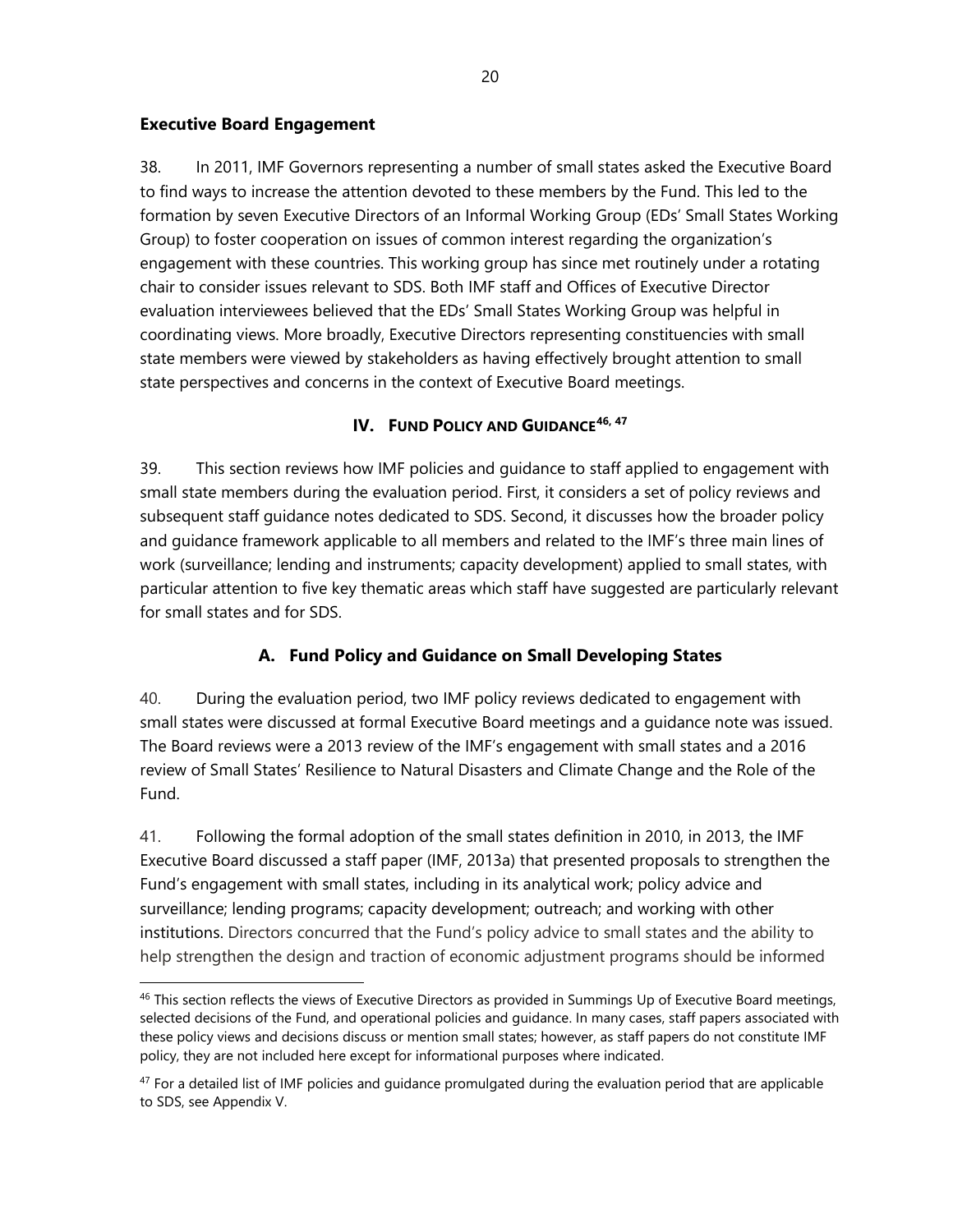by a strong analytical agenda and an active dialogue with small states; and they saw merit in staff's recommendation to tailor the Fund's analytical tools to the needs of small states. They highlighted a number of important priorities for IMF engagement with small states set out in the report, including fostering improved growth; promoting debt sustainability; further developing financial systems; assessing the effectiveness of exchange rate policies; and helping small states manage volatility associated with natural disasters and other shocks. Directors also agreed with staff's proposal that the Fund could sometimes play a coordinating role with other institutions, including through its resident representative offices; and they encouraged closer collaboration with other international institutions and development partners in meeting the needs of small states, based on their respective mandates and areas of expertise. During the Executive Board discussion, Directors also stressed the importance of technical assistance and training in helping small states build capacity (IMF, 2013b).

42. Following the Board discussion, an initial Staff Guidance Note on the Fund's Engagement with SDS was issued in 2014 after consultation with member countries (IMF, 2014). The note set out the distinctive characteristics of small states and provided operational guidance to staff on how small country size should influence the Fund's surveillance and analytical work, IMFsupported programs design and facilities and instruments, capacity development, and coordination with external development partners. In addition, the guidance note set out a new framework for IMF engagement known by the acronym GROWTh in which five key policy issue areas were identified as likely to be important to small (developing) states in the Fund's surveillance and program-related work: growth and job creation; resilience to shocks; overall competitiveness; workable fiscal and debt sustainability options; and thin financial sectors. The note also mentioned that in applying the guidance, staff should continue to tailor their engagement to specific country circumstances.

43. The 2014 Staff Guidance Note on the Fund's Engagement with SDS (IMF, 2014a) did not provide distinctive guidance for various types of small states. While noting its focus on SDS, the guidance note acknowledged that in practice many countries with populations larger than 1.5 million share small state characteristics. Staff were therefore advised that the note applied, in varying degrees, to those countries as well. The guidance note also recognized heterogenous features of small states and referenced the Guidance Note on the Fund's Engagement with Countries in Fragile Situations. However, no distinctive guidance was provided for the scope or modalities of engagement with PRGT-eligible countries covered under the small country exception versus other middle income SDS; no reference was made to the Handbook for LIC Facilities; and no mention was made regarding the application of IMF debt sustainability frameworks depending on type of small state.

44. In 2016, the Board discussed a staff paper on Small States' Resilience to Natural Disasters and Climate Change and the Role of the Fund (IMF, 2016a). Directors agreed that the Fund had a role to play in helping these countries build resilience to natural disaster risks, while remaining within its mandate and in close cooperation with other international organizations, notably the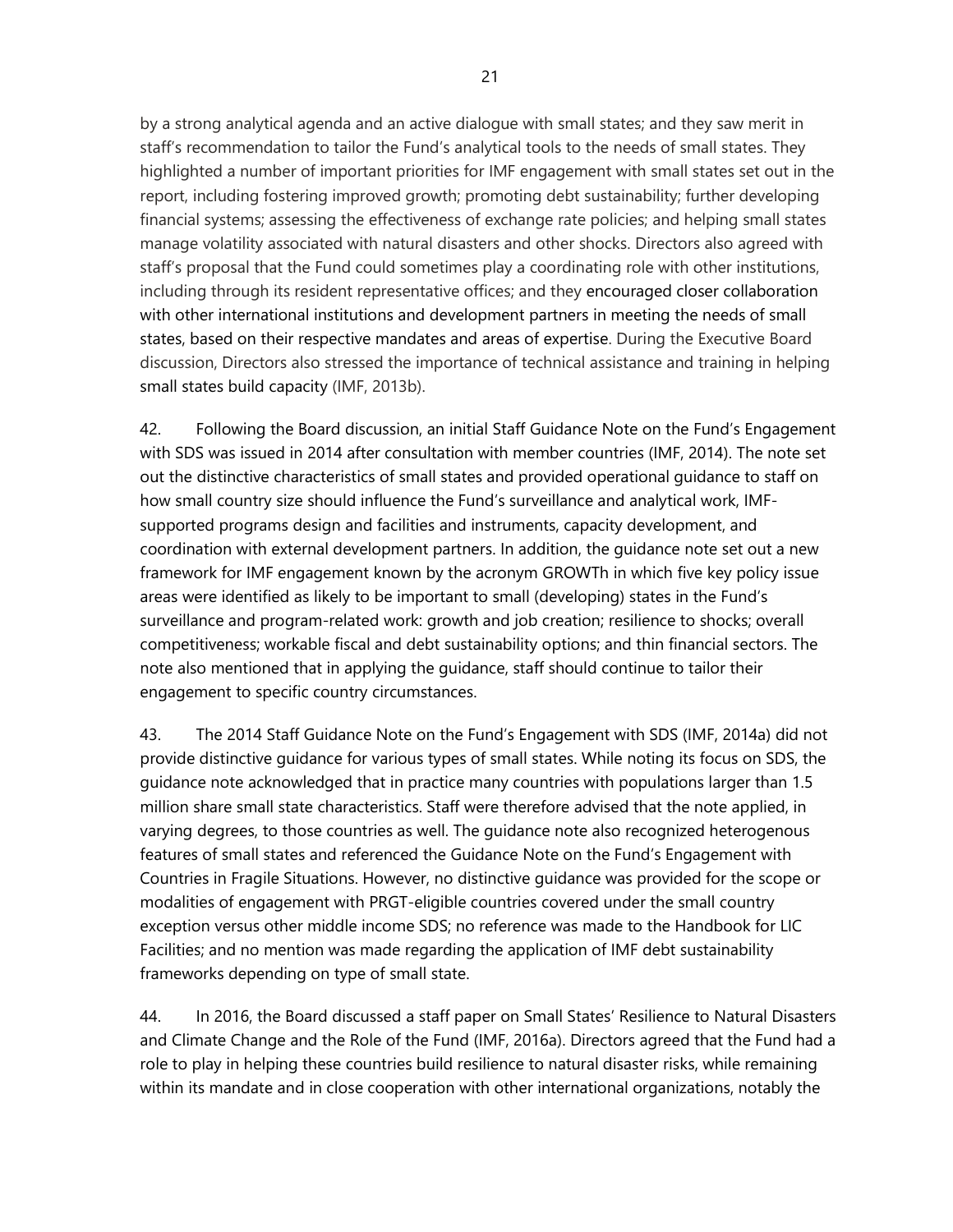World Bank Group. Most Directors saw merit in staff's suggestion that the IMF assess macroeconomic policies in support of small state climate change mitigation and adaptation strategies on a pilot basis. In addition, Directors noted that small state members were less frequent users of Fund arrangements than larger peers and they supported staff proposals to increase the access limits to the RCF and RFI in the case of natural disasters. [48](#page-29-0) Directors also supported the expansion of eligibility for the Catastrophe Containment and Relief Trust (CCRT) to members covered under the IMF small country exception.<sup>[49](#page-29-1)</sup> Directors emphasized the role of Fund capacity building in helping small states build resilience to natural disasters and adapt to the challenges from climate change. They underlined the importance of leveraging regional technical assistance centers, and further tailoring capacity building to the absorptive capacity and policy priorities of small states (IMF, 2016b).

45. A revised Staff Guidance Note on the Fund's Engagement with Small Developing States was issued in 2017, drawing on a 2015 Informal Session (To Engage) on Macroeconomic Developments in Small States, the 2016 Board paper on natural disasters and climate change in small states, and a 2017 Board paper on enhancing the financial safety net in response to large natural disasters (IMF, 2017a). The revisions included additional instructions on the Fund's work related to the vulnerability of small states, climate change, and natural disasters, and coordination with development partners. Additional content on the nature of tourism and remittances in SDS was descriptive but did not provide operational guidance.

46. An IEO staff survey conducted for this evaluation revealed that less than half of respondents found the guidance note on SDS to be useful in their work (Table 2).<sup>[50](#page-29-2)</sup> Among those respondents who had worked on SDS during the evaluation period, 26 percent were not familiar with the guidance note and only 19 percent viewed it as useful "to a great extent"; 32 percent of A11-14 staff and desk economists were not familiar with the guidance note (including 58 percent of A11 staff), while only 8 and 15 percent of mission chief and reviewers, respectively, reported the same. All B1-B3 respondents who had worked on SDS during the evaluation period were familiar with the guidance note but very few of these respondents viewed it useful "to a great" or "moderate extent," while 46 percent of reviewers found it useful "to a great" or "moderate extent".

<span id="page-29-0"></span><sup>&</sup>lt;sup>48</sup> In July 2015, RCF and RFI access limits were increased by 50 percent in the context of broader discussions on the financial safety net for developing countries. Subsequently, RCF and RFI access limits were rolled back (i.e., halved) in 2016 with the doubling of Fund quotas under the Fourteenth General Review of Quotas, disadvantaging several countries, notably small states. During the 2016 Board discussion on the staff paper on Small States' Resilience to Natural Disasters and Climate Change and the Role of the Fund, Directors supported an increase in access limits. In May 2017, the Board approved a large natural disasters window under the RCF and RFI to enhance the financial safety net for developing countries (see IMF, 2020c, Box 1).

<span id="page-29-1"></span><sup>&</sup>lt;sup>49</sup> The genesis and framework of the CCRT is discussed below in Section IV.

<span id="page-29-2"></span><sup>&</sup>lt;sup>50</sup> For complete survey results see De Las Casas and Subramanian, 2022.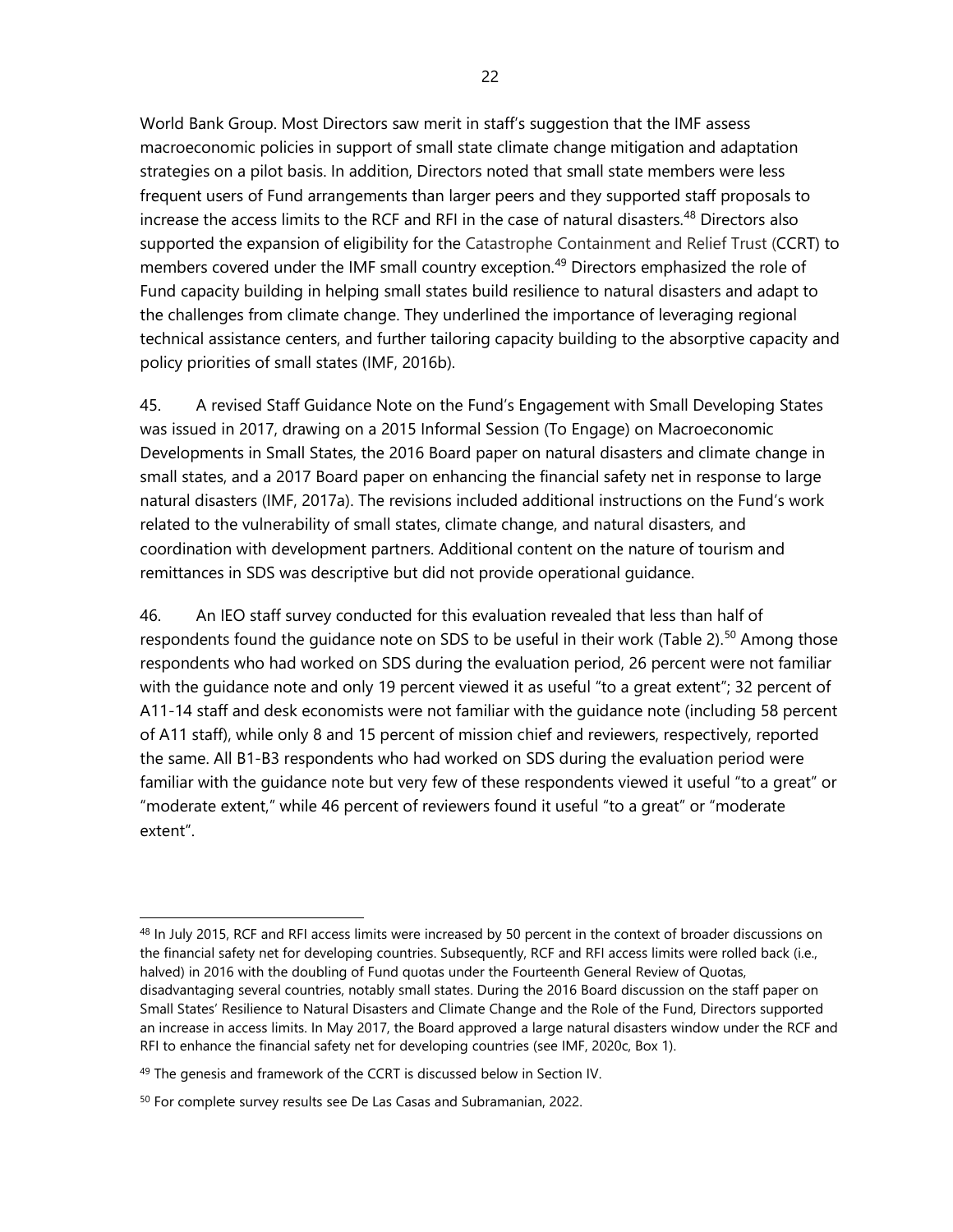| To what extent have the IMF Staff Guidance Notes on Engagement with SDS been useful in your work?                                                                                                                        |         |           |                      |              |
|--------------------------------------------------------------------------------------------------------------------------------------------------------------------------------------------------------------------------|---------|-----------|----------------------|--------------|
| Response choice (share, in percent)                                                                                                                                                                                      | All     | Economist | <b>Mission Chief</b> | Reviewer     |
| To a great extent                                                                                                                                                                                                        | 19      | 14        | 18                   | 38           |
| To a moderate extent                                                                                                                                                                                                     | 26      | 25        | 32                   | 8            |
| To a slight extent                                                                                                                                                                                                       | 20      | 16        | 28                   | 31           |
| Not at all                                                                                                                                                                                                               | 9       | 13        | 14                   | 8            |
| I am not familiar with the SDS Guidance Notes                                                                                                                                                                            | 26      | 32        | 8                    | 15           |
| Total                                                                                                                                                                                                                    | 100     | 100       | 100                  | 100          |
|                                                                                                                                                                                                                          |         |           |                      |              |
|                                                                                                                                                                                                                          |         |           |                      |              |
|                                                                                                                                                                                                                          | A11-A13 | A14-15    |                      | <b>B1-B4</b> |
|                                                                                                                                                                                                                          | 20      | 20        |                      | 7            |
|                                                                                                                                                                                                                          | 23      | 29        |                      | 20           |
|                                                                                                                                                                                                                          | 17      | 17        |                      | 46           |
| To what extent have the IMF Staff Guidance Notes on Engagement with SDS been useful in your work?<br>Response choice (share in percent)<br>To a great extent<br>To a moderate extent<br>To a slight extent<br>Not at all | 4       | 13        |                      | 19           |
| Lam not familiar with the SDS Guidance Notes                                                                                                                                                                             | 36      | 21        |                      | 8            |

Notes: "All"/"With SDS experience"=187 respondents who worked on SDS between January 2010–December 2020.

47. Among staff interviewed by IEO, views regarding the utility of the guidance note on SDS were nuanced. Some interviewees underscored that it is not uncommon for staff across the Fund not to be aware of or refer to guidelines generally speaking, while others reported that the SDS guidance had been very helpful in their work. Most staff interviewees agreed that there was scope for strengthening the guidance, in particular by re-examining the relevance of elements of the GROWTh framework as well by greater familiarizing staff generally and mainstreaming the guidance itself within key guidance notes across the Fund's work (e.g., surveillance; lending both for the General Resources Account and PRGT-eligible facilities and instruments).

# **B. Fund Policy and Guidance Applicable Across the Membership**

48. A broader set of IMF policies and guidance are applicable to all members, inter alia including small states. These feature across the IMF's three main lines of work (surveillance; lending and instruments; capacity development) and to five key thematic areas noted below, known collectively as the GROWTh framework.

# **Surveillance**

49. IMF policies and decisions on surveillance do not specify any differentiation of treatment for SDS members. The 2012 guidance note on surveillance was the first to reference size, calling for surveillance to be evenhanded, whether economies are large or small, advanced or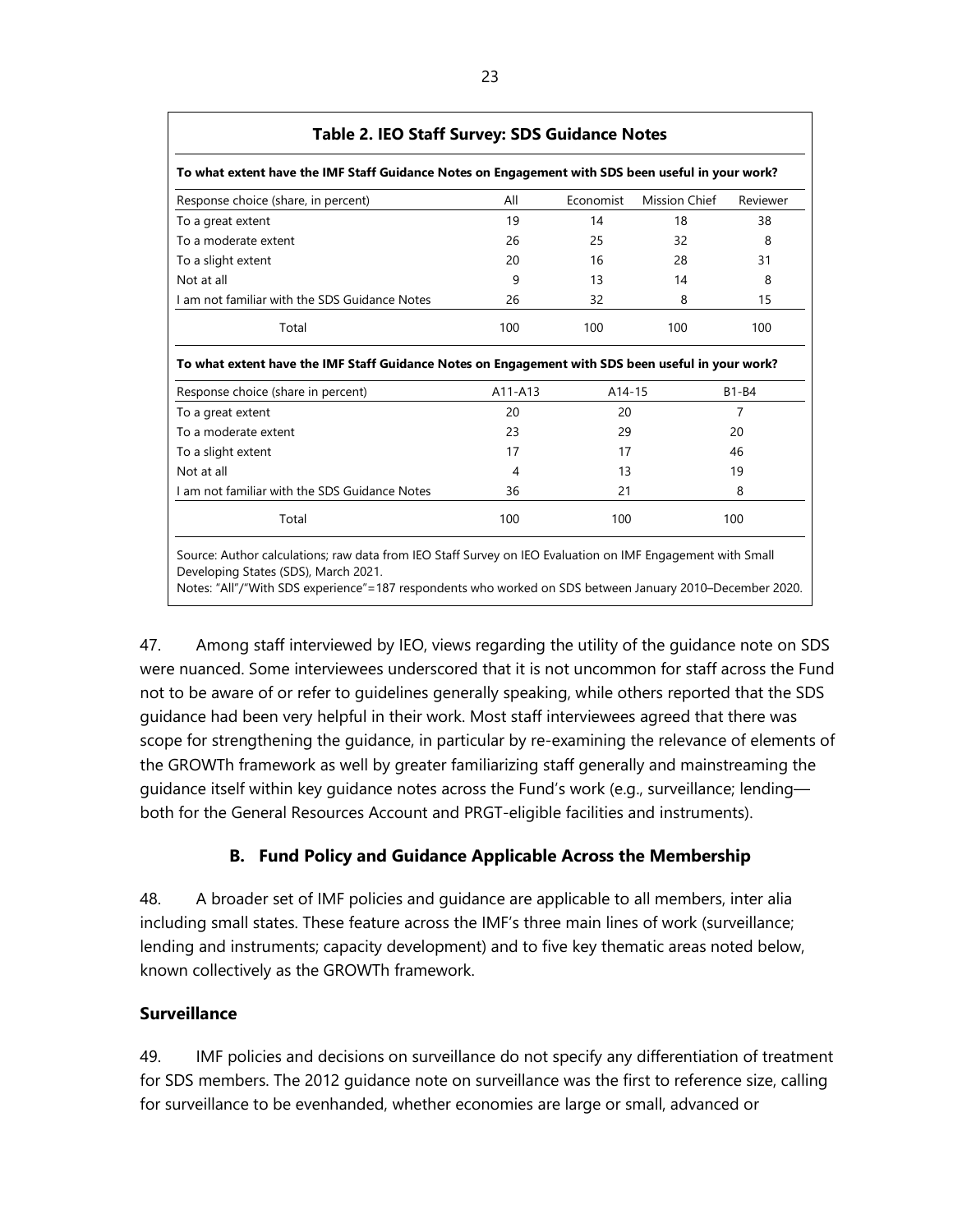developing, and to pay due regard to country specific circumstances; this language was retained in the 2015 guidance note (IMF, 2015b). Drawing on the 2013 IMF small states policy, the 2015 guidance note also included a section dedicated to SDS members which noted they are vulnerable to external shocks due to narrow production and export bases, reliance on trade tax revenues, and frequent natural disasters; and, in many cases, they have a pegged or heavily managed exchange rate. The guidance note also developed linkages to specific elements of the GROWTh framework, which itself was featured in a box. A supplemental guidance note on surveillance in response to the COVID-19 pandemic was issued in 2021. It did not distinguish treatment for small states.

# **Program Design, Lending, and Instruments**

50. The 2012 Handbook of IMF Facilities for Low Income Countries and successive revisions have included the small country exception for a subset of small states.<sup>[51](#page-31-0)</sup> During the 2013 Review of Facilities for Low-Income Countries and Eligibility for Using Concessional Financing, Directors broadly welcomed the staff paper's proposal for eligibility for microstates within the PRGTeligibility framework in view of the unique challenges faced by those members. However, a few Directors noted that other small states (e.g., with relatively higher populations) also face similar challenges and vulnerabilities, an issue that they felt should be addressed in future reviews of the PRGT eligibility framework. Directors also generally agreed that the proposed refinements to the market access criterion would help strengthen safeguards against the risks of "reverse graduation" (IMF, 2013c).<sup>[52](#page-31-1)</sup>

51. In discussing the 2018 Review of Program Design and Conditionality, Directors saw scope for better tailoring and streamlining program objectives and structural conditions, particularly for fragile and small states, in light of their economic circumstances and capacity constraints (IMF, 2019a). Many Directors also encouraged staff to ensure the application of the 2017 Staff Guidance Note on the Fund's Engagement with Small Developing States, and to integrate critical resilience-building measures into programs.

52. In part in response to Board-endorsed recommendations stemming from the 2018 IEO Evaluation on the IMF and Fragile States, in the 2018–2019 Review of Facilities for LICs, Directors supported the proposals to increase RCF and RFI access limits (IMF, 2019b). In addition to annual and cumulative access increases under the regular window of RCF and RFI (i.e., generalized access), Directors supported a further increase in cumulative access limits under the RCF and RFI

<span id="page-31-0"></span><sup>&</sup>lt;sup>51</sup> The 2012 Handbook was developed to provide quidance to staff on implementation of the PRGT reforms that went into effect in January 2010. As discussed earlier in this paper, at this point there was no differentiation for microstates. It was not until the 2014 revision that the guidance included differentiation of microstates. See IMF (2017a) for the current version.

<span id="page-31-1"></span><sup>&</sup>lt;sup>52</sup> During the 2015 Crisis Programs Review, Directors noted that IMF programs supported through the GRA between September 2008 and June 2013 had shielded a range of small states from the collapse of global trade and financing flows (IMF, 2015b).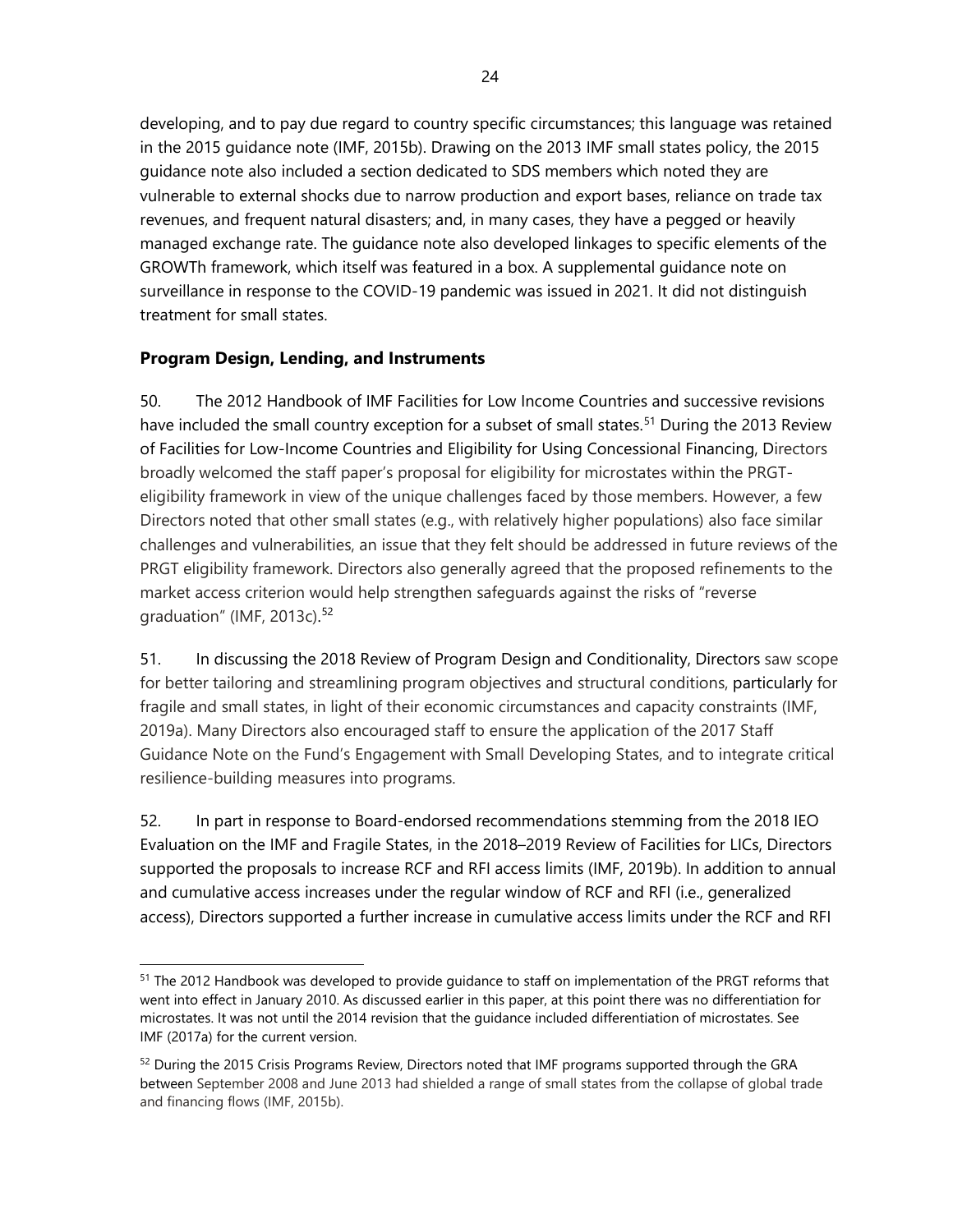natural disasters window to increase the scope for providing Fund support to members that experience urgent balance of payments needs arising from large natural disasters. Directors believed these increases would expand the scope for providing emergency financial support to countries not eligible for concessional financing while preserving broad harmonization of access limits across the two facilities.

53. In response to the COVID-19 pandemic, in 2020 further changes were made to IMF emergency lending facilities.<sup>[53](#page-32-0)</sup> In April 2020, Directors agreed on a six-month temporary increase in access limits under the regular window of the RFI and the exogenous shocks window of the RCF, with annual access limits rising from 50 to 100 percent of quota and cumulative limits rising from 100 to 150 percent of quota. This was subsequently twice extended for six months through end-December 2021. In July 2020, the Executive Board approved a temporary suspension (through April 2021) of the limit on the number of disbursements under the RCF. The suspension was extended through end-December 2021 at which time the limit was reinstated. In June 2021, the Executive Board agreed to temporarily extend the annual and cumulative access limits under the natural disaster windows of the RCF and RFI by 50 percent of quota, to a total of 133.33 percent of quota annually and 183.33 percent of quota cumulatively. In December 2021, the Executive Board approved 18-month extensions of the RFI regular window, the exogenous shocks window of the RCF, and the RFI and RCF large natural disasters window.

# **Capacity Development[54](#page-32-1)**

54. IMF policy did not prioritize capacity development (CD) for small states prior to 2014. In 2014, Directors endorsed a statement on IMF Policies and Practices on Capacity Development which noted for staff and other stakeholders that CD prioritization should bear in mind the need for the Fund to sustain efforts to develop capacity in member countries, in particular low income countries and fragile and small states (IMF, 2014b). [55](#page-32-2) In discussing the 2018 Review of the Fund's CD Strategy, the Executive Board did not specify small states in particular in its assessment, although Directors underlined the importance of Fund CD activities in fragile states. In 2019, Directors endorsed an updated statement on IMF Policies and Practices on Capacity

<span id="page-32-0"></span><sup>&</sup>lt;sup>53</sup> The Executive Board also approved an extension of the increase in the annual access limit to the IMF's GRA, introduced in [July 2020,](https://www.imf.org/en/News/Articles/2020/07/21/pr20267-imf-executive-board-approves-temporary-increase-annual-access-limits-financial-support) through end-2021, and an increase in both annual and cumulative access limits on concessional lending through the PRGT, through end-June 2021. In July 2021, the Executive Board approved a normal annual access limit under the PRGT of 145 percent of quota effective January 1, 2022. They also increased the PRGT normal cumulative access limit on a non-transitory basis to 435 percent of quota.

<span id="page-32-1"></span><sup>54</sup> See De Las Casas (2022) for an assessment of IMF capacity development for SDS during 2010-2020.

<span id="page-32-2"></span> $55$  The statement summarized the IMF's policies and practices with regards to the delivery of CD activities, including objectives, scope, prioritization, partnership with donors, delivery, monitoring and evaluations, and transparency. During the 2011 Board discussion on the Report of the Task Force on the Fund's TA Strategy, some Directors spoke to the need to prioritize small island and other vulnerable states. During the 2013 Board discussion on the staff paper on IMF Policies and Practices on Capacity Development, Directors supported recommendations, inter alia, to prioritize CD activities and a few again expressed concern regarding small states; at the time, however, the Summing Up did not mention small states.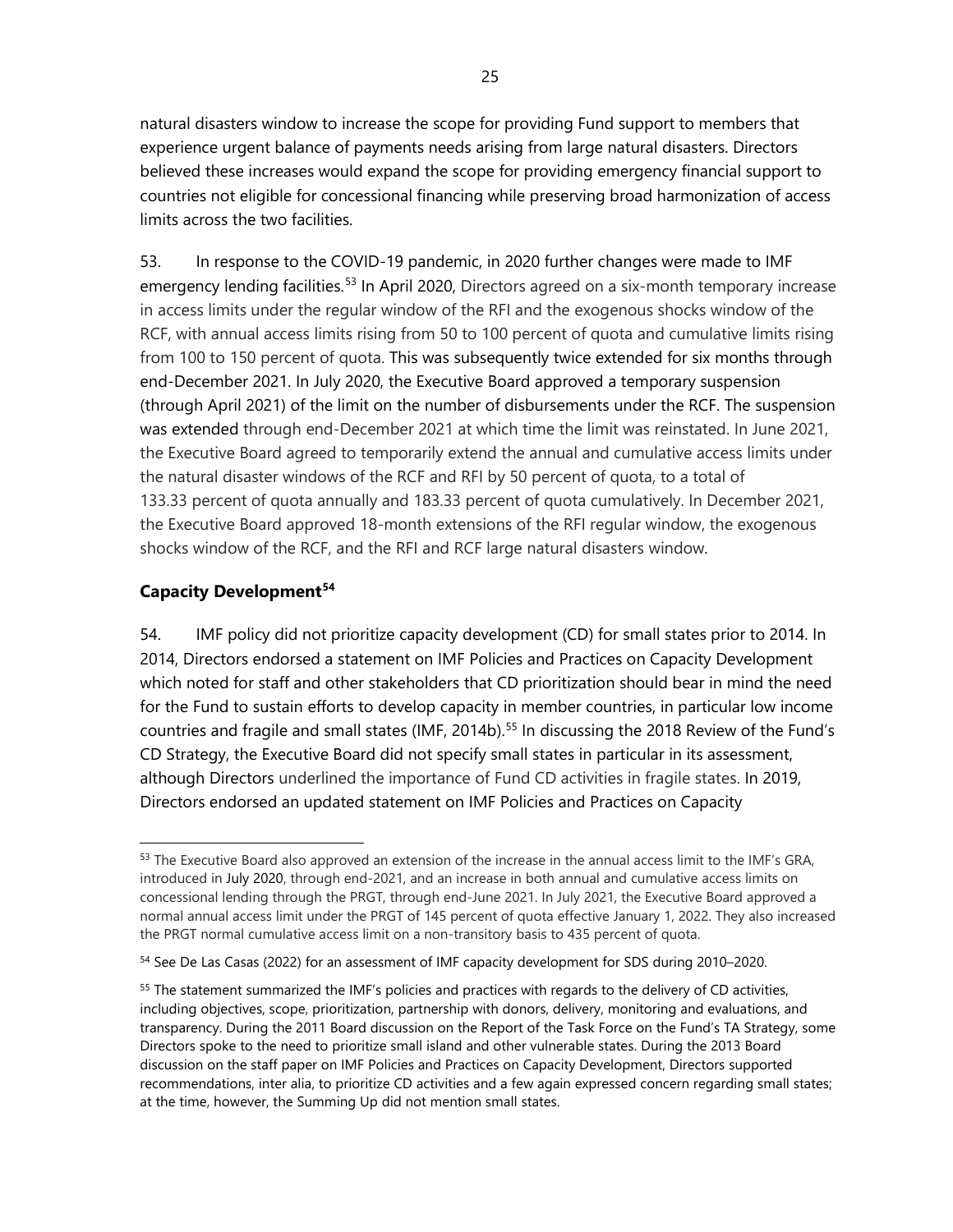Development which reiterated language regarding prioritization for low income countries and fragile and small states (IMF, 2019c).

# **The GROWTh Framework**

55. This section discusses IMF policies and guidance associated with particular SDS policy areas identified in the GROWTh framework.

# *Growth and Job Creation[56](#page-33-0)*

56. The 2013 Guidance Note on Jobs and Growth Issues in Surveillance and Program Work discusses common characteristics of SDS members and instructs staff on engagement (IMF, 2013b). It recognizes that these member states often use fixed exchange rates and exhibit high government wage bills, high levels of state intervention, financial sectors that are not fully developed, and heavy reliance on trade tax revenues. It also points out that many SDS members face slow growth, high levels of public debt, and the risk of natural disasters. Guidance to staff calls for addressing country-specific jobs and growth challenges and offers a list of key questions to consider and steps that staff should take relative to SDS members, which were drawn in part from IMF (2013a).

# *Resilience to Shocks*

57. In 2010, the IMF established the Post-Catastrophe Debt Relief (PCDR) Trust to provide debt service relief to low income countries in the face of extreme natural disasters, and enabled eligibility for members covered by the IMF small country exception. As was the case at the time for the PRGT eligibility framework, however, the Trust did not differentiate eligibility criteria for microstates. Additionally, in discussing the proposal, a few Directors argued that special consideration should be given to (other) small countries. To qualify for the PCDR Trust, the shock had to have (i) directly affected at least one third of the population; and (ii) destroyed more than a quarter of the country's productive capacity or caused damage deemed to exceed 100 percent of GDP.

58. In 2015, the IMF transformed the Post Catastrophe Debt Relief Trust to create the Catastrophe Containment and Relief Trust (CCRT), broadening the range of situations covered to include fast-spreading epidemics.<sup>[57](#page-33-1)</sup> As was the case earlier, SDS members meeting the small country exception for IMF concessional financing are eligible for grants from the trust to provide relief on debt service to the IMF. The differentiation for microstates per the revised criteria under

<span id="page-33-0"></span><sup>&</sup>lt;sup>56</sup> See Rustomjee, Subramanian, and Li (2022) for an assessment of IMF engagement on growth-related issues in SDS during 2010–2020.

<span id="page-33-1"></span><sup>&</sup>lt;sup>57</sup> The Trust provides grants to assist low-income countries hit by the most catastrophic of natural disasters or public health disasters to pay debt service owed to the IMF. The purpose of debt relief under the Trust is to free up resources to meet exceptional balance of payments needs created by the disaster rather than having to assign those resources to debt service (see IMF, 2021e).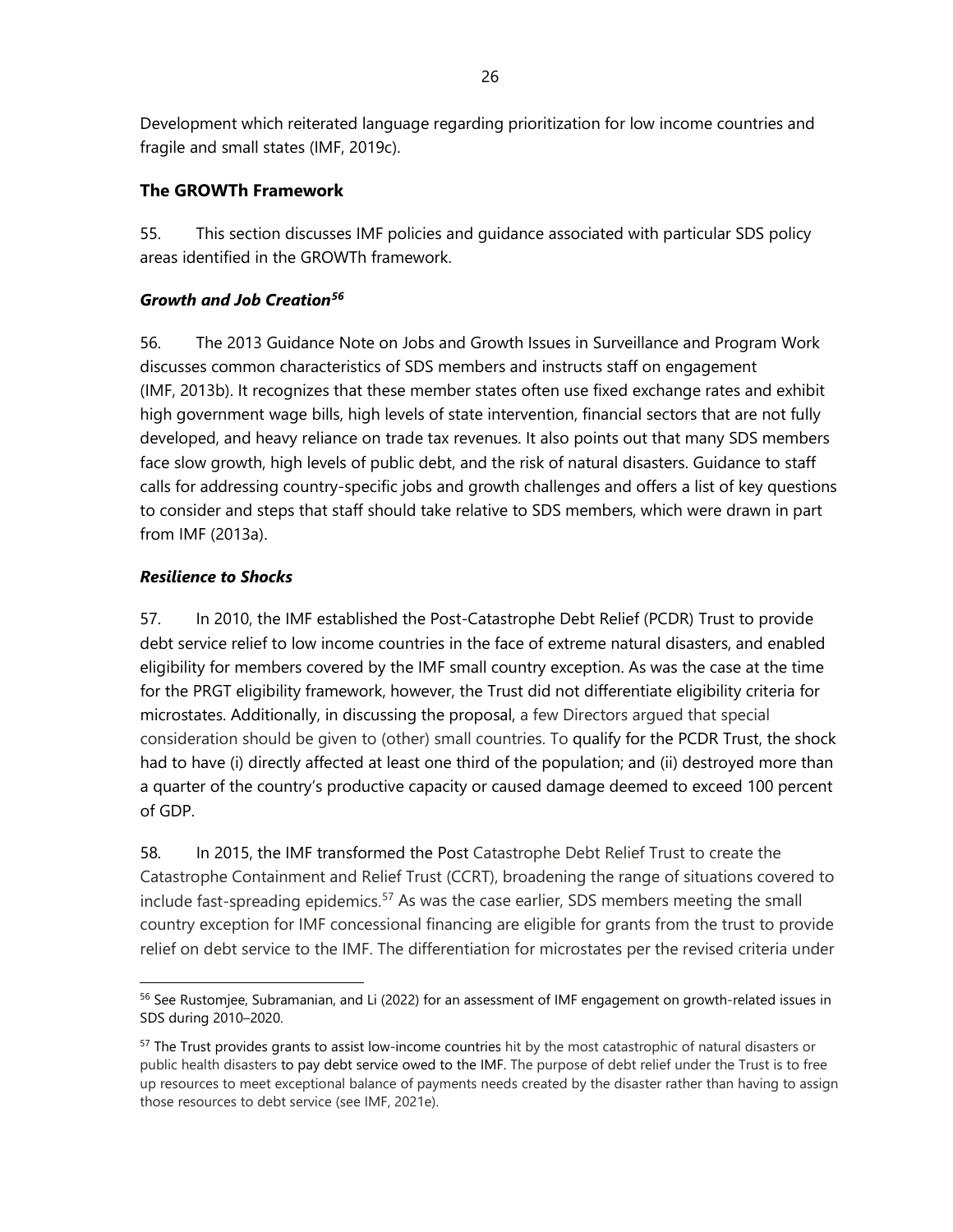the PRGT-eligibility framework was also incorporated at this later date. Qualification under the CCRT's catastrophic disaster window follows the same criteria as initially set forth under the PCDR Trust. The second window is used to provide relief when an eligible member suffers a qualifying public health disaster. In March 2020, the Board approved modifications to the CCRT to enable debt service relief for up to two years for 29 CCRT-eligible members affected by the COVID-19 pandemic.

# *Overall Competitiveness*

59. There are no IMF policies dedicated to overall competitiveness in SDS. The 2014 guidance note on the Fund's engagement with SDS (IMF, 2014a) called on staff to explore options to enhance competitiveness inter alia in its assessments, analysis, policy advice, and structural reform design. With regards to tourism-based economies, staff are advised to go beyond the approaches based on the Fund's current analytical approaches for external balance assessment (EBA; EBA-lite), which the note recognizes are often not adequately tailored for application in small states.<sup>[58](#page-34-0)</sup> IMF (2014a) also called on staff to assess the desirability and feasibility of fiscal devaluations. The 2017 guidance note on the Fund's engagement with SDS (IMF, 2017a) reiterated IMF (2014a) while adding that staff working on SDS with narrow economic bases will need to ensure that Fund analysis and policy advice aim to facilitate structural reforms across a number of areas such as energy subsidies, labor markets policies, fiscal structural reforms, infrastructure investment, insolvency reform and financial deepening, while tailoring this work to specific circumstances of SDS.

# *Workable Fiscal and Debt Sustainability Options***[59](#page-34-1)**

60. There were no IMF fiscal or debt policies specifically dedicated to SDS members developed during the evaluation period, although the prevailing frameworks for debt sustainability assessments during the evaluation period included some guidance on how they should be applied to small states. For example, the 2017 Guidance Note on the Bank-Fund Low Income Country Debt Sustainability Framework (LIC-DSF) calls for a tailored stress test for small states that are vulnerable to natural disasters. The 2013 Guidance Note for Public Debt

<span id="page-34-0"></span><sup>&</sup>lt;sup>58</sup> The guidance note referenced a 2014 staff paper (IMF, 2014c) which explained that IMF staff had developed a variety of adjustments to standard methodologies taking into account special country circumstances. The most common adjustments were related to countries with concentrated sources of external income, including inter alia from tourism, financial services, and remittances. The paper noted, however, that while justified these adjustments also raise questions regarding accuracy, multilateral consistency, and evenhandedness.

<span id="page-34-1"></span> $<sup>59</sup>$  See Heller (2022) for an assessment of IMF engagement on fiscal and debt sustainability issues in SDS during</sup> 2010–2020.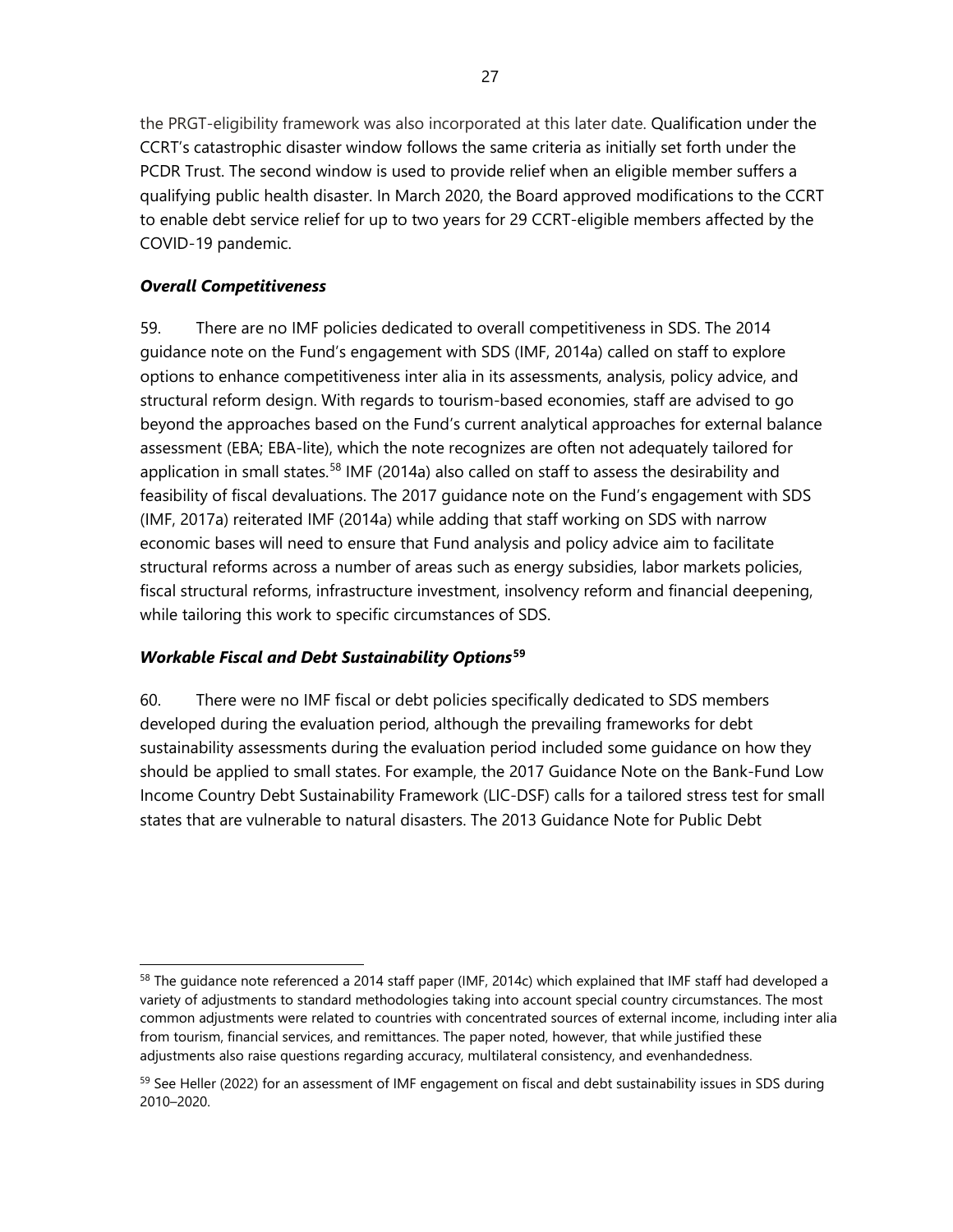Sustainability Analysis in Market Access Countries (MAC DSA) provides some guidance on how this framework should be applied to relevant small states.  $60, 61$  $60, 61$  $60, 61$ 

# *Thin Financial Sectors***[62](#page-35-2)**

61. There were no financial sector policies or guidance notes dedicated to small states during the evaluation period . [63](#page-35-3) With regards to financial stability, in discussing a 2017 staff paper on Correspondent Banking Relationships (CBR)—Further Considerations, Directors recognized that a there had been a concentration of cross border flows through fewer CBRs or alternative arrangements in a limited number of countries, particularly small and fragile states (IMF, 2017b). They cautioned that this could accentuate financial fragilities in these countries and had the potential to pose financial stability risks and undermine affected countries' long run growth, development, and financial inclusion prospects by increasing costs of financial services. Directors welcomed the Caribbean Initiative to develop regional responses in collaboration with other technical assistance providers including regional development banks; however, their instructions to staff on the issue of CBR withdrawal did not specifically address small states.

# **V. ORGANIZATIONAL ARRANGEMENTS**

62. This section provides information on the IMF's organizational framework for engaging with SDS members during the evaluation period, including at the Management and staff level.

63. During the evaluation period, overall management responsibility for IMF work on small states was delegated to a Deputy Managing Director (DMD), although responsibility for individual SDS and other small state member countries continued to be split among DMDs. A

<span id="page-35-0"></span> $60$  The 2013 guidance note provides that for PRGT-eligible countries that are non-IDA only, Fund staff may opt to undertake a MAC DSA instead of a LIC DSA if the country has durable and significant access to market financing. The 2017 Guidance Note on the Bank-Fund Low Income Country Debt Sustainability Framework calls for the LIC-DSF template to be produced for all PRGT-eligible countries that also have access to IDA resources and all countries that are eligible for IDA grants, although it does not explicate that the MAC DSA should be used for non-IDA members. While providing a general guideline regarding switching to a MAC DSA, it calls for World Bank and Fund staff to reach agreement on the framework that will be used.

<span id="page-35-1"></span> $61$  The IMF began a replacement of the MAC DSA framework in 2021. During an associated Executive Board discussion, a number of Directors emphasized the need to adequately account for the impact of climate change on sovereign risk and debt sustainability. A few Directors questioned the expansion of the existing realism toolkit to cover exchange rate analysis, especially for pegged regimes (IMF, 2021f).

<span id="page-35-2"></span> $62$  See Marston (2022) for an assessment of IMF engagement on financial sector issues in SDS during 2010–2020.

<span id="page-35-3"></span> $63$  In 2018, the IMF introduced the Financial Sector Stability Review (FSSR), a demand-driven technical assistance instrument that combines a diagnostic review and an agenda on capacity building needs to help low and lowermiddle-income countries strengthen their capacity to implement sound financial sector reforms in support of financial stability. The FSSR is to be prioritized for countries which have neither undertaken a Financial Sector Assessment Program (FSAP) review within the prior five years nor are in the pipeline for an FSAP in the coming three years. Additionally, in 2018, the Board endorsed the Bali Fintech Agenda which underpins Fund engagement in this area. While the policy decision is applicable across the membership, the Agenda itself mentions SDS members.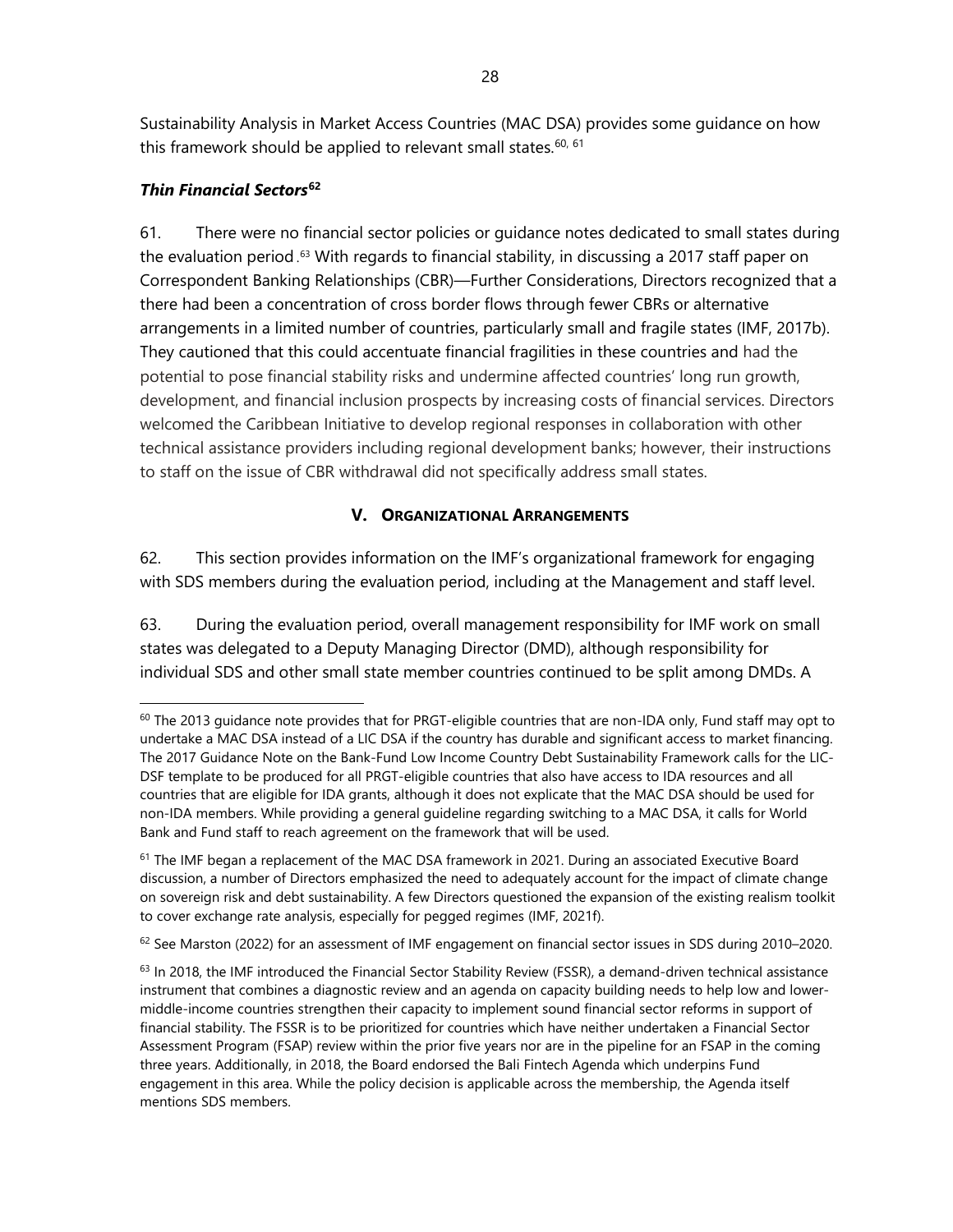senior Strategy, Policy and Review Department (SPR) staff member led the work on the small states guidance note and during most of the evaluation period coordinated work on IMF policies on engagement with SDS working in close collaboration with area departments.

64. High-level agreements and initiatives between the IMF and other international organizations on SDS matters were limited during the evaluation period. The IMF maintained an Office of the IMF Special Representative to the UN throughout the evaluation period which was attached to SPR and was engaged in the 2014 SAMOA Pathway Conference. As noted previously in this paper, the IMF participated in meetings of the World Bank Small States Forum during the evaluation period.

65. Direct engagement with small states has been handled through respective area (i.e., region) and functional departments, which each have taken different approaches to this work. In the Asia and Pacific Department (APD), at the beginning of the evaluation period, there was a Pacific Island Unit, a coordinating unit which functioned without dedicated resources. In 2014, this unit was transformed into the SDS Unit and dedicated resources were allocated. In 2016, the unit was elevated to the SDS Division and in 2019, it became the Pacific Islands Division, which is the largest division in APD in terms of number of staff. In the Western Hemisphere Department (WHD), at the beginning of the period SDS work was handled in two divisions, while by the end of the period it was spread across three divisions. In the African Department (AFR), SDS work was spread across a number of divisions. In many cases, area department staff also worked with regional development bank staff on SDS matters.

66. In 2011–2012, staff initiated an informal interdepartmental working group which served as the impetus for creating the APD Pacific Island Unit and a subsequent staff Small Islands Club. The working group, which included staff from APD, WHD, and subsequently AFR and SPR, began to hold monthly meetings to share knowledge and produce and discuss analytical outputs on SDS. The working group engaged with the DMD responsible for SDS to brief on SDS developments and issues and garner support from Management for SDS related initiatives. It also made ad hoc presentations to the EDs' Small States Working Group, which was also formed around that time, and coordinated high-level events such as the Caribbean Breakfast at the IMF Spring and Annual Meetings. Later in the evaluation period, the working group developed a onestop Knowledge Exchange intranet site on SDS matters, which was regularly updated. According to staff in IEO interviews, meetings of the interdepartmental working group waned in the latter part of the evaluation period, although it has been more active since the onset of the COVID-19 pandemic.

67. Out of 85 current IMF Resident Representative offices around the world noted on the Fund's external website at the end of the evaluation period, only one was located in a SDS member country (Barbados), while one of five IMF regional offices was located in a SDS.<sup>[64](#page-36-0)</sup> The

<span id="page-36-0"></span><sup>&</sup>lt;sup>64</sup> Of the remaining 16 SSF countries, as of December 2020 the IMF had a Resident Representative Office in Guinea-Bissau and Jamaica.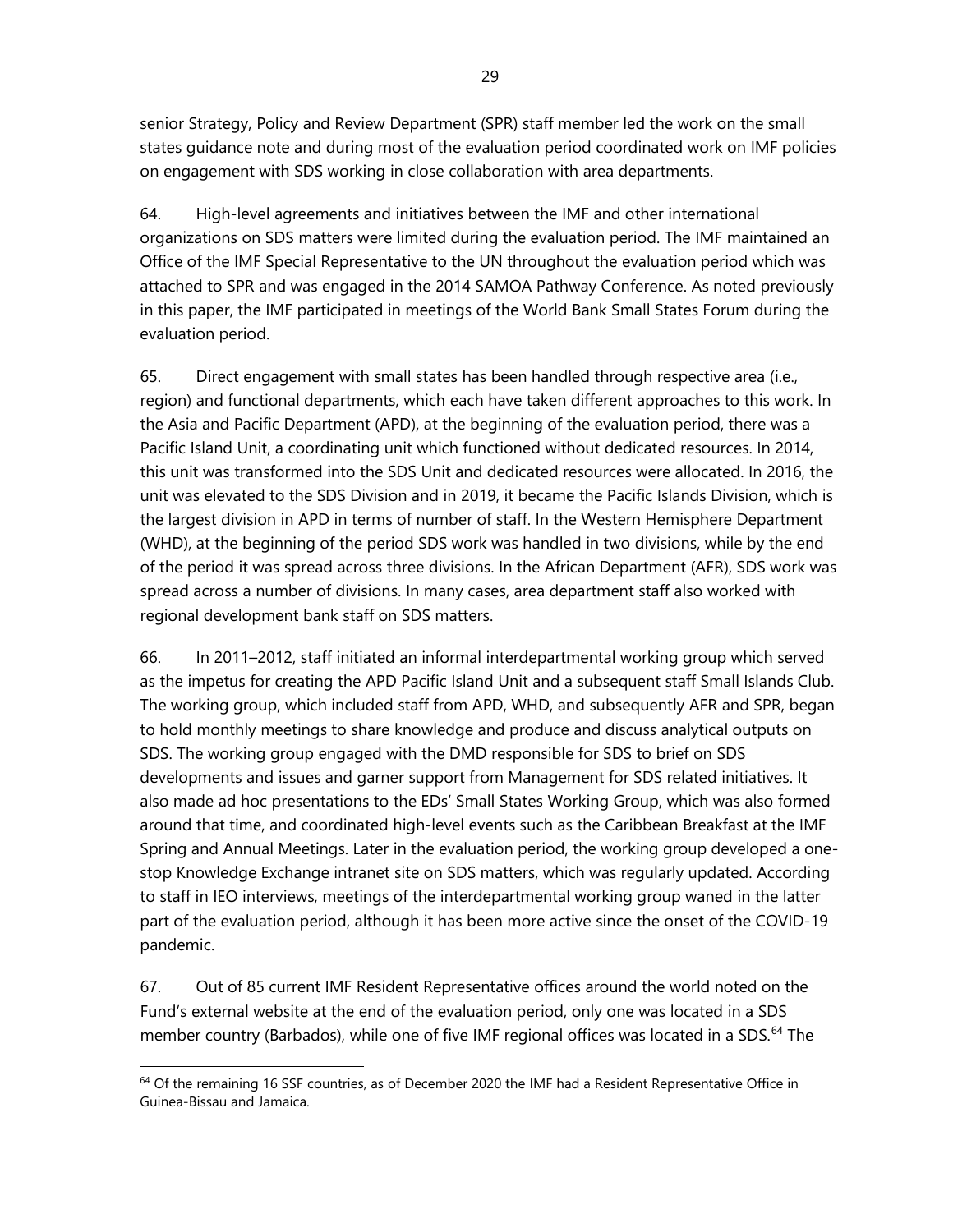Barbados Resident Representative also covers Eastern Caribbean Currency Union (ECCU) members. The IMF Regional Resident Representative Office based in Suva, Fiji covers 11 Pacific Island SDS and one additional SSF member country in the Pacific.<sup>[65](#page-37-0)</sup> The Regional Office for the Western Balkans covers 4 IMF member countries, including one SDS, Montenegro.

68. The IMF did not provide information on its overall engagement with SDS in its external communications during the evaluation period. There is no factsheet on IMF small states or SDS unlike the case for example for low-income countries, nor does the IMF external website provide a list of IMF small states or SDS or outline the IMF's approach for engagement with these members unlike the case respectively for other international or multilateral organizations.

# **Surveillance**

69. While bilateral surveillance for SDS follows the same framework as for other members, the periodicity and attention to SDS at the staff and Board level has differed as compared to other members. Consultations for member countries without a Fund arrangement are normally expected annually, within a 3-month grace period.<sup>[66](#page-37-1)</sup> Staff made relatively greater use of the allowance for a 24-month cycle for SDS members than for other IMF members during the evaluation period. Approximately 32 percent of SDS members without an arrangement during the evaluation period were on a 24-month cycle at the end of the evaluation period, as compared to approximately 5 percent of non-SDS members without an arrangement during the evaluation period.<sup>[67](#page-37-2)</sup> This represents an increase from approximately 25 percent of SDS members on a 24-month cycle as compared to two percent of larger member countries earlier in the evaluation period (IMF, 2013a).

70. While the use of lapse of time (LOT) procedures for Article IV surveillance with SDS members was in line with non-SDS members, use in the case of particular SDS members was quite high. Overall, 20 percent of IMF Article IV consultations concluded on a lapse-of-time (LOT) basis during the evaluation period were attributable to SDS member countries. However, on average during the evaluation period, Article IV consultations were concluded by LOT for 50 percent of AFR SDS member countries, 50 percent of WHD SDS member countries, and 35 percent of APD SDS member countries, whereas the average for non-SDS member countries was 8 percent, 50 percent, and 40 percent, respectively. Prior to reliance on virtual consultations

<span id="page-37-2"></span><sup>67</sup> Author calculations based on internal IMF databases.

<span id="page-37-0"></span><sup>65</sup> [Fiji,](https://www.imf.org/external/country/FJI/index.htm) [Kiribati,](https://www.imf.org/external/country/KIR/index.htm) [Marshall Islands,](https://www.imf.org/external/country/MHL/index.htm) [Micronesia,](https://www.imf.org/external/country/FSM/index.htm) [Nauru,](https://www.imf.org/external/country/NRU/index.htm) [Palau,](https://www.imf.org/external/country/PLW/index.htm) [Samoa,](https://www.imf.org/external/country/WSM/index.htm) [Solomon Islands,](https://www.imf.org/external/cou%20href=) [Tonga,](https://www.imf.org/external/country/TON/index.htm) [Tuvalu,](https://www.imf.org/external/country/TUV/index.htm) and [Vanuatu.](https://www.imf.org/external/country/VUT/index.htm)  The office also cover[s Papua New Guinea.](https://www.imf.org/external/country/PNG/index.htm)

<span id="page-37-1"></span><sup>&</sup>lt;sup>66</sup> Members with a Flexible Credit Line or Precautionary Liquidity Line arrangement are also automatically placed on the 12-month consultation cycle, while those with other Fund arrangements, a Policy Support Instrument, or a Policy Coordination Instrument are automatically placed on a 24-month cycle. With some exceptions, the Executive Board may decide to put members without an arrangement on a longer cycle up to 24 months, but only with the member's consent and after consulting with its Executive Director. Emergency lending (e.g., RCF, RFI) does not count as a Fund arrangement. The periodicity and deadlines for the completion of individual consultations with members are expressed in terms of an expectation rather than an obligation.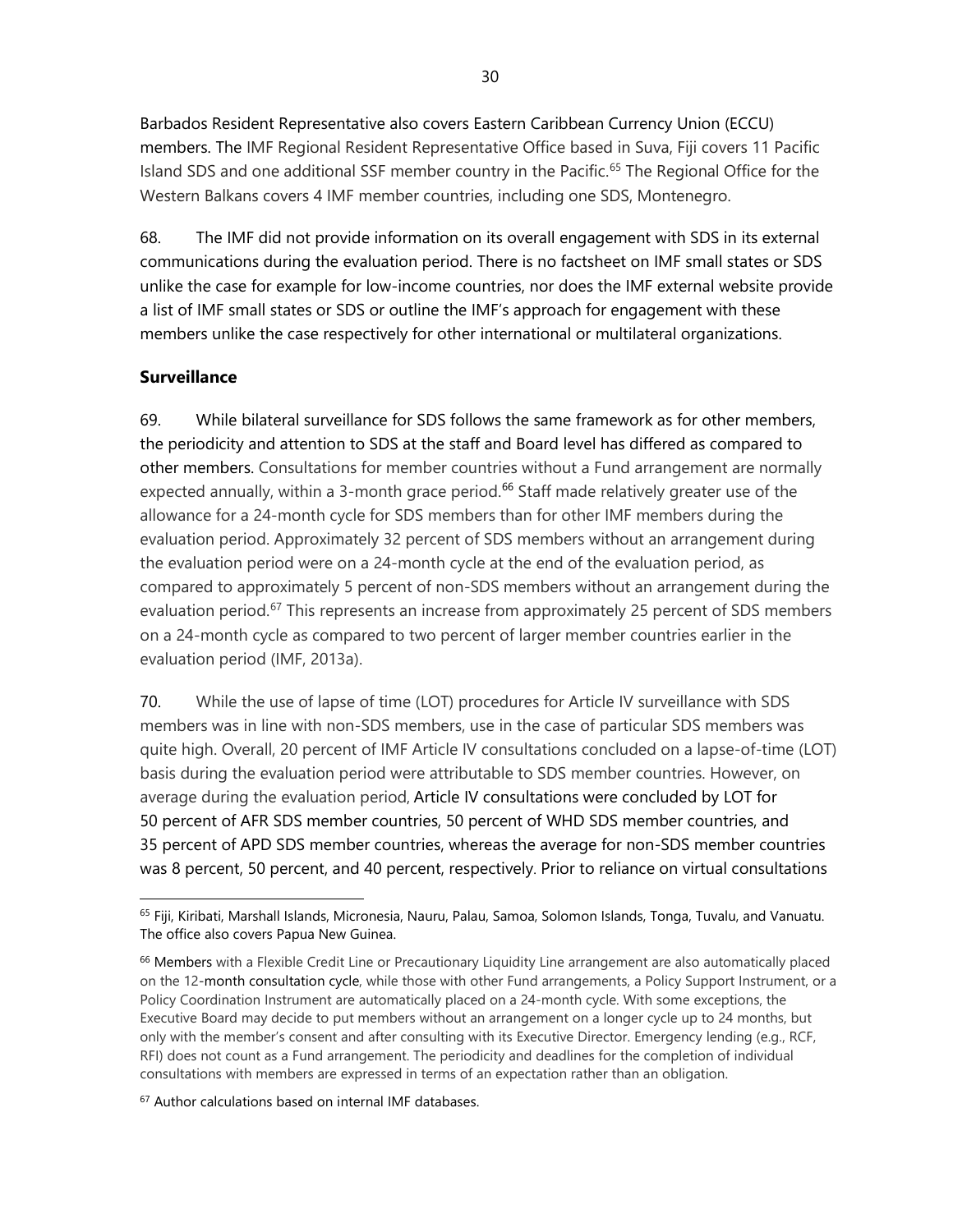arising due to the COVID-19 pandemic, bilateral surveillance across the membership was conducted primarily in person and was for some members accompanied by occasional interim staff visits, most often in the case of program countries.

71. The IMF's region-wide approach to surveillance for SDS members was broadly similar during the evaluation period to the rest of the membership in two respects. First, SDS members featured at times in respective *Regional Economic Outlooks*, although as noted previously in this paper, the analytical treatment of small state and SDS groupings differed within and among regions throughout the period. Second, region-wide surveillance was undertaken for a limited number of regional groupings at the IMF, including currency unions and a few clusters of countries. The IMF routinely conducted a review of common policies for member countries of the ECCU during the evaluation period, as was the case for the Euro area and the West African Monetary and Economic Union (WAEMU). The IMF also conducted cluster surveillance exercises for the Nordic and at times the Baltic group, but not for clusters in other regions such as for Pacific Island member countries.

72. There was no review of implementation of the guidance to staff on SDS matters during the evaluation period. Practices across departments varied with regards to whether there was front office review. There was also no dedicated or systemized SPR review of surveillance inputs, processes, or outputs for small states or SDS at the country or region level nor was there any review for coherence between surveillance and capacity development on behalf of these members.

73. Following the onset of the COVID-19 pandemic, Management temporarily suspended staff work on Article IV consultations.<sup>[68](#page-38-0)</sup> When Article IV consultations resumed in the latter part of 2020, they were to be focused primarily on the crisis and related issues, including for countries with significant vulnerabilities, combined with regular informal Board briefings on cross-cutting surveillance issues. In discussing staff's proposal for resumption, some Directors called for staff to devise a systematic, risk-based approach for prioritization, including inter alia a focus on countries, particularly small states, that had limited capacity and could benefit the most from the Fund's analysis and advice.<sup>[69](#page-38-1)</sup>

<span id="page-38-0"></span><sup>&</sup>lt;sup>68</sup> In April 2020, the Board agreed to extend the expected consultation cycle for all members and the expected consultation deadlines for each of the currency unions by six months (Dec. No. 16767-(20/49) and Dec. No. 16768 -(20/49), respectively). Soon thereafter, these decisions were amended to extend another six months to April 22, 2021. As soon as July 2020, an Informal Board meeting was held to gather Directors' views on a staff proposal for a gradual resumption of Article IV consultations.

<span id="page-38-1"></span> $69$  These Directors represented a broad spectrum of the membership, including SDS and non-SDS small states, members responsible for small state-similar dependencies, and constituencies not responsible for any small state members.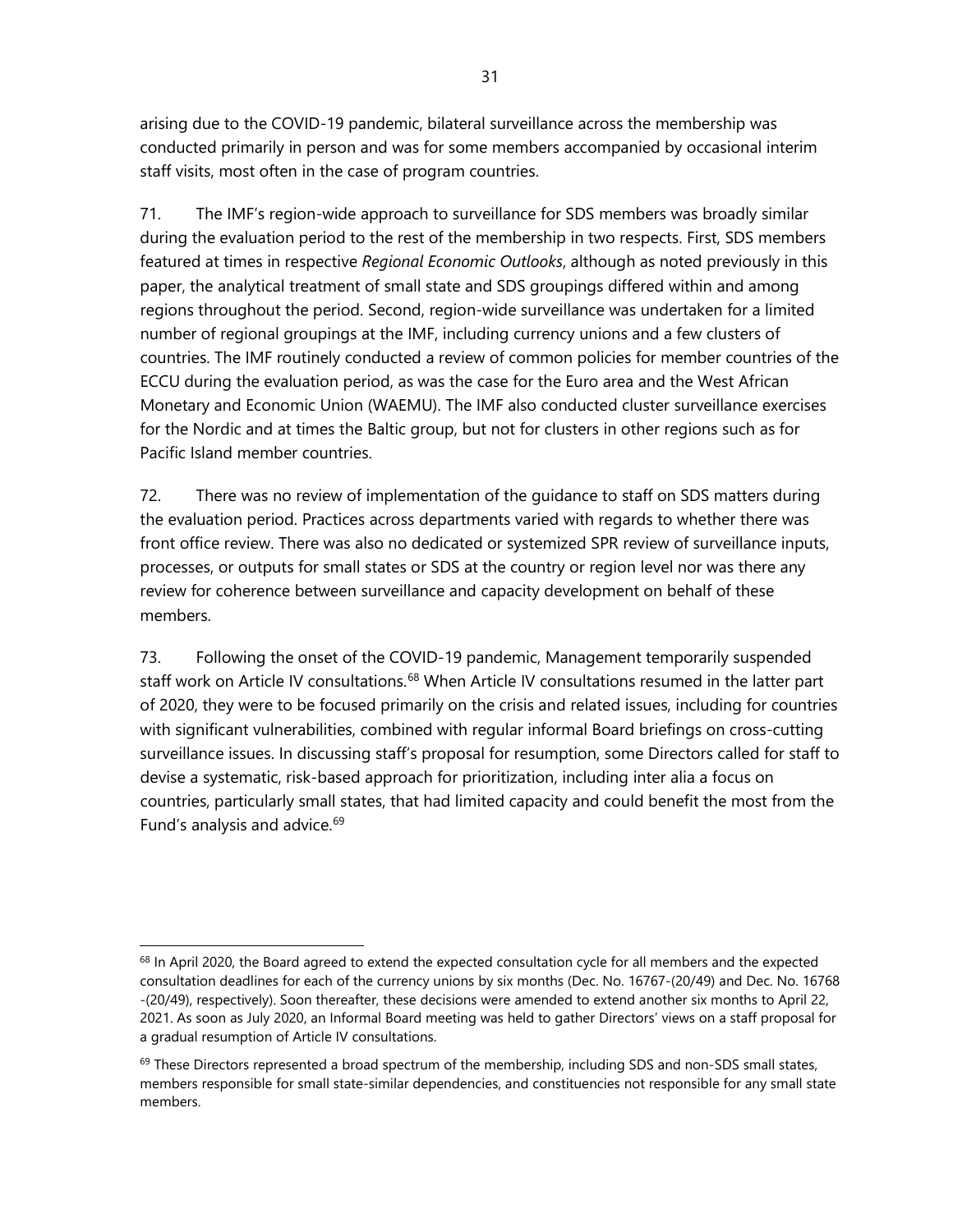#### **VI. CONCLUSIONS**

74. There were notable advances in the IMF framework for engaging with SDS during the evaluation period. In 2010, the Executive Board approved a formal definition of small states based on population and a small country exception to enable the IMF to provide concessional financing to eligible SDS while adhering to the principle of uniformity of treatment. The Board of Governors also agreed in 2010 to protect the quota shares of the poorest members, including those meeting the small country exception. Drawing on two formal Board reviews in 2013 and 2016 and associated discussions, subsequent staff guidance notes were developed for engaging with small states and SDS on IMF surveillance, program design and lending, and capacity development. In addition, changes in access to emergency facilities and special vehicles in response to natural disasters and other catastrophes enhanced the Fund's ability to provide rapid financing for vulnerable member countries, including SDS in particular. To date, there is no Board-approved strategy for engagement with small states or SDS, although this is not necessarily different than the treatment for other country groupings.

75. This paper aimed to shed light on four questions related to the enabling environment for Fund engagement with small states during the evaluation period, including the status of IMF small state members; how IMF governance arrangements affected small state participation and decision-making in the Fund; how IMF policies and guidance to staff applied to engagement with small state members; and the IMF institutional arrangements in place for engagement with small state members. These questions are addressed in turn below.

#### **Small State Status at the IMF**

76. The status of small states at the IMF, and particularly the SDS grouping, shifted incrementally during the evaluation period, although at times these shifts were not internally consistent and they lagged changes in other institutions. The small state definition was revised two years after adoption to be consistent with the World Bank definition, while the World Bank and other organizations such as the Commonwealth of States had been using an updated threshold for many years prior. It was not until three years following adoption of the definition that the IMF formally distinguished microstates. Likewise, when initially created, the Post-Catastrophe Debt Relief Trust did not distinguish microstates. It took concerted effort on the part of Executive Directors, primarily in the context of a newly formed working group, to push for changes to the formal status and treatment of small states at the IMF at the beginning of the evaluation period and the years following.

77. Questions remain about the appropriateness of the small state definition used at the IMF. The Fund maintains its own SDS list, which is different from the World Bank's SSF list comprised of a broader grouping of small states. In IEO interviews for this evaluation, some former and current staff, Offices of Executive Directors, and authority interviewees were not clear about the operational value of the small state definition. Some believed that while population should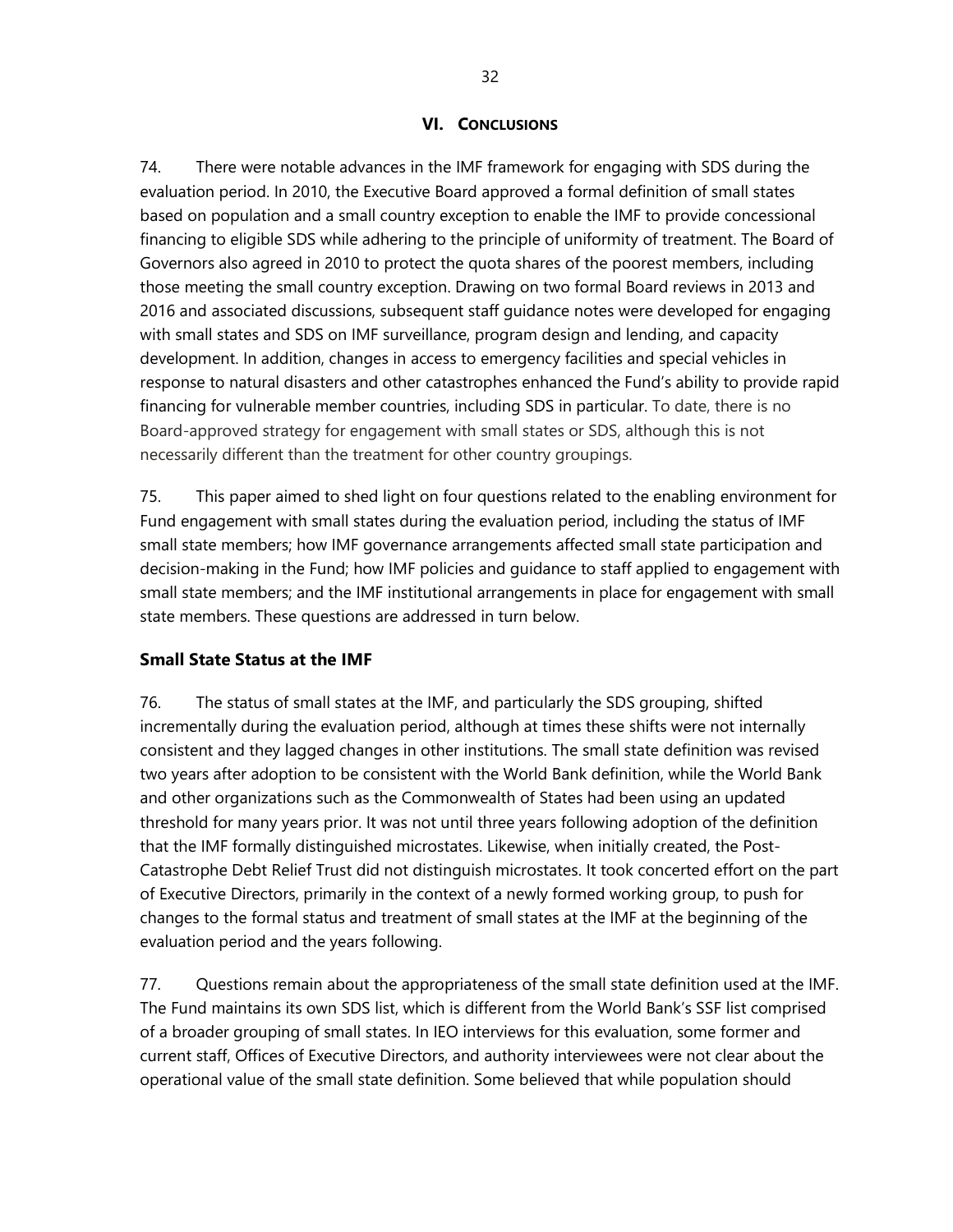remain as one criterion, to be more relevant and useful, the IMF small state definition should also weight vulnerability to shocks (including economic, financial, and climate/natural disasters).

# **Governance**

78. While the IMF's quota-based framework conveyed negligible voting power to individual small states, the IMF's Executive Board constituency-based system provided considerable voice to small states as a group during the evaluation period. The Executive Directors' Small States Working Group provided an effective coordinating mechanism to bring attention to small state issues, while Executive Directors with small states in their constituencies championed small state concerns at Executive Board meetings.

79. Low quotas limited the ability of most small states to make use of IMF financing in meaningful amounts. While access levels for the RCF and RFI were increased twice during the evaluation period, in the view of some stakeholders interviewed for this evaluation, the low level of quota hindered the ability of the Fund to respond adequately to provide financing to meet the needs of SDS members, particularly those facing multiple and concurrent shocks, including in a few cases during the emergency phase of the IMF's COVID-19 response. Some IMF staff, Offices of Executive Directors, and authority interviewees suggested that the quota formula should include a metric or weighting for vulnerability.

# **IMF Policies and Guidance**

80. The Fund had two dedicated formal Board policy reviews on engagement with small states during the evaluation period, which were followed by the issuance of an operational guidance note for staff and a subsequent revision. These reviews were the 2013 review of the IMF's engagement with small states and the 2016 review of Small States' Resilience to Natural Disasters and Climate Change and the Role of the Fund. Stakeholder interviewees found the GROWTh framework laid out in the guidance note to be a useful starting point but noted that there is scope for further tailoring to increase relevance. Other than the small country exception to enable access to PRGT resources for some small state members, the remainder of IMF policies applied across the membership and the range of underlying reference to or analysis of small states and SDS was variable.

81. While bilateral surveillance for SDS followed the same framework as for other members, the periodicity and attention to SDS at the staff and Board level differed as compared to other members during the evaluation period. Staff made relatively greater use of the allowance for a 24-month cycle for SDS members than for other IMF members, and while the use of lapse of time procedures for Article IV surveillance with SDS members was in line with non-SDS members, the use in the case of particular SDS members was quite high. The IMF's region-wide approach to bilateral surveillance for SDS members during the evaluation period was also broadly similar to the rest of the membership.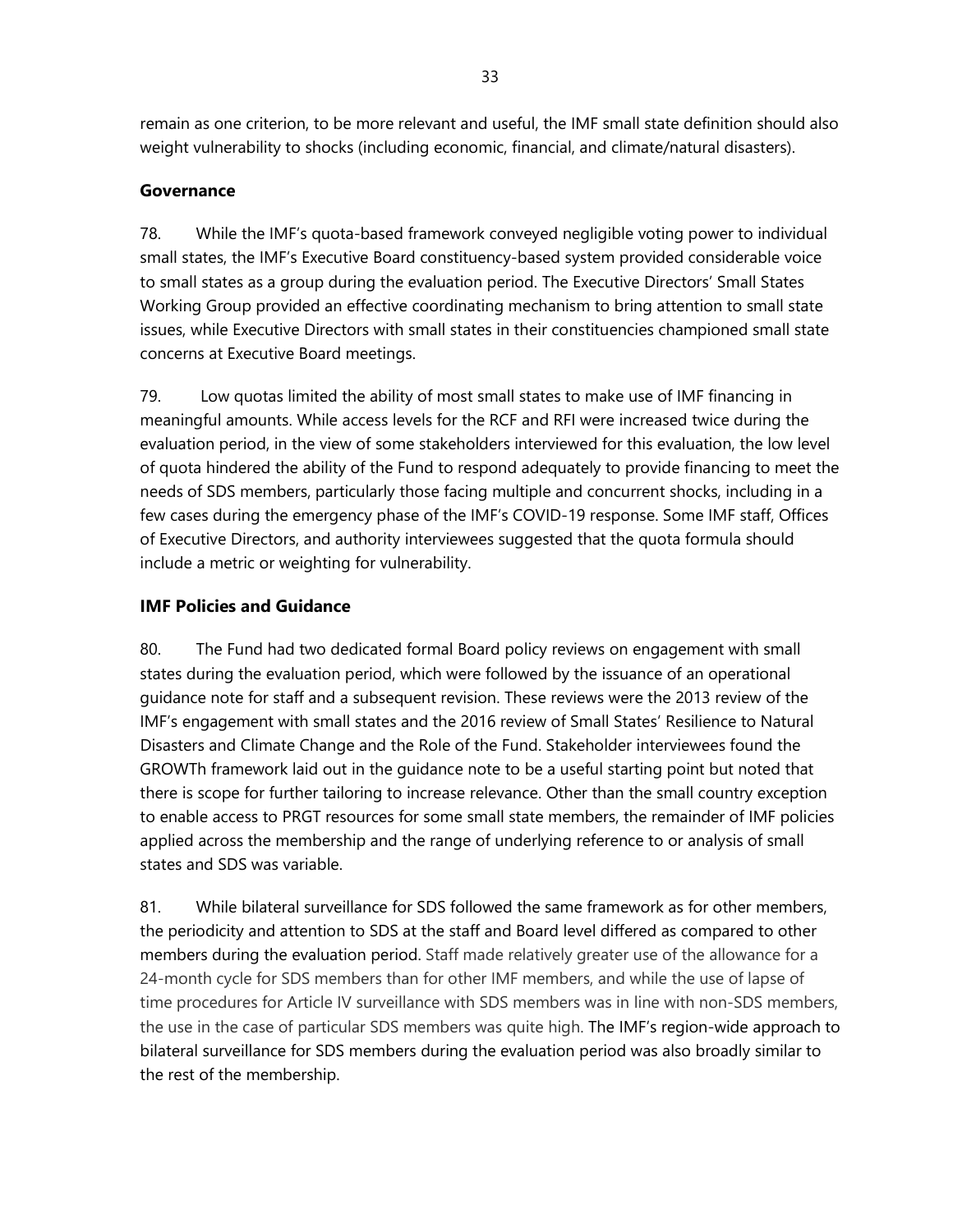82. IEO interviews and surveys of staff revealed limited utility of the SDS guidance note beyond providing a checklist. According to staff and as corroborated by other IEO evaluations, this is not uncommon as compared to other IMF guidance notes. Practices across departments varied with regards to whether there was front office review and there was no systematic review of implementation of the guidance to staff on SDS matters during the evaluation period. Stakeholders also reported that the linkages between the GROWTh framework and associated guidance across Fund lines of engagement (i.e., surveillance, lending, and capacity development) were limited. These findings point to the need to strengthen the guidance; give further attention to incorporating relevant aspects across surveillance, lending, and capacity development guidance notes; and increase familiarity of the guidance note among staff. Guidance to staff on the coordination with development partners is highly granular and could usefully be replicated in other IMF guidance applicable across the membership.

# **Organizational Arrangements**

83. The Fund's organizational arrangements in part enabled tailored engagement with SDS during the evaluation period. As was the case prior to evaluation period, the IMF approach to engagement was undertaken primarily through area departments and to a lesser extent through select functional departments. Knowledge sharing began to increase with the creation of an interdepartmental working group on small states at beginning of evaluation period; although its role seems to have diminished towards the end of the period, it has been more active since the onset of the COVID-19 pandemic. Overall management responsibility for IMF work on small states was delegated to a Deputy Managing Director, and IMF policies, guidance, and high-level inter-institutional agreements were handled by the Strategy, Policy, and Review Department.

84. IMF external communications did not often explain the Fund's work with the SDS grouping during the evaluation period. Unlike other international organizations, for example, there was no associated factsheet, list of IMF SDS members, or outline of the IMF's approach for engagement on its external website. Notwithstanding guidance to staff regarding the importance of outreach in its work with small states, out of 85 IMF Resident Representative offices around the world noted on the IMF external website as of the end of the evaluation period, only one was located in a SDS member country and one of five IMF regional offices was located in a SDS.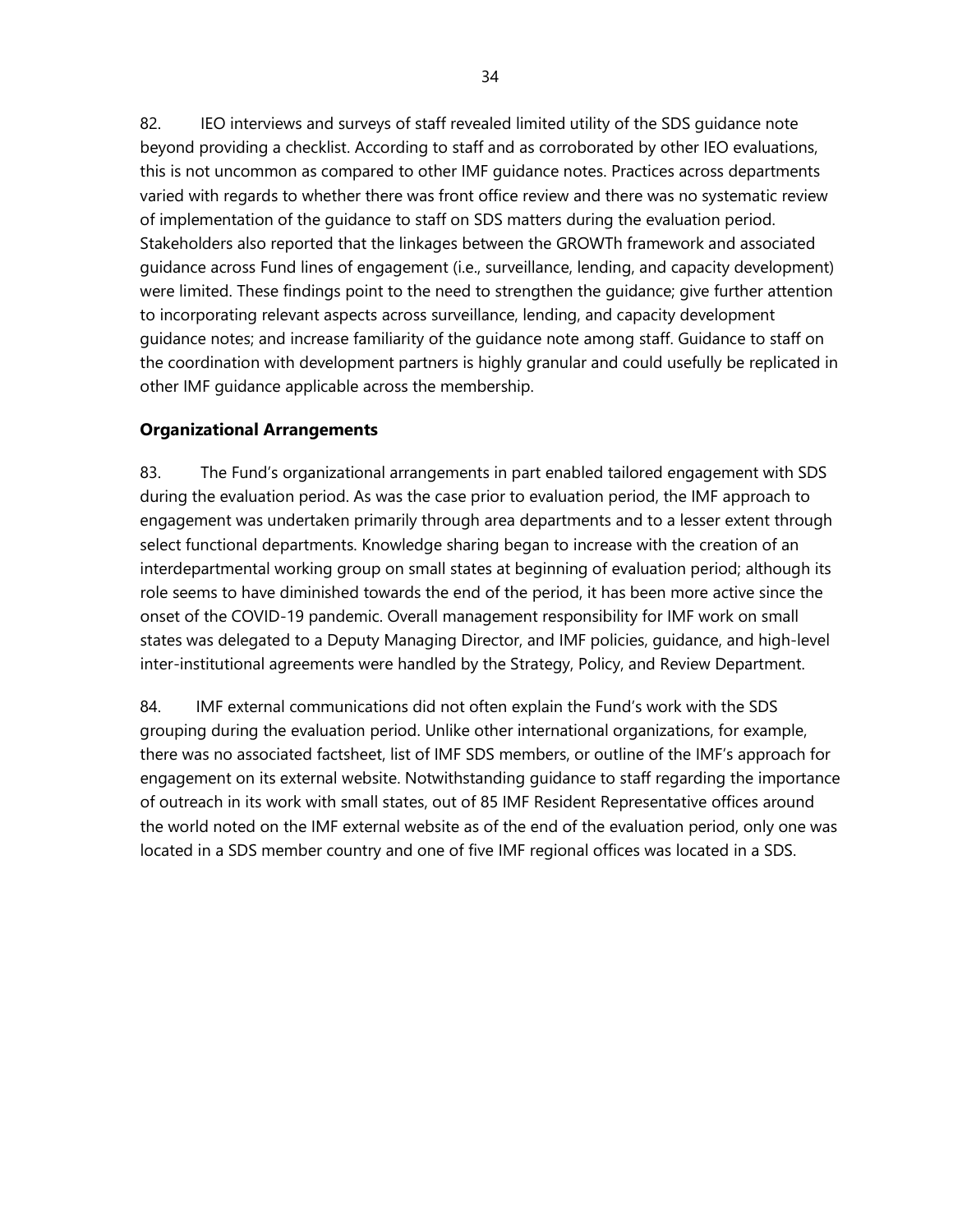| <b>Country</b>        | <b>IMF SDS</b><br>$(*)$ | <b>World Bank</b><br><b>SSF</b> | <b>World Bank</b><br><b>SIEs</b> | <b>UN SIDS</b><br>$^{(*)}$ | Commonwealth<br>$(***)$        |
|-----------------------|-------------------------|---------------------------------|----------------------------------|----------------------------|--------------------------------|
| Antigua and Barbuda   | $\pmb{\times}$          | X                               |                                  | X                          | $X^{\star\star\star}$          |
| Bahamas, The          | X                       | X                               |                                  | x                          | $X^{\star\star\star}$          |
| Bahrain               |                         | X                               |                                  | x                          |                                |
| Barbados              | X                       | X                               |                                  | x                          | $x^{***}$                      |
| Belize                | X                       | X                               |                                  | x                          | $x^{***}$                      |
| Bhutan                | $\mathsf{X}^\star$      | X                               |                                  |                            |                                |
| Botswana              |                         | x                               |                                  |                            | X                              |
| Brunei Darussalam     |                         | X                               |                                  |                            | X                              |
| Cabo Verde            | $\mathsf{X}^\star$      | X                               | X                                | x                          |                                |
| Comoros               | $\mathsf{X}^\star$      | X                               |                                  | X                          |                                |
| Cuba                  |                         |                                 |                                  | x                          |                                |
| Cyprus                |                         | X                               |                                  |                            | $x^{***}$                      |
| Djibouti              | $\mathsf{X}^\star$      | X                               |                                  |                            |                                |
| Dominica              | X                       | X                               | $\chi$                           | X                          | $X^{\star\star\star}$          |
| Dominican Rep.        |                         |                                 |                                  | x                          |                                |
| Equatorial Guinea     |                         | X                               |                                  |                            |                                |
| Estonia               |                         | X                               |                                  |                            |                                |
| Eswatini              | X                       | X                               |                                  |                            | X                              |
| Fiji                  | X                       | X                               | X                                | x                          | $x^{\star\star}$               |
| Gabon                 |                         | X                               |                                  |                            |                                |
| Gambia, The           |                         | X                               |                                  |                            |                                |
| Grenada               | X                       | X                               | X                                | x                          | $x^{***}$                      |
| Guinea-Bissau         |                         | X                               |                                  | x                          |                                |
| Guyana                | X                       | X                               |                                  | x                          | $X^{\star\star\star}$          |
| Haiti                 |                         |                                 |                                  | x                          |                                |
| Iceland               |                         | X                               |                                  |                            |                                |
| Jamaica               |                         | X                               |                                  | X                          | $x^{***}$                      |
| Kiribati              | $\mathsf{X}^\star$      | x                               | X                                | X                          | $X^{\star\star\star}$          |
| Lesotho               |                         | X                               |                                  |                            | x                              |
| Maldives              | $\mathsf{X}^\star$      | x                               | X                                | x                          | $X^{\star\star\star}$          |
| Malta                 |                         | X                               |                                  |                            | $x^{***}$                      |
| Marshall Islands      | $\mathsf{X}^\star$      | x                               | x                                | x                          |                                |
| Mauritius             | $\mathsf X$             | x                               |                                  | X                          | $x^{***}$                      |
| Micronesia, Federated |                         |                                 |                                  |                            |                                |
| States of             | $\mathsf{X}^\star$      | X                               | x                                | X                          |                                |
| Montenegro            | X                       | X                               |                                  |                            |                                |
| Namibia               |                         | x                               |                                  |                            | X                              |
| Nauru                 | X                       | x                               |                                  | X                          | $x^{\star\star}$               |
| Palau                 | X                       | x                               |                                  | X                          |                                |
| Papua New Guinea      |                         |                                 |                                  | X                          | $x^{***}$                      |
| Qatar                 |                         | $\mathbf X$                     |                                  |                            |                                |
| Samoa                 | $\mathsf{X}^\star$      | $\mathbf X$                     | X                                | X                          | $\mathsf{X}^{\star\star\star}$ |

# <span id="page-42-0"></span>**APPENDIX I. SMALL STATE MEMBERSHIP IN SELECTED MULTILATERAL ORGANIZATIONS, 2020**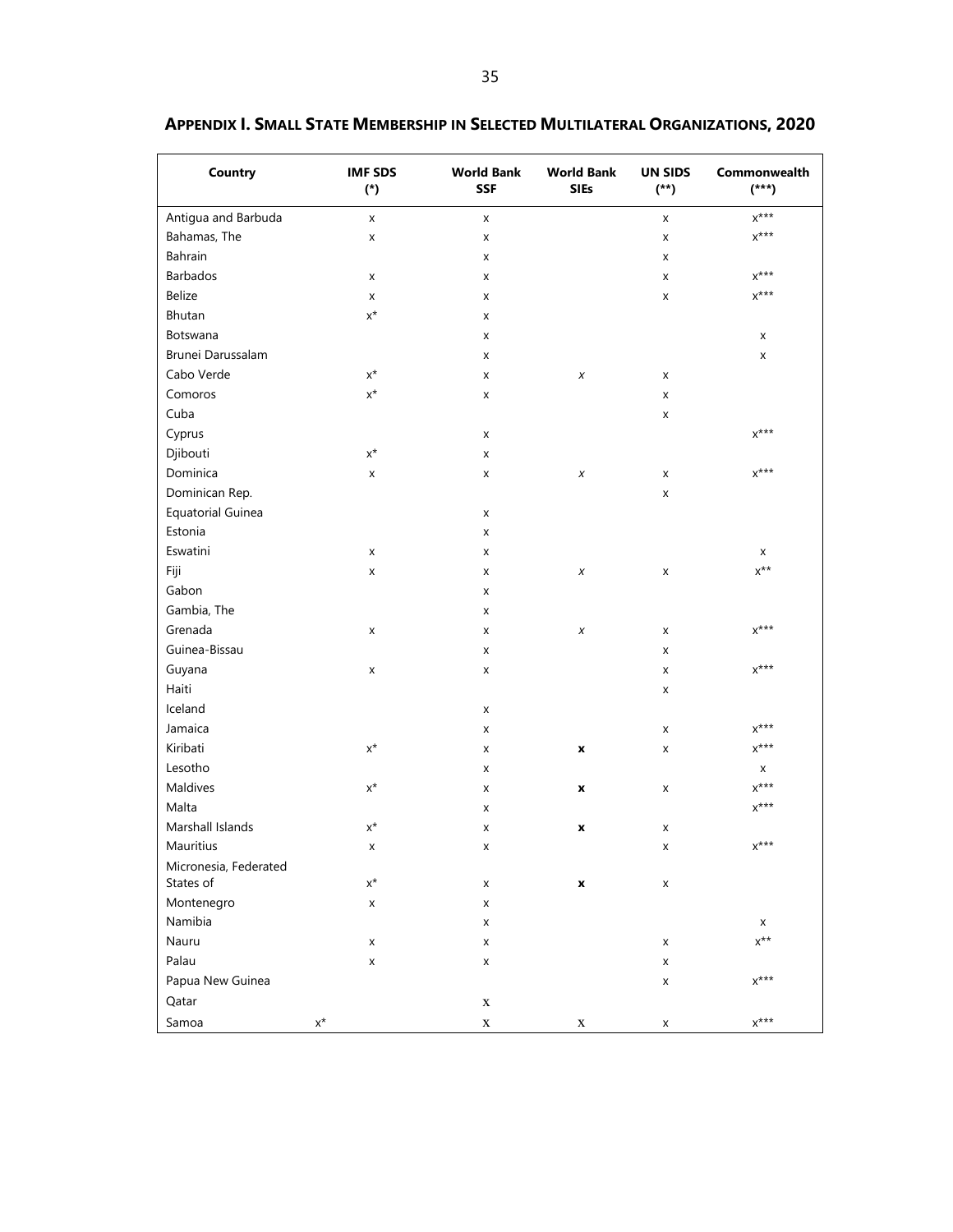| <b>Country</b>                       | <b>IMF SDS</b><br>$(*)$ | <b>World Bank</b><br><b>SSF</b> | <b>World Bank</b><br><b>SIEs</b> | <b>UN SIDS</b><br>$(**)$  | Commonwealth<br>$(***)$ |
|--------------------------------------|-------------------------|---------------------------------|----------------------------------|---------------------------|-------------------------|
| San Marino                           |                         | $\pmb{\mathsf{X}}$              |                                  |                           |                         |
| São Tomé and Príncipe                | $x^*$                   | X                               | $\pmb{\mathsf{x}}$               | X                         |                         |
| Seychelles                           | x                       | X                               |                                  | X                         | $x^{***}$               |
| Singapore                            |                         |                                 |                                  | X                         | $X^{***}$               |
| Solomon Islands                      | $x^*$                   | x                               | $\pmb{\mathsf{x}}$               | X                         | $X^{***}$               |
| St. Kitts and Nevis                  | X                       | X                               |                                  | X                         | $x***$                  |
| St. Lucia                            | $x^*$                   | X                               | X                                | X                         | $x^{***}$               |
| St. Vincent and the<br>Grenadines    | $x^*$                   | X                               | $\boldsymbol{x}$                 | X                         | $x***$                  |
| Suriname                             | x                       | x                               |                                  | X                         |                         |
| Timor-Leste                          | $x^*$                   | X                               |                                  | X                         |                         |
| Tonga                                | $x^*$                   | x                               | $\pmb{\mathsf{x}}$               | X                         | $X^{***}$               |
| Trinidad and Tobago                  | x                       | X                               |                                  | X                         | $x***$                  |
| Tuvalu                               | $x^*$                   | X                               | $\boldsymbol{x}$                 | X                         | $x^{***}$               |
| Vanuatu                              | $x^*$                   | X                               | $\pmb{\mathsf{x}}$               | X                         | $x^{***}$               |
| American Samoa                       |                         |                                 |                                  | $x^{**}$                  |                         |
| Anguilla                             |                         |                                 |                                  | $\mathsf{X}^{\star\star}$ |                         |
| Aruba                                |                         |                                 |                                  | $x^{\star\star}$          |                         |
| Bermuda                              |                         |                                 |                                  | $x^{**}$                  |                         |
| British Virgin Islands               |                         |                                 |                                  | $x^{**}$                  |                         |
| Cayman Islands                       |                         |                                 |                                  | $x^{**}$                  |                         |
| Commonwealth of<br>Northern Marianas |                         |                                 |                                  | $\mathsf{X}^{\star\star}$ |                         |
| Cook Islands                         |                         |                                 |                                  | $x^{**}$                  |                         |
| Curacao                              |                         |                                 |                                  | $x^{\star\star}$          |                         |
| French Polynesia                     |                         |                                 |                                  | $x^{\star\star}$          |                         |
| Guadeloupe                           |                         |                                 |                                  | $x^{\star\star}$          |                         |
| Guam                                 |                         |                                 |                                  | $x^{\star\star}$          |                         |
| Martinique                           |                         |                                 |                                  | $\mathsf{X}^{\star\star}$ |                         |
| Montserrat                           |                         |                                 |                                  | $x^{**}$                  |                         |
| New Caledonia                        |                         |                                 |                                  | $x^{\star\star}$          |                         |
| Niue                                 |                         |                                 |                                  | $x^{**}$                  |                         |
| Puerto Rico                          |                         |                                 |                                  | $\mathsf{X}^{\star\star}$ |                         |
| Sint Maarten                         |                         |                                 |                                  | $\mathsf{X}^{\star\star}$ |                         |
| <b>Turks and Caicos</b>              |                         |                                 |                                  | $x^{**}$                  |                         |
| U.S. Virgin Islands                  |                         |                                 |                                  | $x^{\star\star}$          |                         |

Notes: SDS=Small Developing State; SSF=Small States Forum; SIE=Small Island Economy; UN SIDS=Small Island Developing States (United Nations).

\*PRGT-Eligible; **IDA-Only;** *IBRD-IDA Blend.*

\*\*Non-UN Members/Associate Members of the Regional Commissions.

\*\*\*Commonwealth Small Island States.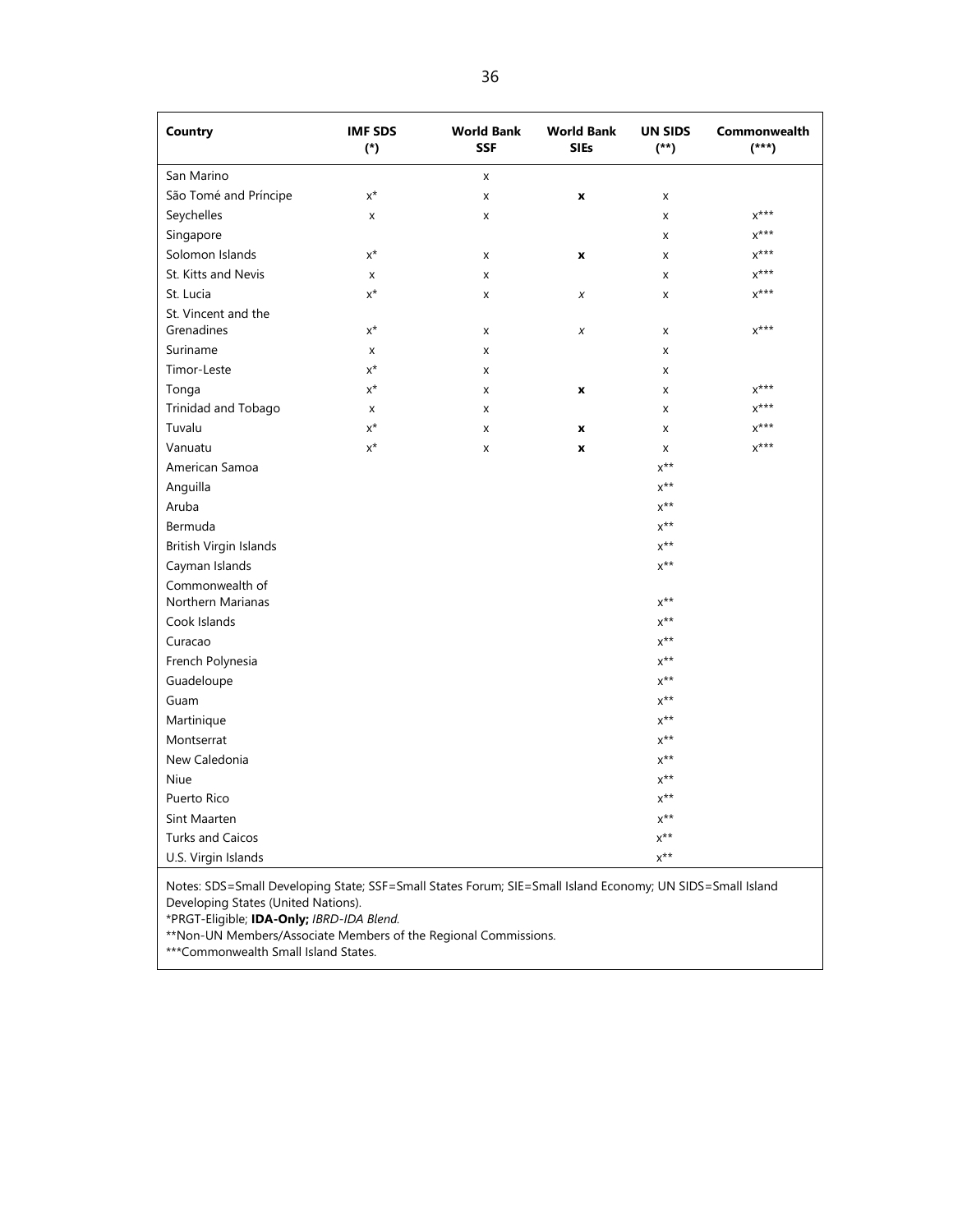| Technical Assistance (TA)<br>Financial<br>FSSR (Prior)<br>Article IV<br>ROSC<br>Statistics<br>Other<br>National Accounts<br>Center<br>Surveillance<br>FSSA (During)<br>$(2010 - 20)$<br>$(2010 - 20)$<br>(OFC)<br>Prior<br>(Y/N)<br>Prior<br>During<br>During<br>During<br>Initial<br>During<br>During<br>Υ<br>Υ<br>Υ<br>Anguilla<br>1965*<br>2011<br>CARTAC<br>Other TA<br>Aruba<br>1986<br>Υ<br>Υ<br>Υ<br>Υ<br>Other TA<br>Υ<br>2010<br>2013<br>(OFC)<br>2015<br>2017<br>2019<br>Υ<br>Υ<br>$\mathsf Y$<br>Υ<br>Bermuda<br>Υ<br>XS (1973)<br>CARTAC<br>Other TA<br>Υ<br>Υ<br>Υ<br>Υ<br>British Virgin Islands<br>Υ<br>XS (1973)<br>CARTAC<br>Other TA<br>Υ<br>Υ<br>$\mathsf Y$<br>Υ<br>CARTAC<br>Cayman Islands<br>Other TA<br>Υ<br>Υ<br>Cook Islands<br>Υ<br>Υ<br>Υ<br>PFTAC<br>Other TA<br>2011<br>1970*<br>Curacao<br>2014<br>2016<br>2018<br>2019<br>Gibraltar<br>Υ<br>Υ<br>Υ<br>Υ<br>Υ<br>Υ<br>Υ<br>Υ<br>Guernsey<br>Υ<br>Υ<br>Υ<br>Υ<br>Jersey<br>Υ<br>Υ<br>Isle of Man<br>Υ<br>Υ<br>Υ<br>Υ<br>Υ<br>Other TA<br>Liechtenstein<br>Υ<br>2014<br>Υ<br>Υ<br>Υ<br>1998<br>Macao, SAR<br>2016<br>2017<br>2018<br>2019<br>Monaco<br>Υ<br>Υ<br>Υ<br>Υ<br>Υ<br>Υ<br>1965*<br>2011<br>CARTAC<br>Montserrat<br>Υ<br>Υ<br>Υ<br>1971*<br><b>Netherlands Antilles</b><br>Y<br>PFTAC<br>Niue<br>Y<br>Y<br>1970*<br>CARTAC<br>Sint Maarten<br>2011<br>2014<br>2016<br>2018<br>2019 |         | Offshore |  | <b>Capacity Development</b> |  |  |  |   |   |       |
|---------------------------------------------------------------------------------------------------------------------------------------------------------------------------------------------------------------------------------------------------------------------------------------------------------------------------------------------------------------------------------------------------------------------------------------------------------------------------------------------------------------------------------------------------------------------------------------------------------------------------------------------------------------------------------------------------------------------------------------------------------------------------------------------------------------------------------------------------------------------------------------------------------------------------------------------------------------------------------------------------------------------------------------------------------------------------------------------------------------------------------------------------------------------------------------------------------------------------------------------------------------------------------------------------------------------------------------------------------------------------|---------|----------|--|-----------------------------|--|--|--|---|---|-------|
|                                                                                                                                                                                                                                                                                                                                                                                                                                                                                                                                                                                                                                                                                                                                                                                                                                                                                                                                                                                                                                                                                                                                                                                                                                                                                                                                                                           |         |          |  |                             |  |  |  |   |   |       |
|                                                                                                                                                                                                                                                                                                                                                                                                                                                                                                                                                                                                                                                                                                                                                                                                                                                                                                                                                                                                                                                                                                                                                                                                                                                                                                                                                                           |         |          |  |                             |  |  |  |   |   |       |
|                                                                                                                                                                                                                                                                                                                                                                                                                                                                                                                                                                                                                                                                                                                                                                                                                                                                                                                                                                                                                                                                                                                                                                                                                                                                                                                                                                           |         |          |  |                             |  |  |  |   |   |       |
|                                                                                                                                                                                                                                                                                                                                                                                                                                                                                                                                                                                                                                                                                                                                                                                                                                                                                                                                                                                                                                                                                                                                                                                                                                                                                                                                                                           |         |          |  |                             |  |  |  |   |   |       |
|                                                                                                                                                                                                                                                                                                                                                                                                                                                                                                                                                                                                                                                                                                                                                                                                                                                                                                                                                                                                                                                                                                                                                                                                                                                                                                                                                                           |         |          |  |                             |  |  |  |   |   |       |
|                                                                                                                                                                                                                                                                                                                                                                                                                                                                                                                                                                                                                                                                                                                                                                                                                                                                                                                                                                                                                                                                                                                                                                                                                                                                                                                                                                           |         |          |  |                             |  |  |  |   |   |       |
|                                                                                                                                                                                                                                                                                                                                                                                                                                                                                                                                                                                                                                                                                                                                                                                                                                                                                                                                                                                                                                                                                                                                                                                                                                                                                                                                                                           |         |          |  |                             |  |  |  |   |   |       |
|                                                                                                                                                                                                                                                                                                                                                                                                                                                                                                                                                                                                                                                                                                                                                                                                                                                                                                                                                                                                                                                                                                                                                                                                                                                                                                                                                                           |         |          |  |                             |  |  |  |   |   |       |
|                                                                                                                                                                                                                                                                                                                                                                                                                                                                                                                                                                                                                                                                                                                                                                                                                                                                                                                                                                                                                                                                                                                                                                                                                                                                                                                                                                           |         |          |  |                             |  |  |  |   |   |       |
|                                                                                                                                                                                                                                                                                                                                                                                                                                                                                                                                                                                                                                                                                                                                                                                                                                                                                                                                                                                                                                                                                                                                                                                                                                                                                                                                                                           |         |          |  |                             |  |  |  |   |   |       |
|                                                                                                                                                                                                                                                                                                                                                                                                                                                                                                                                                                                                                                                                                                                                                                                                                                                                                                                                                                                                                                                                                                                                                                                                                                                                                                                                                                           |         |          |  |                             |  |  |  |   |   |       |
|                                                                                                                                                                                                                                                                                                                                                                                                                                                                                                                                                                                                                                                                                                                                                                                                                                                                                                                                                                                                                                                                                                                                                                                                                                                                                                                                                                           |         |          |  |                             |  |  |  |   |   |       |
|                                                                                                                                                                                                                                                                                                                                                                                                                                                                                                                                                                                                                                                                                                                                                                                                                                                                                                                                                                                                                                                                                                                                                                                                                                                                                                                                                                           |         |          |  |                             |  |  |  |   |   |       |
|                                                                                                                                                                                                                                                                                                                                                                                                                                                                                                                                                                                                                                                                                                                                                                                                                                                                                                                                                                                                                                                                                                                                                                                                                                                                                                                                                                           |         |          |  |                             |  |  |  |   |   |       |
|                                                                                                                                                                                                                                                                                                                                                                                                                                                                                                                                                                                                                                                                                                                                                                                                                                                                                                                                                                                                                                                                                                                                                                                                                                                                                                                                                                           |         |          |  |                             |  |  |  |   |   |       |
|                                                                                                                                                                                                                                                                                                                                                                                                                                                                                                                                                                                                                                                                                                                                                                                                                                                                                                                                                                                                                                                                                                                                                                                                                                                                                                                                                                           |         |          |  |                             |  |  |  |   |   |       |
|                                                                                                                                                                                                                                                                                                                                                                                                                                                                                                                                                                                                                                                                                                                                                                                                                                                                                                                                                                                                                                                                                                                                                                                                                                                                                                                                                                           |         |          |  |                             |  |  |  |   |   |       |
|                                                                                                                                                                                                                                                                                                                                                                                                                                                                                                                                                                                                                                                                                                                                                                                                                                                                                                                                                                                                                                                                                                                                                                                                                                                                                                                                                                           |         |          |  |                             |  |  |  |   |   |       |
|                                                                                                                                                                                                                                                                                                                                                                                                                                                                                                                                                                                                                                                                                                                                                                                                                                                                                                                                                                                                                                                                                                                                                                                                                                                                                                                                                                           |         |          |  |                             |  |  |  |   |   |       |
|                                                                                                                                                                                                                                                                                                                                                                                                                                                                                                                                                                                                                                                                                                                                                                                                                                                                                                                                                                                                                                                                                                                                                                                                                                                                                                                                                                           |         |          |  |                             |  |  |  |   |   |       |
|                                                                                                                                                                                                                                                                                                                                                                                                                                                                                                                                                                                                                                                                                                                                                                                                                                                                                                                                                                                                                                                                                                                                                                                                                                                                                                                                                                           |         |          |  |                             |  |  |  |   |   |       |
|                                                                                                                                                                                                                                                                                                                                                                                                                                                                                                                                                                                                                                                                                                                                                                                                                                                                                                                                                                                                                                                                                                                                                                                                                                                                                                                                                                           |         |          |  |                             |  |  |  |   |   |       |
|                                                                                                                                                                                                                                                                                                                                                                                                                                                                                                                                                                                                                                                                                                                                                                                                                                                                                                                                                                                                                                                                                                                                                                                                                                                                                                                                                                           |         |          |  |                             |  |  |  |   |   |       |
|                                                                                                                                                                                                                                                                                                                                                                                                                                                                                                                                                                                                                                                                                                                                                                                                                                                                                                                                                                                                                                                                                                                                                                                                                                                                                                                                                                           | Tokelau |          |  |                             |  |  |  | Υ | Υ | PFTAC |
| Υ<br><b>Turks and Caicos</b><br>Υ<br>CARTAC<br>Y<br>Y.<br>Y                                                                                                                                                                                                                                                                                                                                                                                                                                                                                                                                                                                                                                                                                                                                                                                                                                                                                                                                                                                                                                                                                                                                                                                                                                                                                                               |         |          |  |                             |  |  |  |   |   |       |

# <span id="page-44-0"></span>**APPENDIX II. IMF ENGAGEMENT WITH SELECTED MEMBER COUNTRY DEPENDENCIES AND NON-MEMBER SMALL STATES, PRIOR TO AND DURING 2010–2020**

Source: Article IV Staff Reports and Information Annexes; List of Past IMF Staff Assessments on Offshore Financial Centers, 2019. Notes: \*=Recent Economic Developments; FSSR=Financial Sector Supervision and Regulation assessment (may also include Basel Observance); FSSA=Financial System Stability Assessment (may also include Basel Observance); ROSC=Reports on Standards and Codes; CARTAC=Caribbean Regional Technical Assistance Center client; PFTAC=Pacific Regional Technical Assistance Center client; TA=Technical Assistance; XS=Exchange System Analysis. Data on training not included.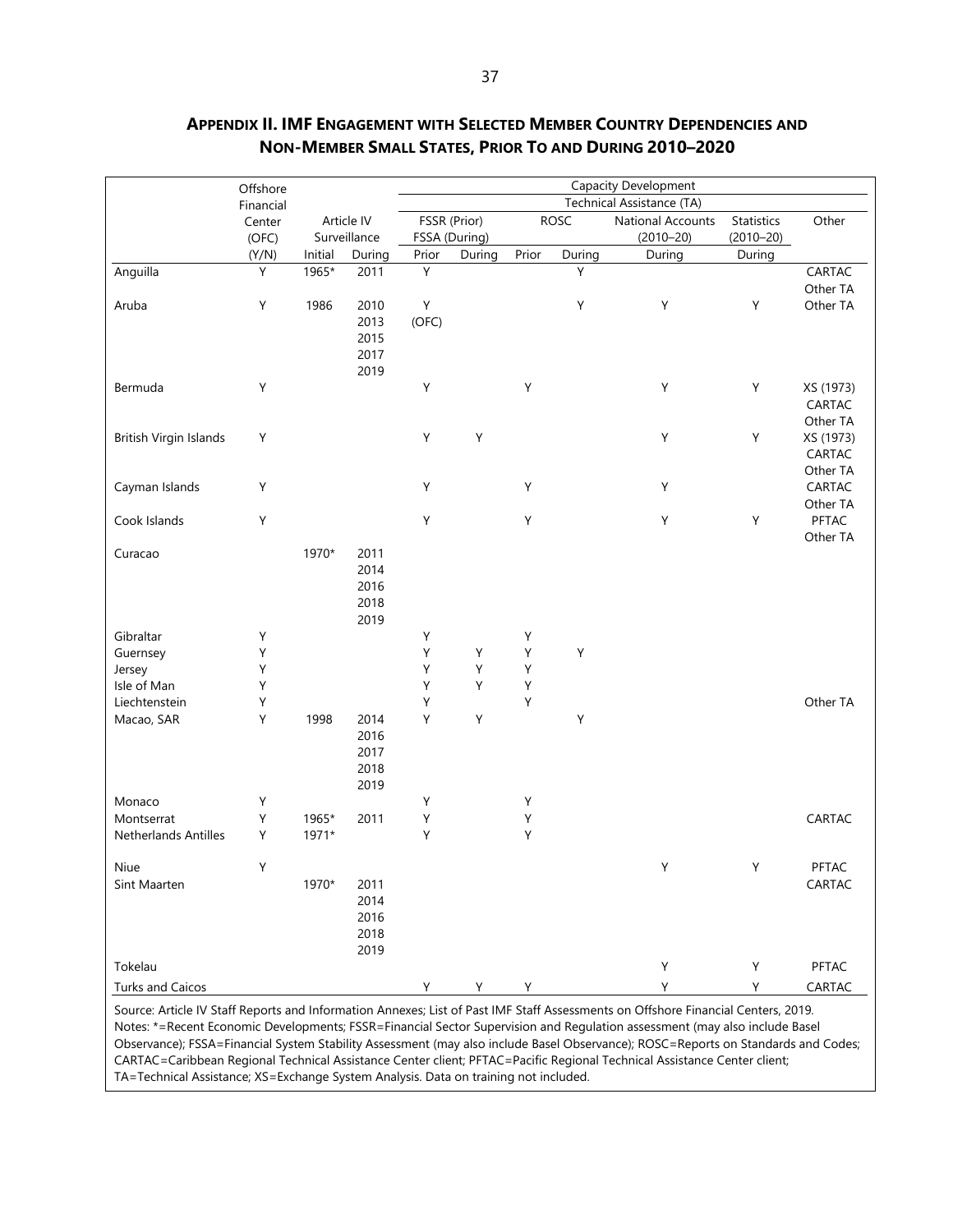<span id="page-45-0"></span>

| Country         | Date joined<br><b>IMF</b> | <b>Number of</b><br>years IMF<br>small state | Number of<br>years IMF<br>microstate | <b>Current</b><br><b>SDS</b> | Current<br><b>SSF</b> |
|-----------------|---------------------------|----------------------------------------------|--------------------------------------|------------------------------|-----------------------|
| <b>Bahrain</b>  | 7-Sep-72                  | 45                                           |                                      |                              | $\mathsf{x}$          |
| <b>Botswana</b> | 24-Jul-68                 | 27                                           |                                      |                              | $\mathsf{x}$          |
| Congo, Rep. of  | $10$ -Jul-63              | 11                                           |                                      |                              |                       |
| Costa Rica      | 8-Jan-46                  | 17                                           |                                      |                              |                       |
| Gabon           | $10-Sep-63$               | 52                                           |                                      |                              | $\mathsf{x}$          |
| Gambia, The     | 21-Sep-67                 | 37                                           |                                      |                              | X                     |
| Guinea-Bissau   | 24-Mar-77                 | 32                                           |                                      |                              | X                     |
| Honduras        | 27-Dec-45                 | 4                                            |                                      |                              |                       |
| Jordan          | 29-Aug-52                 | 15                                           |                                      |                              |                       |
| Kuwait          | 13-Sep-62                 | 19                                           |                                      |                              |                       |
| Lebanon         | 14-Apr-47                 | $\overline{7}$                               |                                      |                              |                       |
| Lesotho         | 25-Jul-68                 | 16                                           |                                      |                              | $\mathsf{x}$          |
| Liberia         | 28-Mar-62                 | 10                                           |                                      |                              |                       |
| Libya           | 17-Sep-58                 | 3                                            |                                      |                              |                       |
| Mauritania      | 10-Sep-63                 | 16                                           |                                      |                              |                       |
| Namibia         | 25-Sep-90                 | $\Omega$                                     |                                      |                              | X                     |
| Nicaragua       | 14-Mar-46                 | 8                                            |                                      |                              |                       |
| Oman            | 23-Dec-71                 | 14                                           |                                      |                              |                       |
| Panama          | 14-Mar-46                 | 23                                           |                                      |                              |                       |
| Paraguay        | 28-Dec-45                 | 5                                            |                                      |                              |                       |
| Qatar           | 8-Sep-72                  | 36                                           | 6                                    |                              | X                     |
| <b>UAE</b>      | 22-Sep-72                 | 14                                           |                                      |                              |                       |

# **APPENDIX III. IMF SMALL STATE MEMBERS, 1945–2020\***

| <b>Current small states</b> |                           |                                              |                                      |                    |                           |                           |
|-----------------------------|---------------------------|----------------------------------------------|--------------------------------------|--------------------|---------------------------|---------------------------|
| Country                     | Date joined<br><b>IMF</b> | <b>Number of</b><br>years IMF<br>small state | Number of<br>years IMF<br>microstate | <b>Current SDS</b> | <b>Current SSF</b>        | Current<br>microstate     |
| Andorra                     | 16-Oct-20                 |                                              |                                      |                    |                           | X                         |
| Antigua and Barbuda         | 25-Feb-82                 | 38                                           | 38                                   | X                  | $\boldsymbol{\mathsf{x}}$ | $\boldsymbol{\mathsf{x}}$ |
| Bahamas, The                | 21-Aug-73                 | 47                                           | 4                                    | X                  | X                         |                           |
| Barbados                    | 29-Dec-70                 | 50                                           |                                      | X                  | $\boldsymbol{\mathsf{x}}$ |                           |
| <b>Belize</b>               | 16-Mar-82                 | 38                                           | 11                                   | X                  | $\boldsymbol{\mathsf{x}}$ |                           |
| Bhutan                      | 28-Sep-81                 | 39                                           |                                      | $\mathsf{x}$       | $\boldsymbol{\mathsf{x}}$ |                           |
| Brunei Darussalam           | 10-Oct-95                 | 25                                           |                                      |                    | $\boldsymbol{\mathsf{x}}$ |                           |
| Cabo Verde                  | 20-Nov-78                 | 42                                           |                                      | X                  | X                         |                           |
| Comoros                     | 21-Sep-76                 | 44                                           |                                      | X                  | X                         |                           |
| Cyprus                      | 21-Dec-61                 | 59                                           |                                      |                    | X                         |                           |
| Djibouti                    | 29-Dec-78                 | 42                                           |                                      | X                  | $\boldsymbol{\mathsf{x}}$ |                           |
| Dominica                    | 12-Dec-78                 | 42                                           | 42                                   | X                  | x                         | X                         |
| <b>Equatorial Guinea</b>    | 22-Dec-69                 | 51                                           |                                      |                    | X                         |                           |
| Estonia                     | 26-May-92                 | 28                                           |                                      |                    | X                         |                           |
| Eswatini                    | 22-Sep-69                 | 51                                           |                                      | X                  | X                         |                           |

٦

 $\Gamma$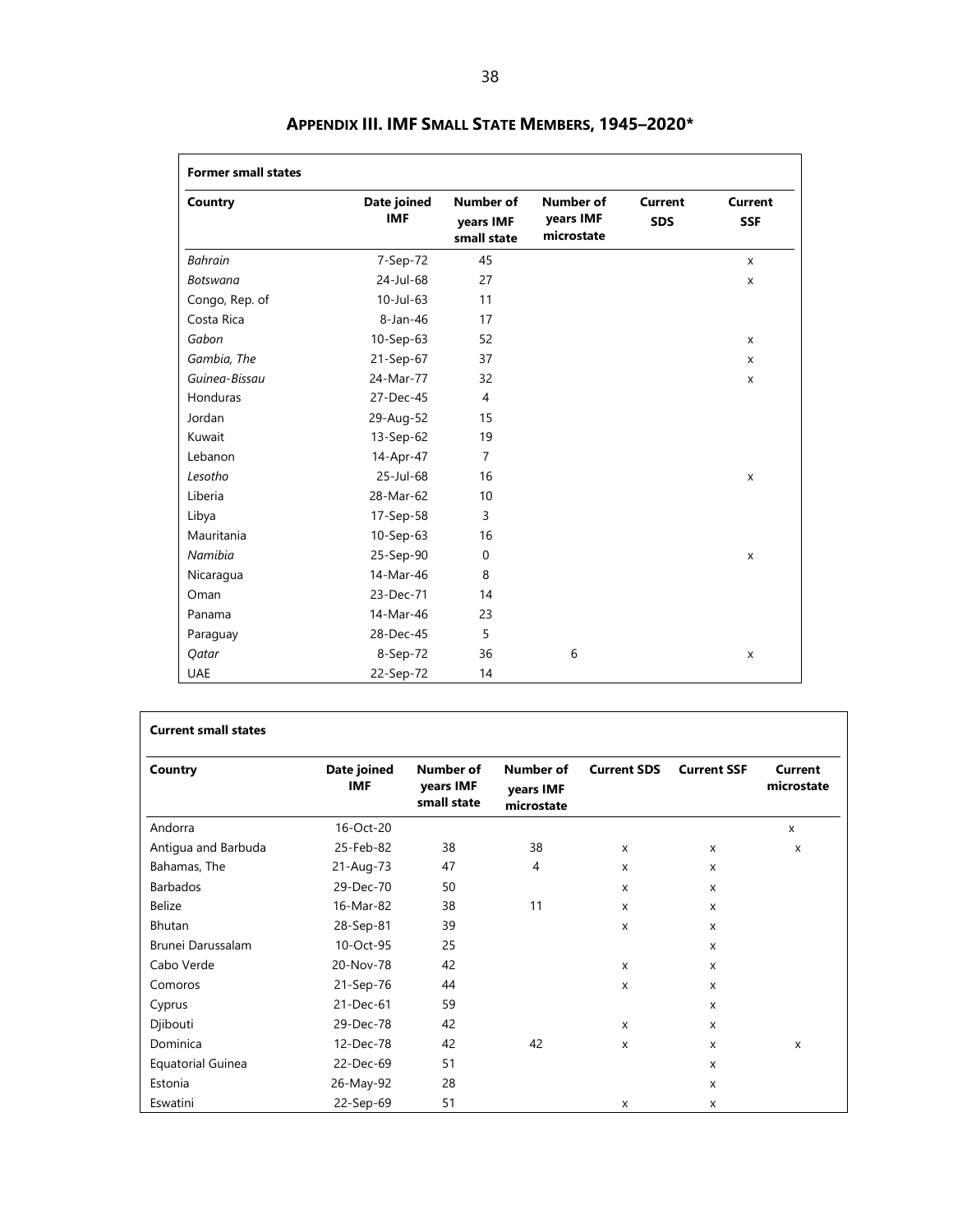| <b>Current small states</b>       |                           |                                              |                                             |                    |                    |                              |
|-----------------------------------|---------------------------|----------------------------------------------|---------------------------------------------|--------------------|--------------------|------------------------------|
| Country                           | Date joined<br><b>IMF</b> | <b>Number of</b><br>years IMF<br>small state | <b>Number of</b><br>vears IMF<br>microstate | <b>Current SDS</b> | <b>Current SSF</b> | <b>Current</b><br>microstate |
| Fiji                              | 28-May-71                 | 49                                           |                                             | X                  | X                  |                              |
| Grenada                           | 27-Aug-75                 | 45                                           | 45                                          | X                  | X                  | x                            |
| Guyana                            | 26-Sep-66                 | 54                                           |                                             | X                  | X                  |                              |
| Iceland                           | 27-Dec-45                 | 75                                           | 23                                          |                    | x                  |                              |
| Jamaica                           | 21-Feb-63                 |                                              |                                             |                    | X                  |                              |
| Kiribati                          | 3-Jun-86                  | 34                                           | 34                                          | X                  | X                  | X                            |
| Luxembourg                        | 27-Dec-45                 | 75                                           |                                             |                    |                    |                              |
| Maldives                          | 13-Jan-78                 | 42                                           | 8                                           | x                  | X                  |                              |
| Malta                             | 11-Sep-68                 | 52                                           |                                             |                    | X                  |                              |
| Marshall Islands                  | 21-May-92                 | 28                                           | 28                                          | X                  | X                  | X                            |
| <b>Mauritius</b>                  | 23-Sep-68                 | 52                                           |                                             | X                  | x                  |                              |
| Micronesia, Fed. States of        | 24-Jun-93                 | 27                                           | 27                                          | x                  | X                  | X                            |
| Montenegro                        | $18$ -Jan-07              | 13                                           |                                             | X                  | x                  |                              |
| Nauru                             | 12-Apr-16                 | 4                                            | 4                                           | x                  | X                  | x                            |
| Palau                             | 16-Dec-97                 | 23                                           | 23                                          | X                  | X                  | X                            |
| Samoa                             | 28-Dec-71                 | 49                                           | 49                                          | X                  | X                  | X                            |
| San Marino                        | 23-Sep-92                 | 28                                           | 28                                          |                    | X                  | x                            |
| São Tomé and Príncipe             | 30-Sep-77                 | 43                                           | 28                                          | X                  | X                  |                              |
| Seychelles                        | 30-Jun-77                 | 43                                           | 43                                          | X                  | X                  | X                            |
| Solomon Islands                   | 22-Sep-78                 | 42                                           |                                             | X                  | x                  |                              |
| St. Kitts and Nevis               | 15-Aug-84                 | 36                                           | 36                                          | X                  | X                  | x                            |
| St. Lucia                         | 15-Nov-79                 | 41                                           | 41                                          | x                  | x                  | x                            |
| St. Vincent and the<br>Grenadines | 28-Dec-79                 | 41                                           | 41                                          | X                  | X                  | X                            |
| Suriname                          | 27-Apr-78                 | 42                                           |                                             | x                  | X                  |                              |
| Timor-Leste                       | 23-Jul-02                 | 18                                           |                                             | X                  | X                  |                              |
| Tonga                             | 13-Sep-85                 | 35                                           | 35                                          | X                  | X                  | x                            |
| Trinidad and Tobago               | 16-Sep-63                 | 57                                           |                                             | X                  | x                  |                              |
| Tuvalu                            | 24-Jun-10                 | 10                                           | 10                                          | X                  | X                  | X                            |
| Vanuatu                           | 28-Sep-81                 | 39                                           | 22                                          | X                  | x                  | X                            |

\*Small states and microstate definition as per IMF (2010), i.e., small states population at 1.5 million or below, and per IMF (2012), i.e., microstates population at 200,000 or below. Duration of small state and microstate status calculated based upon historical global population tables. Historical names of members are subsumed. SDS=small developing state; SSF=Small States Forum (World Bank).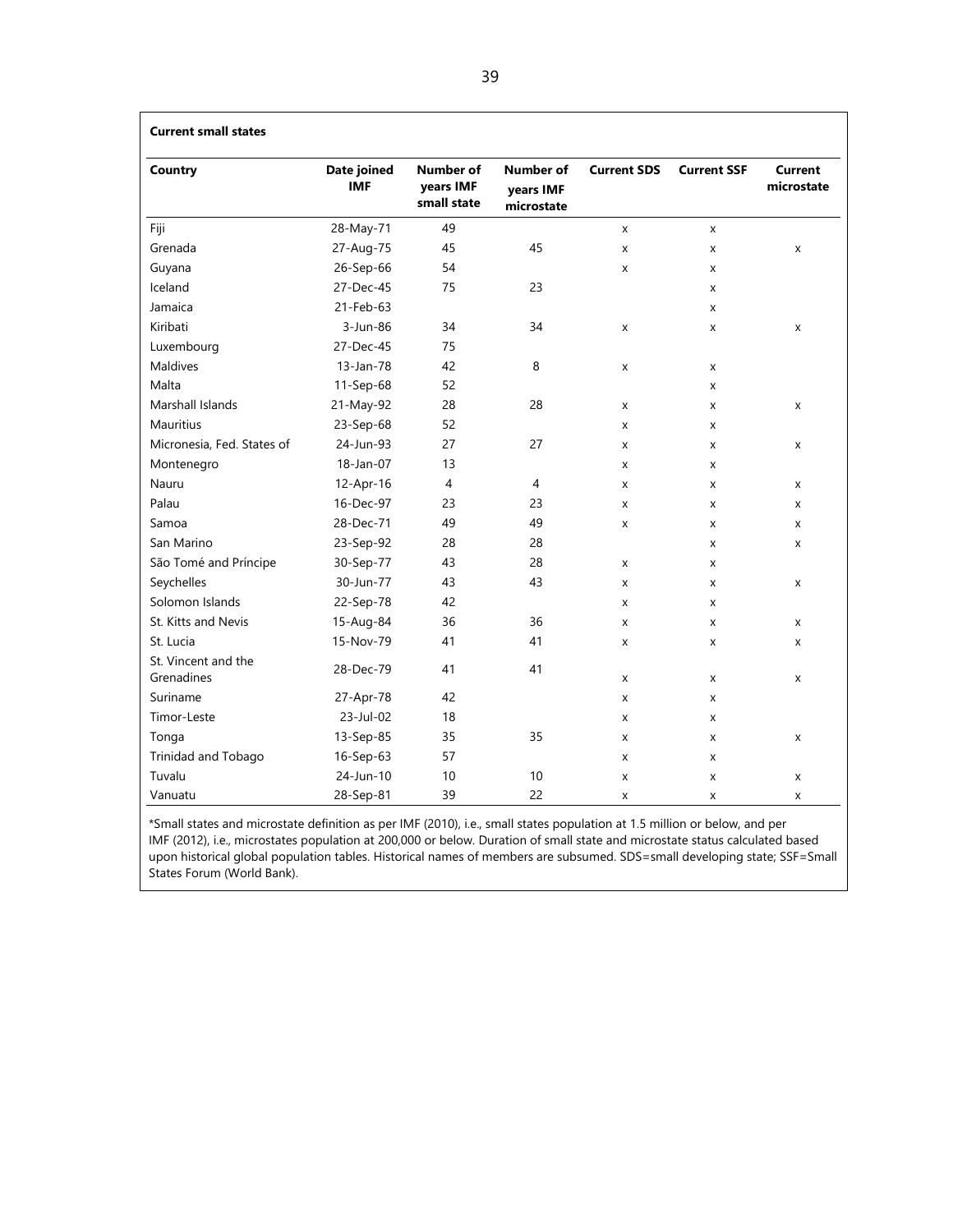|              |            | <b>Share of Constituency Members</b><br>(in percent) |            | <b>Share of Constituency Quota</b><br>(in percent) | <b>Share of Constituency Votes</b><br>(in percent) |       |
|--------------|------------|------------------------------------------------------|------------|----------------------------------------------------|----------------------------------------------------|-------|
| Constituency | <b>SDS</b> | SS                                                   | <b>SDS</b> | SS                                                 | <b>SDS</b>                                         | SS    |
| <b>OEDAE</b> | 4.3        | 21.7                                                 | 0.15       | 4.41                                               | 1.09                                               | 8.43  |
| <b>OEDAF</b> | 31.7       | 44.7                                                 | 4.80       | 13.18                                              | 9.98                                               | 20.31 |
| OEDAP        | 92.5       | 92.5                                                 | 1.69       | 1.69                                               | 9.15                                               | 9.15  |
| <b>OEDBR</b> | 36.4       | 36.4                                                 | 1.36       | 1.36                                               | 5.94                                               | 5.94  |
| <b>OEDCO</b> | 60.6       | 68.9                                                 | 6.11       | 8.62                                               | 13.20                                              | 16.31 |
| <b>OEDIN</b> | 8.3        | 8.3                                                  | 0.64       | 0.64                                               | 1.56                                               | 1.56  |
| <b>OEDIT</b> | 0.0        | 33.3                                                 | 0.0        | 1.09                                               | 0.0                                                | 2.46  |
| <b>OEDMI</b> | 6.7        | 24.8                                                 | 0.19       | 10.36                                              | 1.31                                               | 12.51 |
| <b>OEDNE</b> | 8.3        | 14.6                                                 | 0.08       | 1.29                                               | 0.61                                               | 2.24  |
| <b>OEDNO</b> | 0.0        | 25.0                                                 | 0.0        | 3.68                                               | 0.0                                                | 5.19  |
| <b>OEDST</b> | 15.8       | 23.4                                                 | 0.24       | 1.75                                               | 1.56                                               | 3.61  |

<span id="page-47-0"></span>**APPENDIX IV. SMALL STATE CONSTITUENCY IMF QUOTA AND VOTING POWER, END-2020**

| Constituency | Constituency<br>Quota (percent) Votes (Percent) | Constituency | <b>SDS IMF Quota</b><br>(SDR <sub>m</sub> ) | <b>SDS Share of</b><br><b>IMF Quota</b><br>(percent) | <b>SDS IMF Votes</b><br>(number) | <b>SDS Share of</b><br><b>IMF Votes</b><br>(percent) |
|--------------|-------------------------------------------------|--------------|---------------------------------------------|------------------------------------------------------|----------------------------------|------------------------------------------------------|
| <b>OEDAE</b> | 2.56                                            | 2.99         | 17.8                                        | 0.00                                                 | 1.636                            | 0.03                                                 |
| <b>OEDAF</b> | 1.01                                            | 1.62         | 230.1                                       | 0.049                                                | 8.133                            | 0.16                                                 |
| OEDAP        | 3.54                                            | 3.78         | 284.8                                       | 0.076                                                | 17,428                           | 0.35                                                 |
| <b>OEDBR</b> | 2.91                                            | 3.07         | 188.3                                       | 0.036                                                | 9.173                            | 0.18                                                 |
| <b>OEDCO</b> | 3.21                                            | 3.38         | 932                                         | 0.202                                                | 22,442                           | 0.45                                                 |
| <b>OEDIN</b> | 3.11                                            | 3.05         | 94.5                                        | 0.02                                                 | 2.403                            | 0.05                                                 |
| <b>OEDMI</b> | 2.33                                            | 2.52         | 20.8                                        | 0.004                                                | 1.666                            | 0.03                                                 |
| <b>OEDNE</b> | 5.29                                            | 5.47         | 21.4                                        | 0.004                                                | 1,672                            | 0.03                                                 |
| <b>OEDST</b> | 4.19                                            | 4.34         | 48.5                                        | 0.015                                                | 3.401                            | 0.07                                                 |
| Total        | 28.16                                           | 30.22        | 1,838.20                                    | 0.41                                                 | 67.954                           | 1.35                                                 |

| Constituency | Constituency<br>Quota (percent) Votes (Percent) | Constituency | <b>SS IMF Quota</b><br>$(SDR \, m)$ | <b>SS Share of IMF</b><br>Quota (percent) | <b>SS IMF Votes</b><br>(number) | <b>SS Share of IMF</b><br>Votes (percent) |
|--------------|-------------------------------------------------|--------------|-------------------------------------|-------------------------------------------|---------------------------------|-------------------------------------------|
| <b>OEDAE</b> | 2.56                                            | 2.99         | 538.1                               | 0.10                                      | 12,703                          | 0.25                                      |
| <b>OEDAF</b> | 1.01                                            | 1.62         | 632.0                               | 0.14                                      | 16,550                          | 0.32                                      |
| <b>OEDAP</b> | 3.54                                            | 3.78         | 284.8                               | 0.08                                      | 17,428                          | 0.35                                      |
| <b>OEDBR</b> | 2.91                                            | 3.07         | 188.3                               | 0.04                                      | 9,173                           | 0.18                                      |
| <b>OEDCO</b> | 3.21                                            | 3.38         | 1,314.9                             | 0.28                                      | 27,737                          | 0.56                                      |
| <b>OEDIN</b> | 3.11                                            | 3.05         | 94.5                                | 0.02                                      | 2,403                           | 0.05                                      |
| <b>OEDIT</b> | 4.19                                            | 4.13         | 217.5                               | 0.05                                      | 5,107                           | 0.10                                      |
| <b>OEDMI</b> | 2.33                                            | 2.52         | 1.150.9                             | 0.23                                      | 15,899                          | 0.32                                      |
| <b>OEDNE</b> | 5.29                                            | 5.47         | 325.2                               | 0.06                                      | 6,176                           | 0.12                                      |
| <b>OEDNO</b> | 3.23                                            | 3.29         | 565.4                               | 0.12                                      | 8,586                           | 0.17                                      |
| <b>OEDST</b> | 4.19                                            | 4.34         | 349.8                               | 0.08                                      | 7,880                           | 0.16                                      |
| Total        | 35.60                                           | 37.63        | 5,661.4                             | 1.20                                      | 129,642                         | 2.58                                      |
| Memo:        |                                                 |              |                                     |                                           |                                 |                                           |
| Inc. Andorra | 35.60                                           | 37.63        | 6,069.1                             | 1.28                                      | 138,102                         | 2.75                                      |

Source: Author calculations per IMF (2020b) (as of December 2020).

Notes: SDS=small developing states; SS=small states. Se[e www.imf.org](http://www.imf.org/) for constituency acronyms.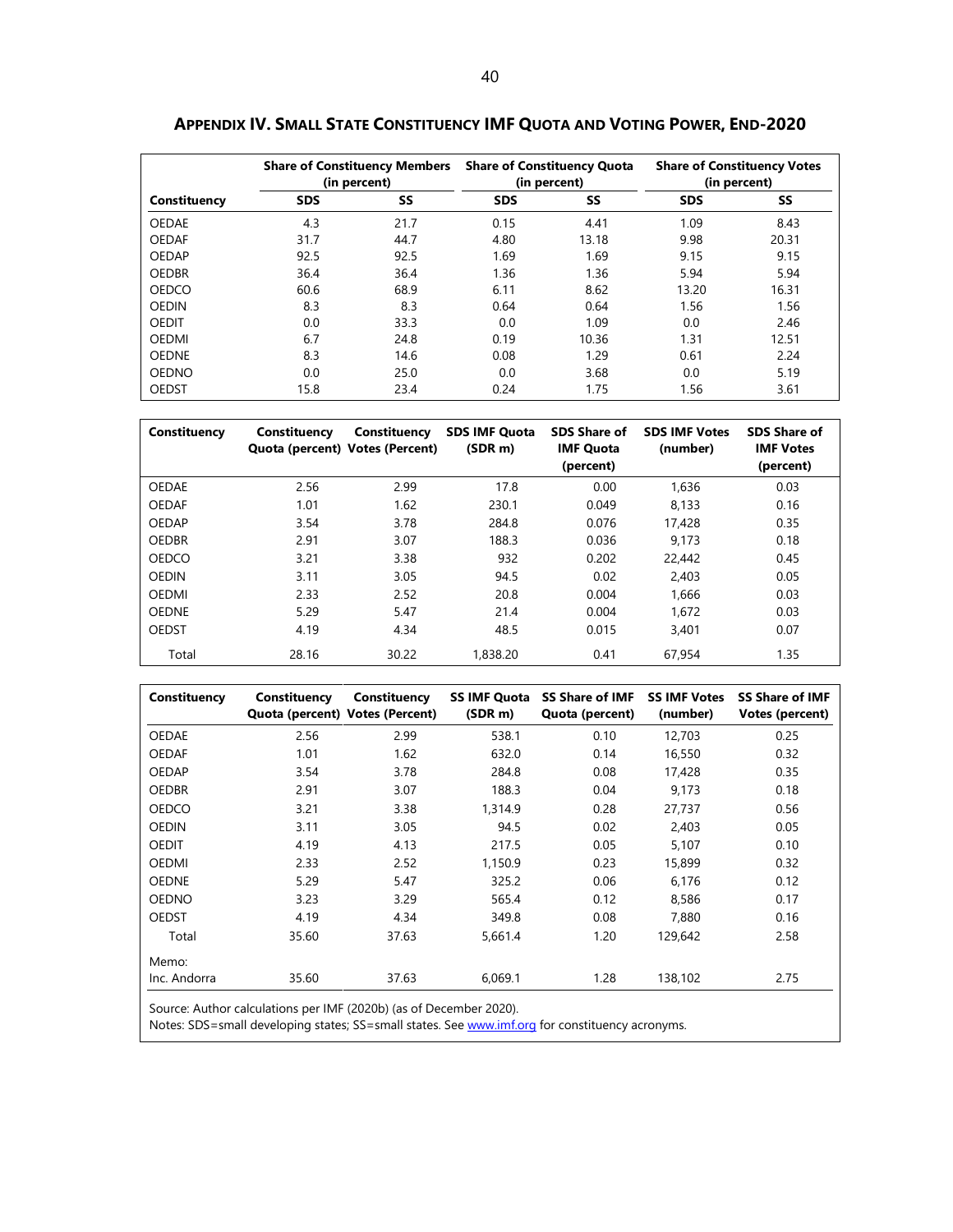# <span id="page-48-0"></span>**APPENDIX V. FUND POLICY AND GUIDANCE RELATED TO SMALL DEVELOPING STATES (SDS), 2010–2021[\\*](#page-48-1)**

| Topic/issue | <b>Key documents</b>                                                                                                                                                                                                                                          | Fund view/<br>instruction<br>for staff<br>re: SDS | Fund view/<br>instruction for<br>staff applies<br>across<br>membership or<br>income grouping;<br>implications for<br><b>SDS</b> | <b>Mentions</b><br><b>SDS</b> |
|-------------|---------------------------------------------------------------------------------------------------------------------------------------------------------------------------------------------------------------------------------------------------------------|---------------------------------------------------|---------------------------------------------------------------------------------------------------------------------------------|-------------------------------|
|             | <b>Small Developing States</b>                                                                                                                                                                                                                                |                                                   |                                                                                                                                 |                               |
|             | <b>Macroeconomic Issues in Small States and Implications for Fund</b><br>Engagement, March 2013                                                                                                                                                               | X                                                 |                                                                                                                                 |                               |
|             | <b>Small States' Resilience to Natural Disasters and Climate Change: Role</b><br>for the IME, December 2016                                                                                                                                                   | X                                                 |                                                                                                                                 |                               |
|             | Staff Guidance Note on the Fund's Engagement with Small Developing<br>States, March 2014                                                                                                                                                                      | X                                                 |                                                                                                                                 |                               |
|             | 2017 Staff Guidance Note on the Fund's Engagement with Small<br>Developing States, December                                                                                                                                                                   | X                                                 |                                                                                                                                 |                               |
|             | <b>IMF Surveillance</b>                                                                                                                                                                                                                                       |                                                   |                                                                                                                                 |                               |
|             | 2011 Triennial Surveillance Review                                                                                                                                                                                                                            |                                                   | x                                                                                                                               |                               |
|             | Decision on Bilateral and Multilateral Surveillance, 2012<br>(Integrated Surveillance Decision)                                                                                                                                                               |                                                   | X                                                                                                                               |                               |
|             | 2014 Triennial Surveillance Review                                                                                                                                                                                                                            |                                                   |                                                                                                                                 |                               |
|             | 2018 Interim Surveillance Review                                                                                                                                                                                                                              |                                                   | X<br>x                                                                                                                          |                               |
|             | 2021 Comprehensive Surveillance Review, May 2021                                                                                                                                                                                                              |                                                   | X                                                                                                                               |                               |
|             | Bilateral Surveillance Guidance Note, December 2010                                                                                                                                                                                                           |                                                   | X                                                                                                                               |                               |
|             | <b>Guidance Note for Article IV Consultations, September 2012</b>                                                                                                                                                                                             | X                                                 |                                                                                                                                 |                               |
|             | Guidance Note for Surveillance Under Article IV Consultations,                                                                                                                                                                                                |                                                   |                                                                                                                                 |                               |
|             | <b>March 2015</b>                                                                                                                                                                                                                                             | X                                                 |                                                                                                                                 |                               |
|             | Memo: 2011 Triennial Surveillance Review-Staff Background Studies;<br>2014 Triennial Surveillance Review-Staff Background Studies;<br>Comprehensive Surveillance Review-Midpoint Note, 2019 (Internal)<br>Review of Data Provision to the Fund, November 2012 |                                                   |                                                                                                                                 | X                             |
|             | Data Provision to the Fund for Surveillance Purposes-Operational<br>Guidance Note, June 2013                                                                                                                                                                  |                                                   | X                                                                                                                               |                               |
|             | The Use of Third Party Indicators in Fund Reports, November 2017                                                                                                                                                                                              |                                                   | X                                                                                                                               |                               |
|             | Guidance Note for the Use of Third-Party Indicators in-Fund-Reports,                                                                                                                                                                                          |                                                   |                                                                                                                                 |                               |
|             | <b>July 2018</b><br>[Note: applies to all country, policy and multilateral reports, not just<br>surveillance]                                                                                                                                                 |                                                   | X                                                                                                                               |                               |
|             | <b>Streamlining Procedures for Board Consideration of the Fund's</b><br><b>Emergency Financing During Exceptional Circumstances Involving a</b><br>Pandemic, 2020<br>Memo: Also covers select Article IV consultations                                        |                                                   | x                                                                                                                               |                               |

<span id="page-48-1"></span><sup>\*</sup> This list includes and provides links to Board-approved policies as reflected in Summings Up, as well as operational guidance to staff. In many cases, respective associated staff papers discuss or mention small states; however, as staff papers do not constitute IMF policy, they are not included here except for informational purposes where indicated.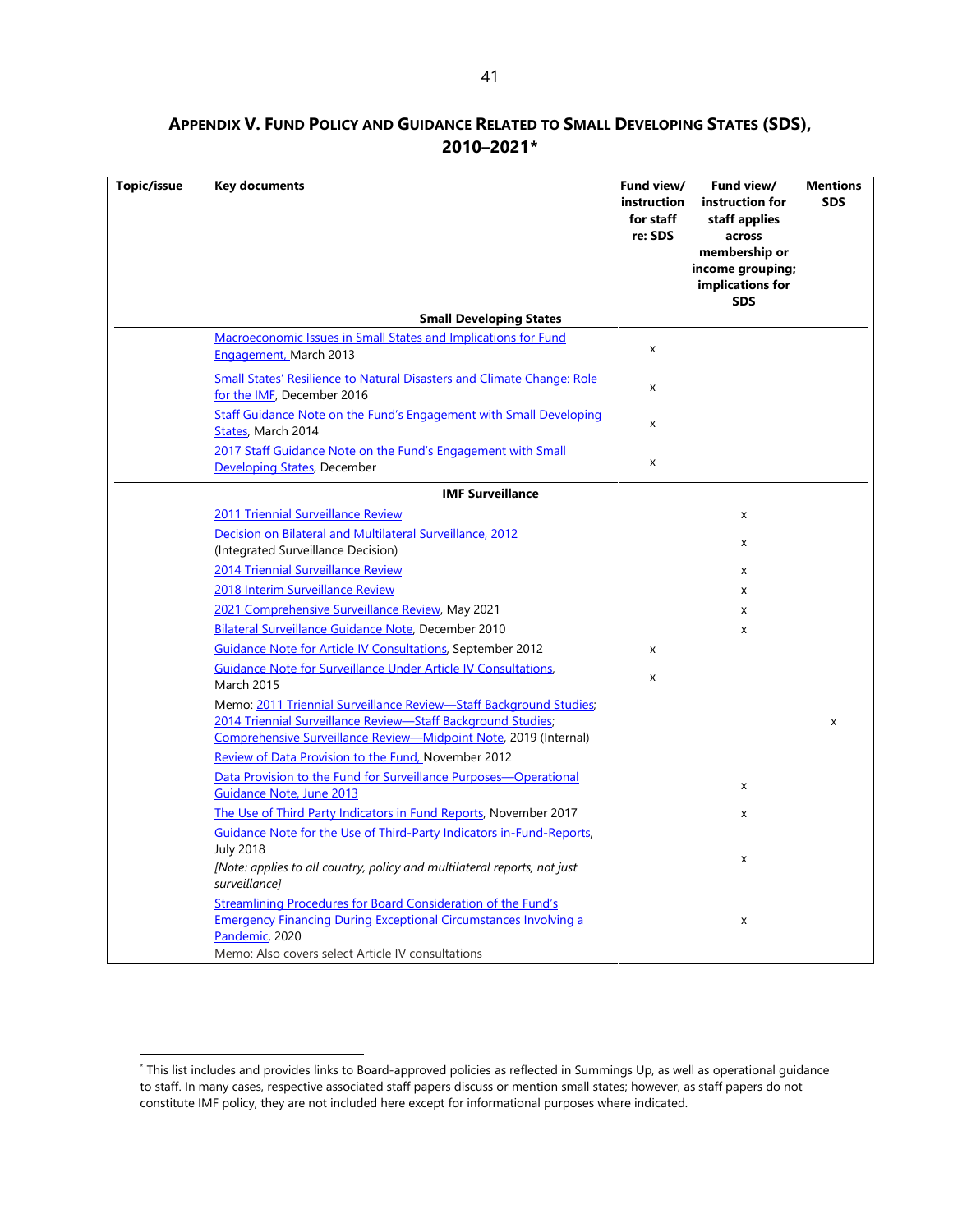| Topic/issue                               | <b>Key documents</b>                                                                                                                                                                                  | Fund view/<br>instruction<br>for staff | Fund view/<br>instruction for<br>staff applies                                | <b>Mentions</b><br><b>SDS</b> |
|-------------------------------------------|-------------------------------------------------------------------------------------------------------------------------------------------------------------------------------------------------------|----------------------------------------|-------------------------------------------------------------------------------|-------------------------------|
|                                           |                                                                                                                                                                                                       | re: SDS                                | across<br>membership or<br>income grouping;<br>implications for<br><b>SDS</b> |                               |
|                                           | IMF program design, lending, and instruments                                                                                                                                                          |                                        |                                                                               |                               |
| Poverty<br>Reduction and<br>Growth Trust/ | Eligibility to Use the Fund's Facilities for Concessional Financing, 2010;<br>2012, 2013, 2015, 2017, 2020<br><b>Fund Concessional Financial Support for Low-Income Countries-</b>                    | X                                      |                                                                               |                               |
| concessional                              | Responding to the Pandemic, July 2021                                                                                                                                                                 |                                        | x                                                                             |                               |
| lending                                   | Handbook of IMF Facilities for Low-Income Countries, March 2012; 2014;<br>2015; 2016; 2017                                                                                                            | X                                      |                                                                               |                               |
|                                           | Review of Facilities for Low-Income Countries and Eligibility for Using<br>Concessional Financing, April 2013<br>(including 2012 stage)                                                               | x                                      |                                                                               |                               |
|                                           | 2018-19-Review-of-Facilities-for-Low-Income-Countries-Reform-<br>Proposals-Review of the Financing of the Fund's Concessional<br>Assistance and Debt Relief to Low-Income Member Countries, June 2019 | X                                      |                                                                               |                               |
| Emergency<br>financing/access             | The Fund's Financing Role-Reform Proposals on Liquidity and<br><b>Emergency Assistance-Rapid Financing Instrument (RFI), November</b><br>2011; and amended                                            |                                        | X                                                                             |                               |
|                                           | Review of FCL, PLL, and RFI, March 2014                                                                                                                                                               |                                        | x                                                                             |                               |
|                                           | Proposals to Enhance the Fund's Emergency Financing Toolkit, April 2020                                                                                                                               |                                        | X                                                                             |                               |
|                                           | <b>Streamlining Procedures for Board Consideration of the Fund's</b><br><b>Emergency Financing During Exceptional Circumstances Involving a</b><br>Pandemic, April 2020                               |                                        | X                                                                             |                               |
|                                           | Temporary Modification to the Fund's Annual Access Limits, July 2020                                                                                                                                  |                                        | X                                                                             |                               |
|                                           | <b>Extension of Increased Access Limits Under RCF and RFI, October 2020</b>                                                                                                                           |                                        | X                                                                             |                               |
|                                           | <b>Temporary Increases to Access Limits Under the Large Natural Disaster</b><br>Window of the RCF and RFI, June 2021                                                                                  |                                        | X                                                                             |                               |
|                                           | Temporary Extension of Cumulative Access Limits in the Fund's<br><b>Emergency Financing Instruments, December 2021</b>                                                                                |                                        | x                                                                             |                               |
|                                           | <b>Ex Post Evaluations of Exceptional Access Arrangements-Revised</b><br><b>Guidance Note</b> , February 2010                                                                                         |                                        | X                                                                             |                               |
|                                           | The Fund's Lending Framework and Sovereign Debt-Further<br><b>Considerations</b> , May 2014<br>(Exceptional Access)                                                                                   |                                        | x                                                                             |                               |
|                                           | Review of Access Limits, Surcharge Policies, and Other Quota-Related<br>Policies, January 2016                                                                                                        |                                        | x                                                                             |                               |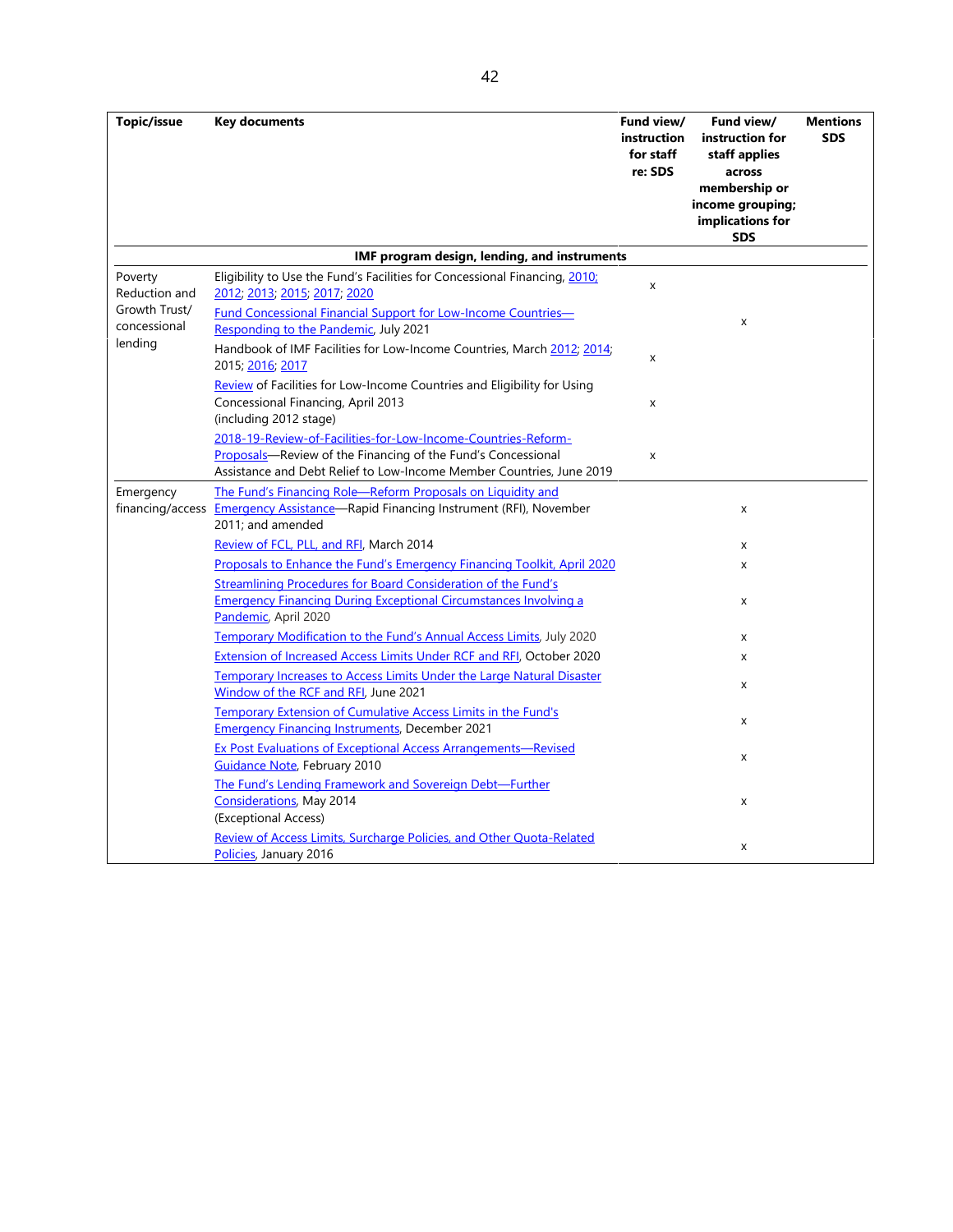| Topic/issue                                    | <b>Key documents</b>                                                                                                                                                                    | Fund view/  | Fund view/              | <b>Mentions</b> |
|------------------------------------------------|-----------------------------------------------------------------------------------------------------------------------------------------------------------------------------------------|-------------|-------------------------|-----------------|
|                                                |                                                                                                                                                                                         | instruction | instruction for         | <b>SDS</b>      |
|                                                |                                                                                                                                                                                         | for staff   | staff applies           |                 |
|                                                |                                                                                                                                                                                         | re: SDS     | across<br>membership or |                 |
|                                                |                                                                                                                                                                                         |             | income grouping;        |                 |
|                                                |                                                                                                                                                                                         |             | implications for        |                 |
|                                                |                                                                                                                                                                                         |             | <b>SDS</b>              |                 |
| Global financial<br>safety net/new             | The Extended Rights to Purchase Policy Reduction of Blackout Periods in<br><b>GRA Arrangements-Operational Guidance Note, May 2013</b>                                                  |             | X                       |                 |
| facilities                                     | Financing-for-Development-Enhancing-the-Financial-Safety-Net-for-<br>Developing-Countries, July 2015                                                                                    |             | X                       |                 |
|                                                | NB: Increase in access limits for PRGT-supported facilities                                                                                                                             |             |                         |                 |
|                                                | Large Natural Disasters-Enhancing the Financial Safety Net for<br>Developing Countries, May 2017                                                                                        | X           |                         |                 |
|                                                | Adequacy of the Global Financial Safety Net-Proposal for a New Policy<br>Coordination Instrument, July 2017<br>NB: Per Selected Decisions and Selected Documents of the IMF, the PCI is |             | X                       |                 |
|                                                | TA<br>Adequacy of the Global Financial Safety Net-Review of the Flexible                                                                                                                |             |                         |                 |
|                                                | Credit Line and Precautionary and Liquidity Line, and Proposals For<br>Toolkit Reform-Revised Proposals, December 2017                                                                  |             | X                       |                 |
|                                                | IMF COVID-19 Response-A New Short Term Liquidity Line to Enhance<br>the Adequacy of the Global Financial Safety Net, April 2020 (Internal)<br>Memo:                                     |             | x                       |                 |
|                                                | https://www.imf.org/en/About/Factsheets/Sheets/2020/04/17/short-<br>term-liquidity-line                                                                                                 |             |                         |                 |
| IMF safequards/                                | Review of the Safeguards Assessments Policy, July 2010; October 2015                                                                                                                    |             | X                       |                 |
| other                                          | <b>Operational Guidelines for Safeguards Assessments, March 2017</b><br>(internal)                                                                                                      |             | x                       |                 |
|                                                | Reforming the Fund's Policy on Non-Toleration of Arrears to Official<br>Creditors, December 2015                                                                                        |             | x                       |                 |
| Program design<br>and                          | Handbook of IMF Facilities for Low-Income Countries, [dates as above]                                                                                                                   |             | x                       |                 |
| conditionality                                 | <b>Operational Guidance to IMF Staff on the 2002 Conditionality Guidelines.</b><br>Revised-January 25, 2010                                                                             |             | X                       |                 |
|                                                | Operational Guidance Note on Conditionality-July 2014 Revisions                                                                                                                         |             | X                       |                 |
|                                                | <b>Crisis Programs Review, November 2015</b>                                                                                                                                            | X           |                         |                 |
|                                                | Program Design in Currency Unions, February 2018                                                                                                                                        |             | X                       |                 |
|                                                | 2018 Review of Program Design and Conditionality, May 2019                                                                                                                              | X           |                         |                 |
| Longer-Term<br>Program<br>Engagement<br>(LTPE) | Ex Post Assessments of Members with a Longer-Term Program<br><b>Engagement</b> , February 2010                                                                                          |             | X                       |                 |
|                                                | <b>Staff Guidance Note for the Conduct of Ex Post Peer-Reviewed</b><br>Assessments of Members with Longer-Term Program Engagement,<br>August 2016                                       |             | X                       |                 |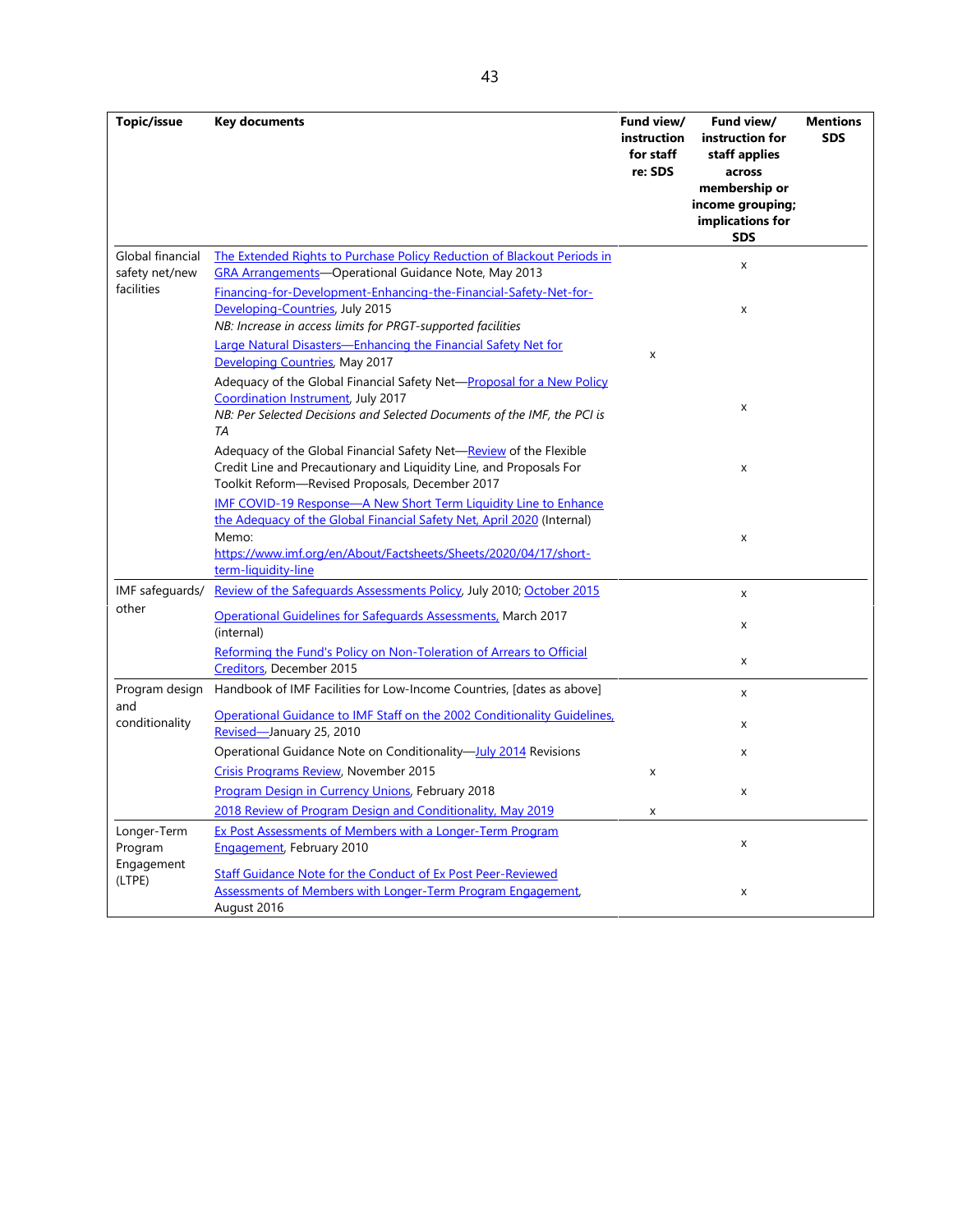**Topic/issue Key documents Fund view/ instruction for staff re: SDS Fund view/ instruction for staff applies across membership or income grouping; implications for SDS Mentions SDS** Post Financing Assessment (PFA) [Guidance-Note-on-the-Implementation-of-Post-Program-Monitoring,](https://www.imf.org/en/Publications/Policy-Papers/Issues/2016/12/31/Guidance-Note-on-the-Implementation-of-Post-Program-Monitoring-PP4465)  March 2010 x [Strengthening-the-Framework-for-Post-Program-Monitoring,](https://www.imf.org/en/News/Articles/2016/07/22/16/30/PR16354-Strengthening-the-Framework-for-Post-Program-Monitoring) June 2016 x [Guidance-Note-on-Post-Program-Monitoring,](https://www.imf.org/en/Publications/Policy-Papers/Issues/2017/03/02/Guidance-Note-on-Post-Program-Monitoring) February 2017 x [IMF Executive Board Approves Temporary Streamlining of Procedures for](https://www.imf.org/en/News/Articles/2021/05/14/pr21131-exec-board-approves-temp-streamline-procedure-ppm-pandemic-rename-policy-post-finance-assess)  Post Program Monitoring [During the Pandemic and Renaming of the](https://www.imf.org/en/News/Articles/2021/05/14/pr21131-exec-board-approves-temp-streamline-procedure-ppm-pandemic-rename-policy-post-finance-assess)  [Policy to Post Financing Assessment](https://www.imf.org/en/News/Articles/2021/05/14/pr21131-exec-board-approves-temp-streamline-procedure-ppm-pandemic-rename-policy-post-finance-assess) x **IMF Capacity Development** [Report of the Task Force on the Fund's Technical Assistance Strategy,](https://www.imf.org/en/Publications/Policy-Papers/Issues/2016/12/31/Report-of-the-Task-Force-on-the-Fund-s-Technical-Assistance-Strategy-PP4780) October (2011 TA Review) (see PDF available in Box Policy/Guidance folder) x [The Fund's Capacity Development Strategy—Better Policies Through](https://www.imf.org/en/News/Articles%20%20%20The%20Fund)  [Stronger Institutions,](https://www.imf.org/en/News/Articles%20%20%20The%20Fund) June 2013 (2013 CD Review) x [2018 Review of the Fund's Capacity Development Strategy, N](https://www.imf.org/en/News/Articles/2018/11/20/pr18434-imf-executive-board-concludes-)ovember **EXAMPLE TO THE FUND SUPPLIFY DEVELOPMENT STRATEGY.**<br>Memo: <u>2018</u> Review of the Fund's Capacity Development Strategy [IMF Policies and Practices on Capacity Development, August 2014;](https://www.imf.org/en/Publications/Policy-Papers/Issues/2016/12/31/IMF-Policies-and-Practices-on-Capacity-Development-PP4891)  <u>INTERNATIONAL BIRDING OF Capacity Development</u>, August 2014,<br>[October 2019](https://www.imf.org/en/Publications/Policy-Papers/Issues/2016/12/31/IMF-Policies-and-Practices-on-Capacity-Development-PP4891) [Building-fiscal-capacity-in-fragile-states,](https://www.imf.org/en/News/Articles/2017/06/14/pr17221-imf-executive-board-discusses-building-fiscal-capacity-in-fragile-states) June 2017 **Cross-cutting** IMF Governance Quota and Governance Reform 2010 IMF Communications [Review of the IMF's Communication Strategy,](https://www.imf.org/%7E/media/Websites/IMF/Imported/external/np/pp/eng/2014/_063014pdf.ashx) July 2014 Fund Transparency [2013 Review of the Fund's Transparency Policy,](https://www.imf.org/en/News/Articles/2015/09/14/01/49/pr13270) June x Guidance Note on the Fund's Transparency Policy, March [2010;](https://www.imf.org/en/Publications/Policy-Papers/Issues/2016/12/31/Guidance-Note-on-the-Funds-Transparency-Policy-PP4433) Updated Decembe[r 2010;](https://www.imf.org/%7E/media/Websites/IMF/imported-full-text-pdf/external/np/pp/eng/2010/_032510.ashx) [2013;](https://www.imf.org/en/Publications/Policy-Papers/Issues/2016/12/31/Guidance-Note-on-the-Fund-s-Transparency-Policy-PP4835) [Updated 2](https://www.imf.org/en/Publications/Policy-Papers/Issues/2016/12/31/Updated-Guidance-Note-on-the-Funds-Transparency-Policy-PP4861)014 IMF selfevaluation [Principles and Best Practices in IMF Self-Evaluation, A](http://edms.imf.org/cyberdocs/Viewdocument.asp?doc=6096307&lib=DMSDR1S)ugust 2016 <br>x x x x x Sustainable Development Goals/ Agenda 2030 [Financing for Development—Revisiting the Monterrey Consensus, J](https://www.imf.org/en/News/Articles/2015/09/14/01/49/pr15325)uly 2015 Memo: Board paper discusses SDS x [Review of Implementation of IMF Commitments in Support of the 2030](https://www.imf.org/en/News/Articles/2019/06/03/pr19194-imf-executive-board-reviews-implementation-commit-support-2030-agenda-sustain-develop)  Review of implementation of live Commitments in Support of the 2050<br>[Agenda for Sustainable Development, J](https://www.imf.org/en/News/Articles/2019/06/03/pr19194-imf-executive-board-reviews-implementation-commit-support-2030-agenda-sustain-develop)une 2019 **The GROWTh Framework G**rowth and job creation Growth [Jobs-and-Growth-Analytical-and-Operational-Considerations-for-the-](https://www.imf.org/en/Publications/Policy-Papers/Issues/2016/12/31/Jobs-and-Growth-Analytical-and-Operational-Considerations-for-the-Fund-PP4750)<u>Fund</u>, March 2013 x [2013 Guidance-Note-on-Jobs-and-Growth-Issues-in-Surveillance-and-](https://www.imf.org/en/Publications/Policy-Papers/Issues/2016/12/31/Guidance-Note-on-Jobs-and-Growth-Issues-in-Surveillance-and-Program-Work-PP4814)<u>[Program-Work](https://www.imf.org/en/Publications/Policy-Papers/Issues/2016/12/31/Guidance-Note-on-Jobs-and-Growth-Issues-in-Surveillance-and-Program-Work-PP4814)</u> Work Controlled and Chowen issues in Survemented and Theorem 2017 Inequality/ [How to Operationalize Inequality Issues in Country Work,](https://www.imf.org/en/Publications/Policy-Papers/Issues/2018/06/13/pp060118howto-note-on-inequality) June 2018 x Gender [How to Operationalize Gender Issues in Country Work,](https://www.imf.org/en/Publications/Policy-Papers/Issues/2018/06/13/pp060118howto-note-on-gender) June 2018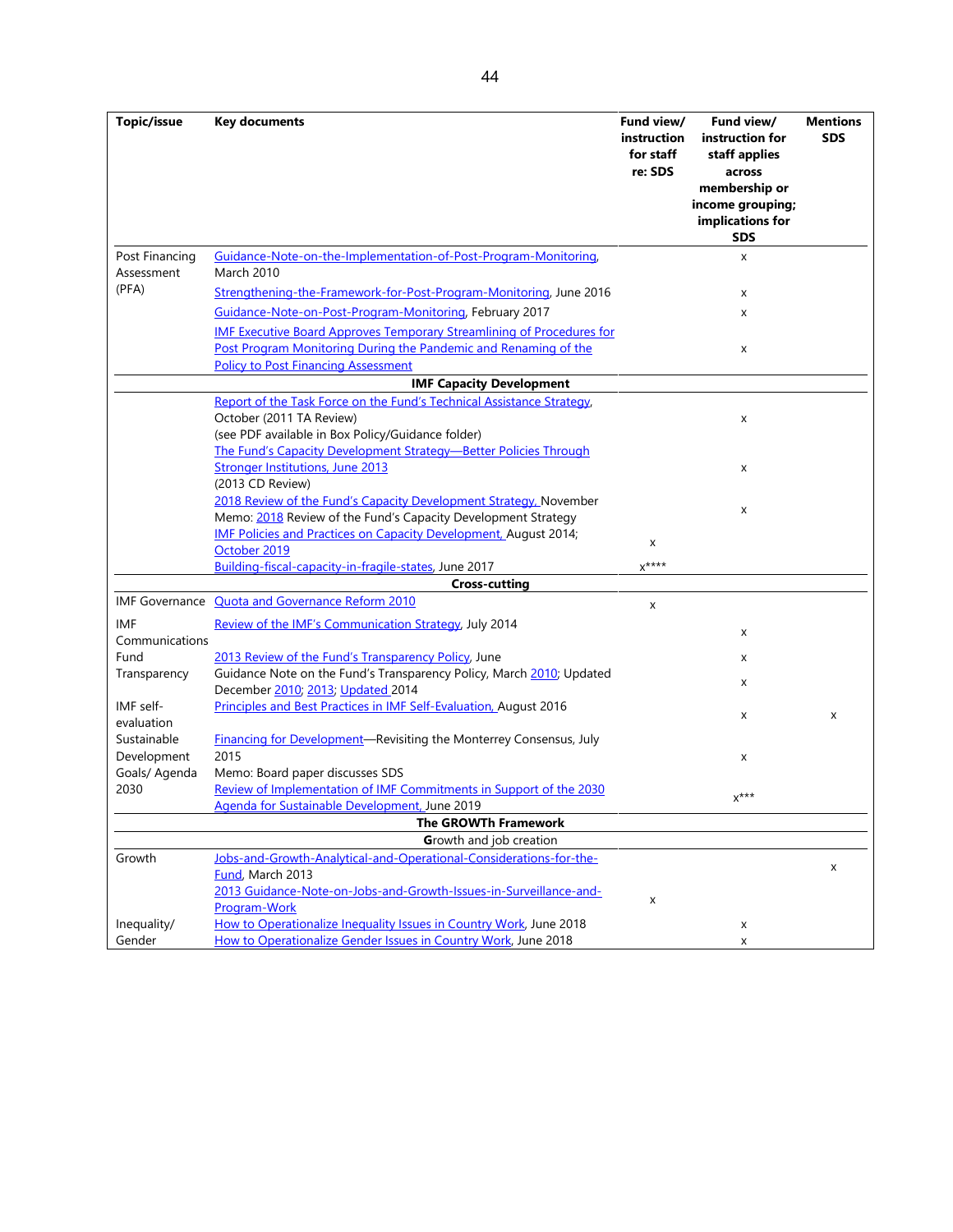| Topic/issue               | <b>Key documents</b>                                                                                                            | Fund view/<br>instruction<br>for staff<br>re: SDS | Fund view/<br>instruction for<br>staff applies<br>across            | <b>Mentions</b><br><b>SDS</b> |
|---------------------------|---------------------------------------------------------------------------------------------------------------------------------|---------------------------------------------------|---------------------------------------------------------------------|-------------------------------|
|                           |                                                                                                                                 |                                                   | membership or<br>income grouping;<br>implications for<br><b>SDS</b> |                               |
|                           | <b>Resilience to shocks</b>                                                                                                     |                                                   |                                                                     |                               |
| Macro                     | Macroeconomic and Operational Challenges in Countries in Fragile                                                                |                                                   |                                                                     | X                             |
| frameworks                | Situations, June 2011<br>Macroeconomic and Operational Challenges in Countries in Fragile<br>Situations-2015                    | X                                                 |                                                                     |                               |
|                           | (Download broken; access on www.imf.org)                                                                                        |                                                   |                                                                     |                               |
|                           | Macroeconomic-Developments-and-Prospects-in-Low-Income-                                                                         |                                                   |                                                                     |                               |
|                           | Developing-Countries-2016                                                                                                       |                                                   | $x^*$                                                               |                               |
|                           | Macroeconomic Developments and Prospects in LIDCs-2018                                                                          | X                                                 |                                                                     |                               |
|                           | Macroeconomic Developments and Prospects in Low-Income                                                                          |                                                   |                                                                     |                               |
|                           | Developing Countries-2019                                                                                                       |                                                   | X                                                                   |                               |
|                           | Global Risks, Vulnerabilities Facing LICs, November 2012                                                                        |                                                   | x                                                                   |                               |
|                           | Guidance-Note-on-Letters-and-Statements-Assessing-Members-                                                                      |                                                   |                                                                     |                               |
|                           | Economic-Conditions-and-Policies, January 2011; 2018                                                                            |                                                   | x                                                                   |                               |
| Budget support            | Staff Guidance Note on the Use of Fund Resources for Budget Support                                                             |                                                   |                                                                     |                               |
|                           | (Internal), March 2010                                                                                                          |                                                   | x                                                                   |                               |
| Reserves                  | <b>Assessing Reserve Adequacy, February 2011</b>                                                                                |                                                   | x                                                                   |                               |
|                           | Assessing Reserve Adequacy-Further Considerations, December 2013                                                                | $x^{**}$                                          |                                                                     |                               |
|                           | <b>Assessing Reserve Adequacy, April 2015</b>                                                                                   | $x^{**}$                                          |                                                                     |                               |
|                           | Guidance-Note-on-the-Assessment-of-Reserve-Adequacy-and-Related-                                                                |                                                   |                                                                     |                               |
|                           | Considerations, June 2016                                                                                                       | X                                                 |                                                                     |                               |
| Capital flows             | The Liberalization and Management of Capital Flows-An Institutional                                                             |                                                   |                                                                     |                               |
|                           | View, November 2012                                                                                                             |                                                   | x                                                                   |                               |
|                           | Guidance Note for the Liberalization and Management of Capital Flows,                                                           | X                                                 |                                                                     |                               |
|                           | April 2013                                                                                                                      |                                                   |                                                                     |                               |
|                           | <b>Managing Capital Outflows-Further Operational Considerations</b>                                                             |                                                   | x                                                                   |                               |
|                           | (Guidance), December 2015                                                                                                       |                                                   |                                                                     |                               |
|                           | Review-of-Experience-with-the-Institutional-View-on-Capital-Flows,                                                              |                                                   | X                                                                   |                               |
|                           | December 2016                                                                                                                   |                                                   |                                                                     |                               |
| Climate/natural disasters |                                                                                                                                 |                                                   |                                                                     |                               |
|                           | Climate Change Management-initiated pilot project. No dedicated guidance. See 2017 Staff Guidance Note on the Fund's Engagement |                                                   |                                                                     |                               |
|                           | Policy with Small Developing States                                                                                             |                                                   |                                                                     |                               |
| Assessment                |                                                                                                                                 |                                                   |                                                                     |                               |
| (CCPA)                    |                                                                                                                                 |                                                   |                                                                     |                               |
|                           | Natural disasters Large Natural Disasters-Enhancing the Financial Safety Net for                                                | X                                                 |                                                                     |                               |
|                           | Developing Countries, May 2017                                                                                                  |                                                   |                                                                     |                               |
|                           | Disaster Building Resilience for Developing Countries Vulnerable to Natural-                                                    |                                                   |                                                                     |                               |
|                           | Resilience Disasters, May 2019                                                                                                  | X                                                 |                                                                     |                               |
| Strategy (DRS)            |                                                                                                                                 |                                                   |                                                                     |                               |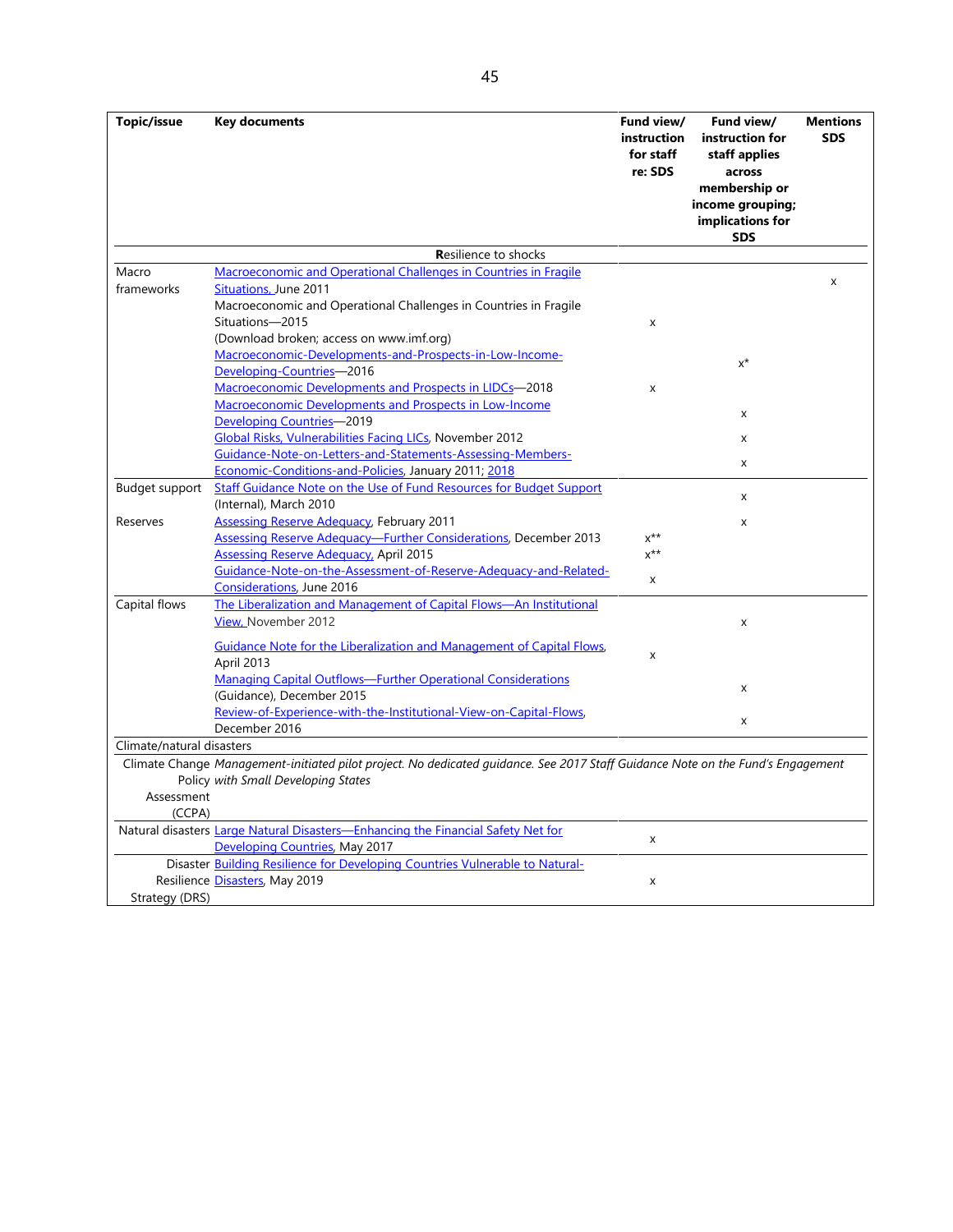**Topic/issue Key documents Fund view/ instruction for staff re: SDS Fund view/ instruction for staff applies across membership or income grouping; implications for SDS Mentions SDS O**verall competitiveness (None identified) **W**orkable fiscal and debt sustainability options Fiscal sector Fiscal space [Assessing Fiscal Space:](https://www.imf.org/en/News/Articles/2018/06/26/pr18260imf-board-takes-stock-of-work-on-fiscal-space) An Update and Stocktaking, June 2018 **x** x Social spending **Review of Social Safeguards in Low-Income Countries**, June 2017 x [A Strategy for IMF Engagement on Social Spending,](https://www.imf.org/en/News/Articles/2019/06/13/pr19217-imf-executive-board-supports-new-strategy-for-engagement-on-social-spending) May 2019 Revenue <u>[Revenue Mobilization in Developing Countries, March 2011](https://www.imf.org/en/News/Articles/2015/09/28/04/53/pn1136)</u><br>-<sup>:11</sup>--\*iere mobilization International [Corporate-taxation-in-the-global-economy,](https://www.imf.org/en/News/Articles/2019/03/08/pr1969-imf-executive-board-reviews-corporate-taxation-in-the-global-economy) February 2019 taxation Memo: Board paper notes distinct challenges for SDS x Debt Debt limits [Review of the Policy on Debt Limits in Fund-Supported Programs,](https://www.imf.org/en/News/Articles/2015/09/28/04/53/pn1343)  <u>[March 2013](https://www.imf.org/en/News/Articles/2015/09/28/04/53/pn1343)</u><br>March 2013 [Reform of the Policy on Public Debt Limits in Fund-Supported Programs,](https://www.imf.org/en/News/Articles/2015/09/14/01/49/pr14591)  [December 2014](https://www.imf.org/en/News/Articles/2015/09/14/01/49/pr14591) Memo: Board paper mentions SIDS x [Staff-Guidance-Note-on-the-Implementation-of-Public-Debt-Limits-in-](https://www.imf.org/en/Publications/Policy-Papers/Issues/2016/12/31/Staff-Guidance-Note-on-the-Implementation-of-Public-Debt-Limits-in-Fund-Supported-Programs-PP4960)<u>Fund-Supported-Programs</u>, May 2015<br>
<u>Fund-Supported-Programs</u>, May 2015 [The Evolution of Public Debt Vulnerabilities in Lower Income Economies,](https://www.imf.org/en/News/Articles/2020/02/05/pr2033-imf-executive-board-discusses-evolution-public-debt-vulnerabilities-lower-income-economies)  [January 2020](https://www.imf.org/en/News/Articles/2020/02/05/pr2033-imf-executive-board-discusses-evolution-public-debt-vulnerabilities-lower-income-economies) Memo: Summing Up mentions natural disasters x Debt relief [Post-Catastrophe Debt Relief](https://www.imf.org/en/News/Articles/2015/09/28/04/53/pn1092) Trust, June 2010 [Catastrophe Containment and Relief Trust \(CCRT\), February 2015;](https://www.imf.org/external/np/sec/pr/2015/pr1553.htm)  [March 2020](https://www.imf.org/en/News/Articles/2020/04/16/pr20165-board-approves-immediate-debt-service-relief-for-25-eligible-low-income-countries) <sup>x</sup> [Streamlining Procedures for Board Consideration of the Fund's](https://www.imf.org/en/Publications/Policy-Papers/Issues/2020/04/09/Streamlining-Procedures-for-Board-Consideration-of-The-Funds-Emergency-Financing-During-49322)  [Emergency Financing During Exceptional Circumstances Involving a](https://www.imf.org/en/Publications/Policy-Papers/Issues/2020/04/09/Streamlining-Procedures-for-Board-Consideration-of-The-Funds-Emergency-Financing-During-49322)  [Pandemic,](https://www.imf.org/en/Publications/Policy-Papers/Issues/2020/04/09/Streamlining-Procedures-for-Board-Consideration-of-The-Funds-Emergency-Financing-During-49322) April 2020 Memo: Also covers CCRT x DSF/DSA [Modernizing the Framework for Fiscal Policy and Public Debt](https://www.imf.org/en/News/Articles/2015/09/28/04/53/pn11118)  [Sustainability Analysis, August 2011](https://www.imf.org/en/News/Articles/2015/09/28/04/53/pn11118) Memo: Board paper mentions natural disasters in small economies, including one SS x [Review of the Joint IMF-World Bank Debt Sustainability Framework for](https://www.imf.org/en/News/Articles/2015/09/28/04/53/pn1217)  <u>Low Income Countries, February 2012</u>; September 2017<br>[Low Income Countries, February 2012;](https://www.imf.org/en/News/Articles/2015/09/28/04/53/pn1217) [September 2017](https://www.imf.org/en/News/Articles/2017/10/02/pr17380-imf-executive-board-reviews-the-joint-imf-world-bank-debt-sustainability-framework-for-lics) [Staff-Guidance-Note-on-the-Application-of-the-Joint-Fund-Bank-Debt-](https://www.imf.org/en/Publications/Policy-Papers/Issues/2016/12/31/Staff-Guidance-Note-on-the-Application-of-the-Joint-Fund-Bank-Debt-Sustainability-Framework-PP4419)[Sustainability-Framework for LICs,](https://www.imf.org/en/Publications/Policy-Papers/Issues/2016/12/31/Staff-Guidance-Note-on-the-Application-of-the-Joint-Fund-Bank-Debt-Sustainability-Framework-PP4419) January 2010; November 2013 [Guidance Note on the LIC DSF,](https://www.imf.org/en/Publications/Policy-Papers/Issues/2018/02/14/pp122617Guidance%20Note%20on%20the%20LIC%20lf) December 2017 [Staff-Guidance-Note-for-Public-Debt-Sustainability-Analysis-in-Market-](https://www.imf.org/en/Publications/Policy-Papers/Issues/2016/12/31/Staff-Guidance-Note-for-Public-Debt-Sustainability-Analysis-in-Market-Access-Countries-PP4771)[Access-Countries,](https://www.imf.org/en/Publications/Policy-Papers/Issues/2016/12/31/Staff-Guidance-Note-for-Public-Debt-Sustainability-Analysis-in-Market-Access-Countries-PP4771) May 2013 <sup>x</sup>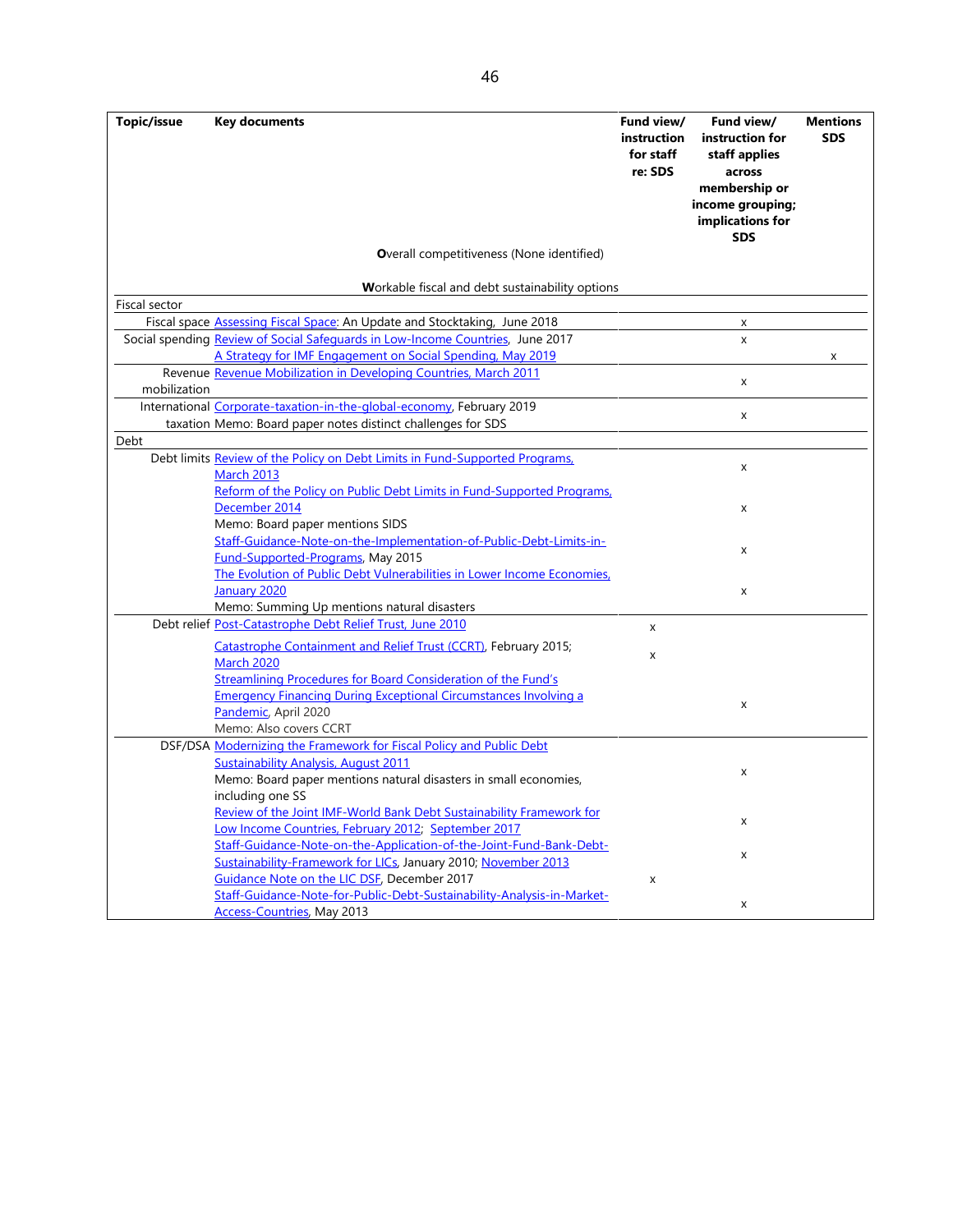| Topic/issue      | <b>Key documents</b>                                                           | Fund view/<br>instruction<br>for staff<br>re: SDS | Fund view/<br>instruction for<br>staff applies<br>across<br>membership or<br>income grouping;<br>implications for<br><b>SDS</b> | <b>Mentions</b><br><b>SDS</b> |
|------------------|--------------------------------------------------------------------------------|---------------------------------------------------|---------------------------------------------------------------------------------------------------------------------------------|-------------------------------|
|                  | Sovereign debt Sovereign Debt Restructuring-Recent                             |                                                   |                                                                                                                                 |                               |
|                  | restructuring Developments and Implications for the Fund's Legal and Policy    |                                                   |                                                                                                                                 |                               |
|                  | Framework, May 2013                                                            |                                                   | X                                                                                                                               |                               |
|                  | Memo: Board paper mentions St. Kitts and Nevis, Grenada                        |                                                   |                                                                                                                                 |                               |
|                  | Strengthening the Contractual Framework in Sovereign Debt                      |                                                   | X                                                                                                                               |                               |
|                  | Restructuring, September 2014                                                  |                                                   |                                                                                                                                 |                               |
|                  | Thin financial sectors                                                         |                                                   |                                                                                                                                 |                               |
| Financial sector |                                                                                |                                                   |                                                                                                                                 |                               |
|                  | Macroprudential Staff-Guidance-Note-on-Macroprudential-Policy, November 2014   |                                                   | X                                                                                                                               |                               |
|                  | policy Staff-Guidance-Note-on-Macroprudential-Policy-Detailed-Guidance-        |                                                   | x                                                                                                                               |                               |
|                  | on-Instruments, November 2014                                                  |                                                   |                                                                                                                                 |                               |
|                  | Staff-Guidance-Note-on-Macroprudential-Policy-Considerations-for-              |                                                   | X                                                                                                                               |                               |
|                  | Low-Income-Countries, November 2014                                            |                                                   |                                                                                                                                 |                               |
|                  | Correspondent Recent-trends-in-correspondent-banking-relationships, April 2017 |                                                   |                                                                                                                                 |                               |
| banking          |                                                                                | X                                                 |                                                                                                                                 |                               |
| relationships    |                                                                                |                                                   |                                                                                                                                 |                               |
|                  | FSAP Review of the Financial Sector Assessment Program, September 2014         |                                                   | x                                                                                                                               |                               |
|                  | FSSR Financial-Sector-Stability-Reviews-Integrated Guidelines 2019 (Internal)  |                                                   | X                                                                                                                               |                               |
|                  | Financial See Guidance Note on Macroprudential policy                          |                                                   |                                                                                                                                 |                               |
| inclusion        |                                                                                |                                                   |                                                                                                                                 |                               |
|                  | Fintech The Bali Fintech Agenda, October 2018                                  |                                                   | X                                                                                                                               |                               |
|                  | Memo: The Bali Fintech Agenda mentions SDS                                     |                                                   |                                                                                                                                 |                               |
|                  | Review of Fintech-The-Experience-So-Far, June 2019                             |                                                   |                                                                                                                                 |                               |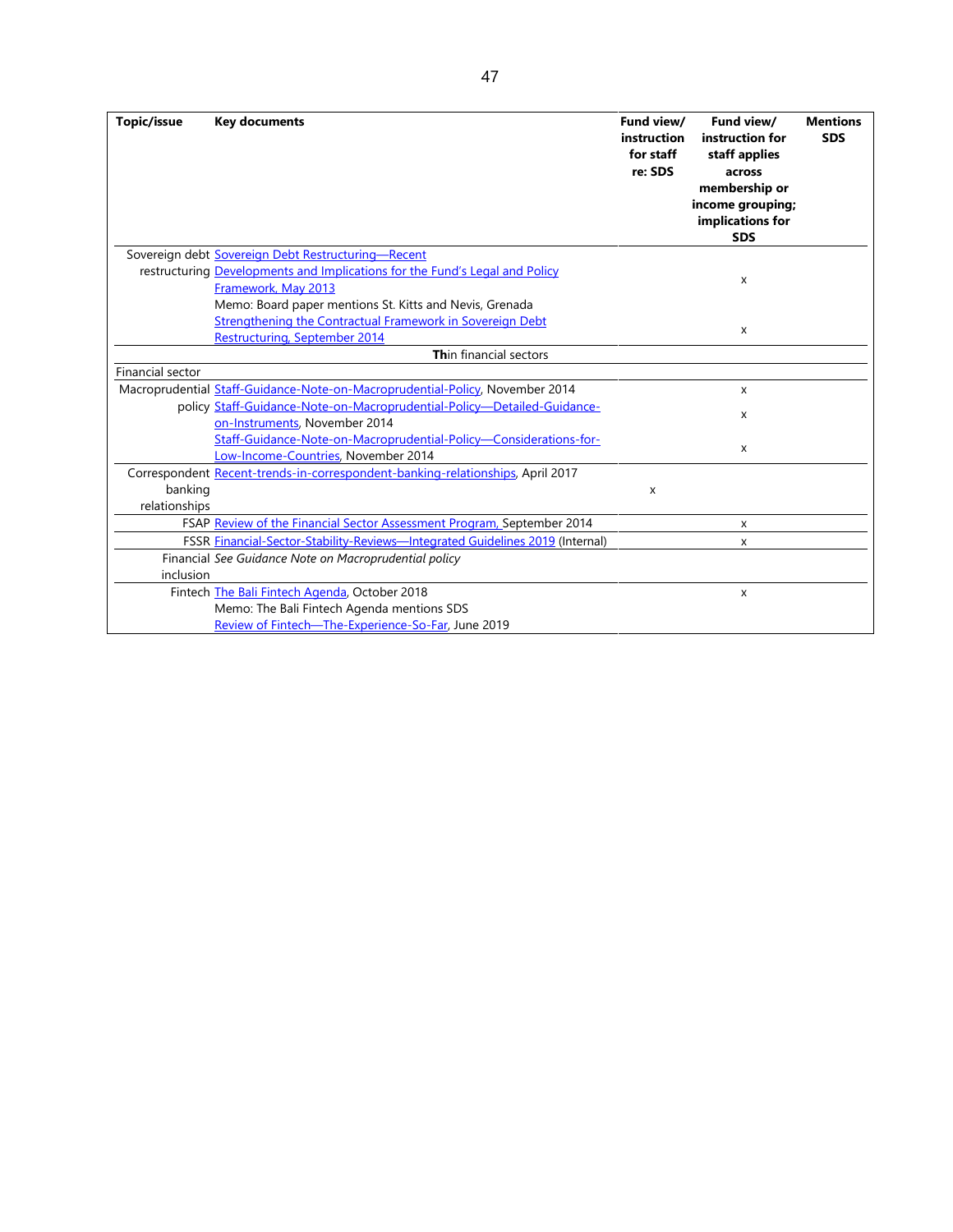#### **REFERENCES**

- <span id="page-55-0"></span>Bruguglio, Lino, 2022, "Economic Growth of Small Developing States—A Literature Review," IEO Background Paper No. BP/22-01/12 (Washington: International Monetary Fund).
- Commonwealth Secretariat/World Bank, 2000, "Small States: Meeting Challenges in the Global Economy—Report of the Commonwealth Secretariat/World Bank Joint Task Force on Small States," prepared for the Joint IMF-World Bank Development Committee (Washington: World Bank).
- De Las Casas, Miguel, and Sriram Balasubramanian, 2022, "The Capacity Development Work of the IMF in Small Developing States," IEO Background Paper No. BP/22-01/08 (Washington: International Monetary Fund).
- \_\_\_\_\_\_\_, 2022, "IMF Engagement with Small Developing States: IEO Surveys of Country Officials and IMF Staff," IEO Background Paper No. BP/22-01/13 (Washington: International Monetary Fund).
- Gold, Joseph, 1974, *Membership and Non-Membership in the International Monetary Fund—A Study in International Law and Organization* (Washington: International Monetary Fund).
- \_\_\_\_\_\_\_, 1975, "Uniformity as a Legal Principle of the International Monetary Fund*," Law and Policy in International Business*, 7(3), 765-812.
- Heller, Peter, 2022, "IMF Fiscal Policy Engagement in Small States," IEO Background Paper No. BP/22-01/06 (Washington: International Monetary Fund).
- Independent Evaluation Office (IEO), 2018, *Governance of the IMF—Evaluation Update* (Washington: International Monetary Fund).
- International Monetary Fund (IMF), 1971, "Size and Structure of the Executive Board—I. Small States," (SM/71/123), available at [www.archivescatalog.imf.org](http://www.archivescatalog.imf.org/) (Washington).
- \_\_\_\_\_\_\_, 1977a, "Legal Aspects of Admission of Small States to Membership in the Fund," (SM/77/64), available at [www.archivescatalog.imf.org](http://www.archivescatalog.imf.org/) (Washington).
- \_\_\_\_\_\_\_, 1977b, "Minutes of Executive Board Meeting 77/123," (EBM/77/123), available at [www.archivescatalog.imf.org](http://www.archivescatalog.imf.org/) (Washington).
- \_\_\_\_\_\_\_, 1983, "Small Tropical Island Countries—An Overview," (EBD/83/325), available at [www.archivescatalog.imf.org](http://www.archivescatalog.imf.org/) (Washington).
- \_\_\_\_\_\_\_, 1984, "Minutes of Executive Board Seminar 84/4," (internal).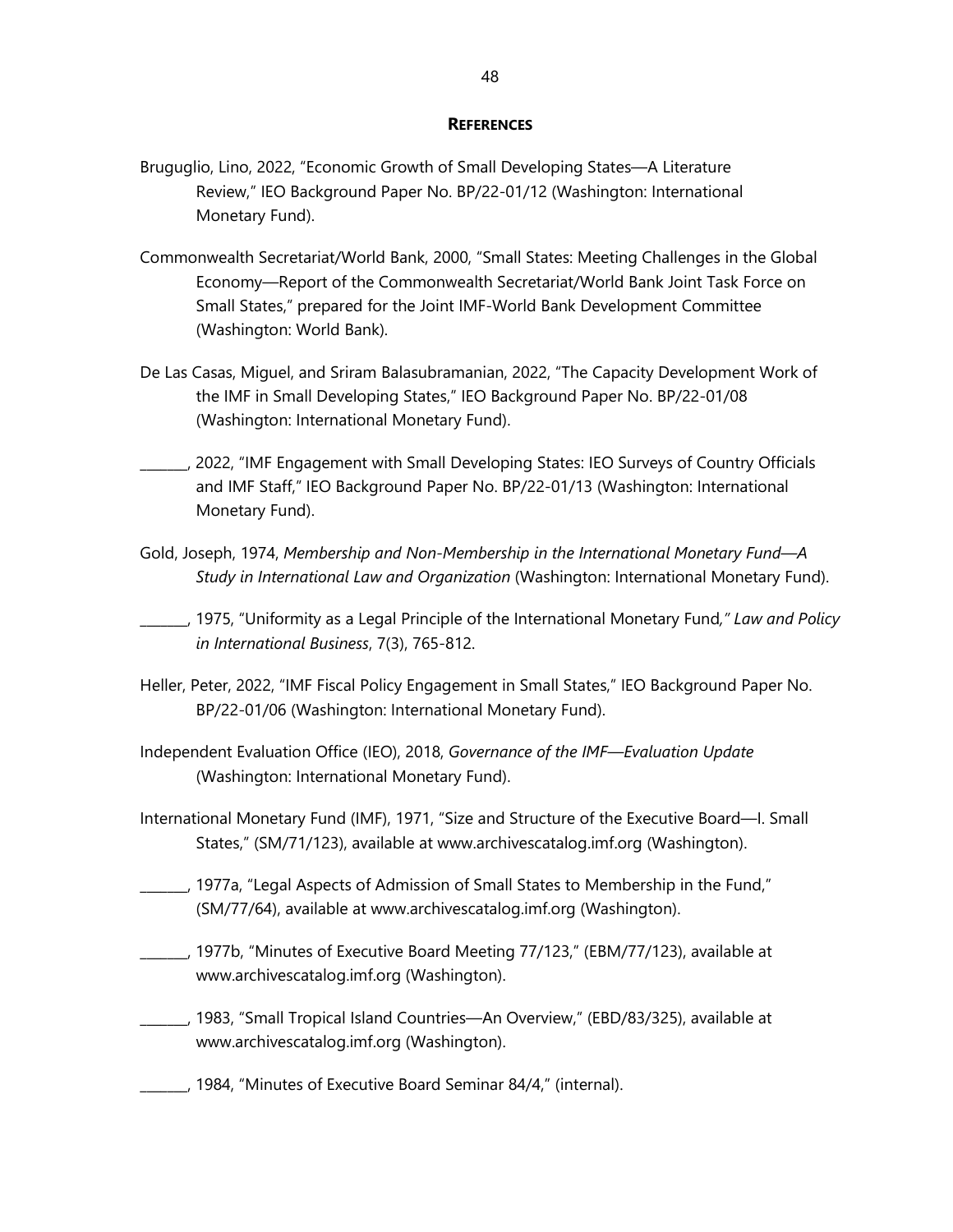- \_\_\_\_\_\_\_, 2009, "Eligibility to Use the Fund's Facilities for Concessional Financing," (SM/09/288), available at [www.archivescatalog.imf.org](http://www.archivescatalog.imf.org/) (Washington).
- \_\_\_\_\_\_\_, 2010a, "Minutes of Executive Board Meeting 10/3-2," (EBM/10/3-2), available at [www.archivescatalog.imf.org](http://www.archivescatalog.imf.org/) (Washington).
- \_\_\_\_\_\_\_, 2010b, **"**Minutes of Executive Board Meeting 10/107-1," (EBM/10/107-1), available at [www.archivescatalog.imf.org](http://www.archivescatalog.imf.org/) (Washington).
- \_\_\_\_\_\_\_, 2012a, "Eligibility to Use the Fund's Facilities for Concessional Financing," January (Washington).
- \_\_\_\_\_\_\_, 2012b, "IMF Reviews Eligibility for Using Concessional Financing Resources," Public Information Notice (PIN) No. 12/42, March (Washington).
- \_\_\_\_\_\_\_, 2013a, ["Macroeconomic Issues in Small States and Implications for Fund Engagement,"](https://www.imf.org/%7E/media/Websites/IMF/Imported/external/np/pp/eng/2013/_022013pdf.ashx) February (Washington).
- \_\_\_\_\_\_\_, 2013b, "IMF Executive Board Concludes [Macroeconomic Issues in Small States and](https://www.imf.org/en/News/Articles/2015/09/28/04/53/pn1339)  [Implications for Fund Engagement," P](https://www.imf.org/en/News/Articles/2015/09/28/04/53/pn1339)ublic Information Notice (PIN) No. 13/39, April (Washington).
- \_\_\_\_\_\_\_, 2013c, "IMF Executive Board Reviews Facilities for Low-Income Countries and Eligibility for Using Concessional Financing," Public Information Notice (PIN) No. 13/45, April (Washington).
- \_\_\_\_\_\_\_, 2014a, ["Staff Guidance Note on the Fund's Engagement with Small Developing States,"](https://www.imf.org/en/Publications/Policy-Papers/Issues/2016/12/31/Staff-Guidance-Note-on-the-Fund-s-Engagement-with-Small-Developing-States-PP4868) March (Washington).
- \_\_\_\_\_\_\_, 2014b, ["IMF Policies and Practices on Capacity Development," A](https://www.imf.org/en/Publications/Policy-Papers/Issues/2016/12/31/IMF-Policies-and-Practices-on-Capacity-Development-PP4891)ugust (Washington).
- \_\_\_\_\_\_\_, 2014c, "External Assessments in Special Cases" (Washington).
- \_\_\_\_\_\_\_, 2015a, "Macroeconomic Developments and Selected Issues in Small Developing States," May (Washington).
- \_\_\_\_\_\_\_, 2015b, ["Guidance Note for Surveillance Under Article IV Consultations,](https://www.imf.org/en/Publications/Policy-Papers/Issues/2016/12/31/Guidance-Note-for-Surveillance-Under-Article-IV-Consultations-PP4949)" March (Washington).
- \_\_\_\_\_\_\_, 2015c, "IMF Executive Board Concludes Review of Fund-supported Programs During Global Financial Crisis," Press Release No. 15/563, December (Washington).
- \_\_\_\_\_\_\_, 2016a, [Small States' Resilience to Natural Disasters and Climate Change—Role for the](http://www.imf.org/external/pp/longres.aspx?id=5079)  [Fund," N](http://www.imf.org/external/pp/longres.aspx?id=5079)ovember (Washington).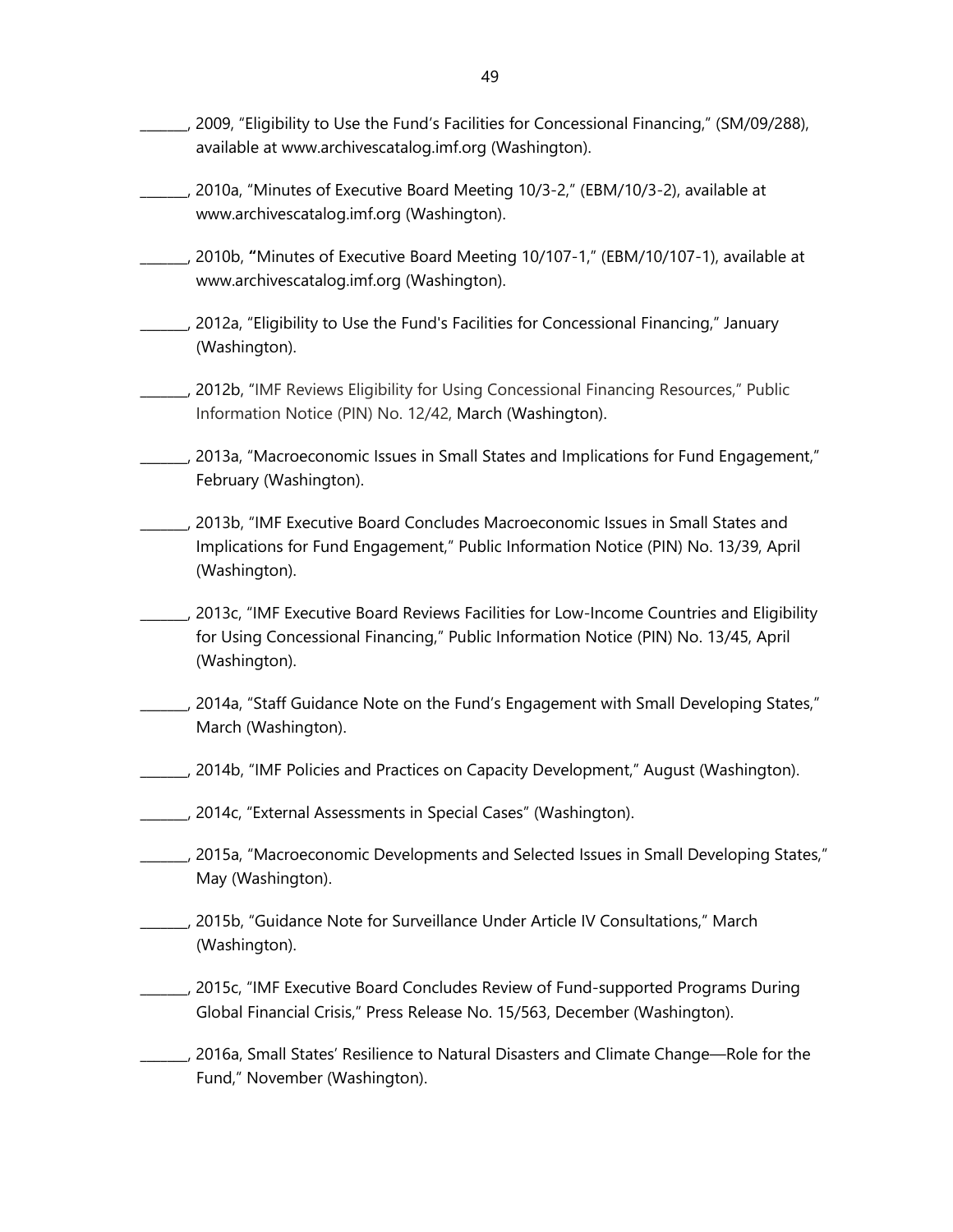- \_\_\_\_\_\_\_, 2016b, "IMF Executive Board Discusses [Small States' Resilience to Natural Disasters and](https://www.imf.org/en/News/Articles/2016/12/12/PR16550-IMF-Discusses-Small-States-Resilience-to-Natural-Disasters-and-Climate-Change-and-IMF-Role)  [Climate Change: Role for the IMF,](https://www.imf.org/en/News/Articles/2016/12/12/PR16550-IMF-Discusses-Small-States-Resilience-to-Natural-Disasters-and-Climate-Change-and-IMF-Role)" Press Release 16/550, December (Washington).
- \_\_\_\_\_\_\_, 2017a, ["2017 Staff Guidance Note on the Fund's Engagement with Small Developing](https://www.imf.org/%7E/media/Files/Publications/PP/2017/pp121117-2017-staff-guidance-note-on-the-fund-s-engagement-with-small-developing-states.ashx)  [States,](https://www.imf.org/%7E/media/Files/Publications/PP/2017/pp121117-2017-staff-guidance-note-on-the-fund-s-engagement-with-small-developing-states.ashx)" December (Washington).
- \_\_\_\_\_\_\_, 2017b, "IMF Executive Board Discusses Recent Trends in Correspondent Banking Relationships," Press Release No. 17/137 (Washington).
- \_\_\_\_\_\_\_, 2019a, "IMF Executive Board Discusses "2018 Review of Program Design and Conditionality," Press Release No. 19/174, May (Washington).
- \_\_\_\_\_\_\_, 2019b, "2018-19 Review of Facilities for Low-Income Countries—Reform Proposals: Review of the Financing of the Fund's Concessional Assistance and Debt Relief to Low-Income Member Countries," June (Washington).
- \_\_\_\_\_\_\_, 2019c, "IMF Policies and Practices on Capacity Development," November (Washington).
- \_\_\_\_\_\_\_, 2020a, "IMF Articles of Agreement," March (Washington).
- \_\_\_\_\_\_\_, 2020b, "IMF Members' [Quotas and Voting Power, and IMF Board of Governors"](https://www.imf.org/en/About/executive-board/members-quotas) (Washington).
- \_\_\_\_\_\_\_, 2020c, "Enhancing the Emergency Financing Toolkit—Responding to the Covid-19 Pandemic," April (Washington).
- \_\_\_\_\_\_\_, 2021a, "Compendium of Executive Board Work Procedures," July (internal).
- \_\_\_\_\_\_\_, 2021b, "IMF Rapid Credit Facility (RCF)," March (Washington), available at [www.imf.org.](http://www.imf.org/)
- \_\_\_\_\_\_\_, 2021c, "The IMF's Rapid Financing Instrument (RFI)," March (Washington), available at [www.imf.org.](http://www.imf.org/)
- \_\_\_\_\_\_\_, 2021d, "IMF Quotas," March (Washington), available a[t www.imf.org.](http://www.imf.org/)
- \_\_\_\_\_\_\_, 2021e, "Catastrophe Containment and Relief Trust," April (Washington), available at [www.imf.org.](http://www.imf.org/)
- \_\_\_\_\_\_\_, 2021f, "Review of the Debt Sustainability Framework for Market Access Countries," January (Washington), available at [www.imf.org.](http://www.imf.org/)
- Lombardi, Domenico, and Cyrus Rustomjee, 2022, "The IMF's Engagement on Natural Disasters and Climate Change Issues Affecting Small Developing States," Background Paper No. BP/22-01/05 (Washington: International Monetary Fund).